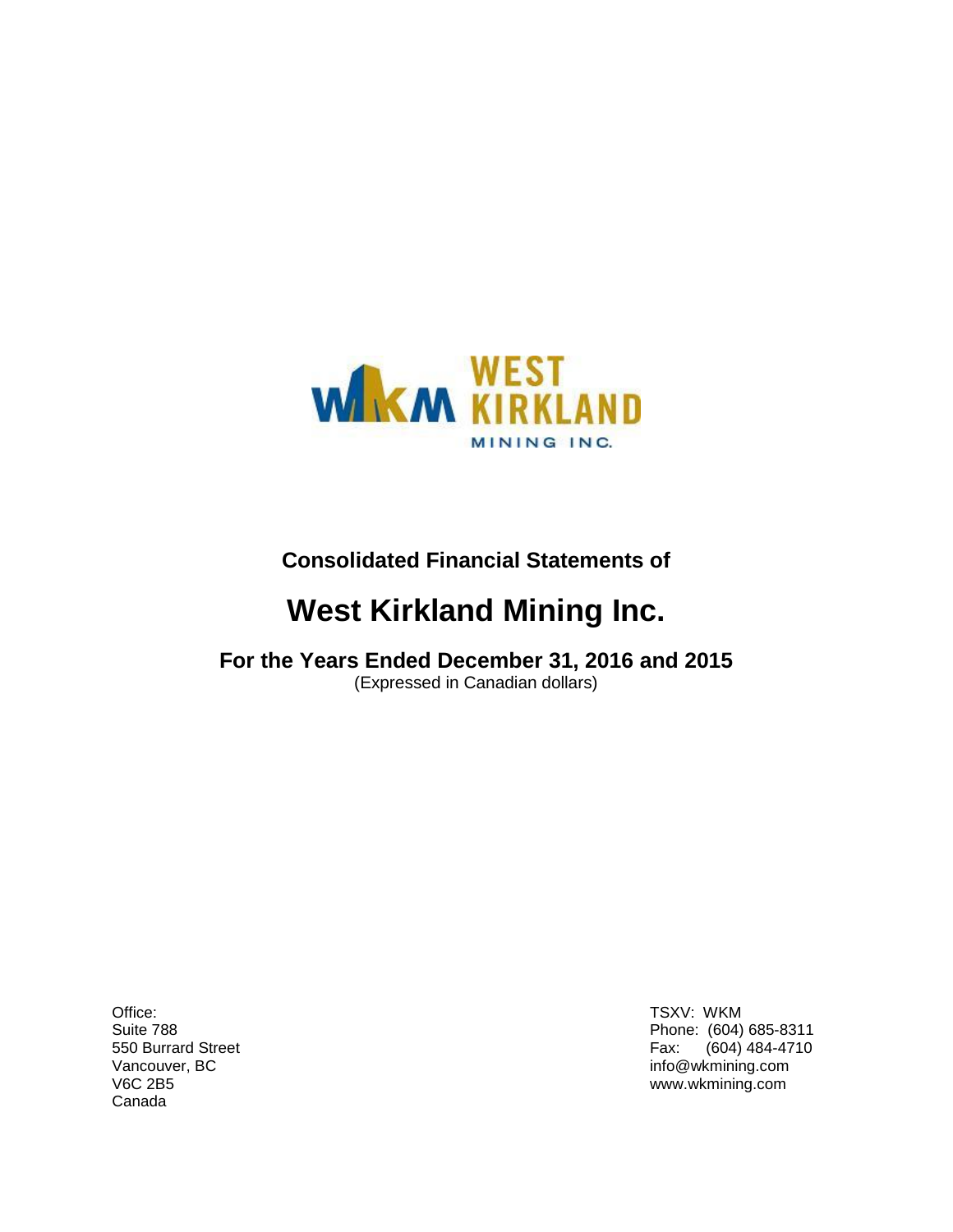# **Deloitte.**

2800 - 1055 Dunsmuir Street 4 Bentall Centre P.O. Box 49279 Vancouver BC V7X 1P4 Canada

Tel: (604) 640-3216 Fax: (778) 374-0496 www.deloitte.ca

## **Independent Auditor's Report**

To the Shareholders of West Kirkland Mining Inc.

We have audited the accompanying consolidated financial statements of West Kirkland Mining Inc., which comprise the consolidated statements of financial position as at December 31, 2016 and December 31, 2015, and the consolidated statements of loss and comprehensive loss, consolidated statements of changes in equity and consolidated statements of cash flows for the years then ended, and a summary of significant accounting policies and other explanatory information.

#### **Management's Responsibility for the Consolidated Financial Statements**

Management is responsible for the preparation and fair presentation of these consolidated financial statements in accordance with International Financial Reporting Standards, and for such internal control as management determines is necessary to enable the preparation of consolidated financial statements that are free from material misstatement, whether due to fraud or error.

#### **Auditor's Responsibility**

Our responsibility is to express an opinion on these consolidated financial statements based on our audits. We conducted our audits in accordance with Canadian generally accepted auditing standards. Those standards require that we comply with ethical requirements and plan and perform the audit to obtain reasonable assurance about whether the consolidated financial statements are free from material misstatement.

An audit involves performing procedures to obtain audit evidence about the amounts and disclosures in the consolidated financial statements. The procedures selected depend on the auditor's judgment, including the assessment of the risks of material misstatement of the consolidated financial statements, whether due to fraud or error. In making those risk assessments, the auditor considers internal control relevant to the entity's preparation and fair presentation of the consolidated financial statements in order to design audit procedures that are appropriate in the circumstances, but not for the purpose of expressing an opinion on the effectiveness of the entity's internal control. An audit also includes evaluating the appropriateness of accounting policies used and the reasonableness of accounting estimates made by management, as well as evaluating the overall presentation of the consolidated financial statements.

We believe that the audit evidence we have obtained in our audits is sufficient and appropriate to provide a basis for our audit opinion.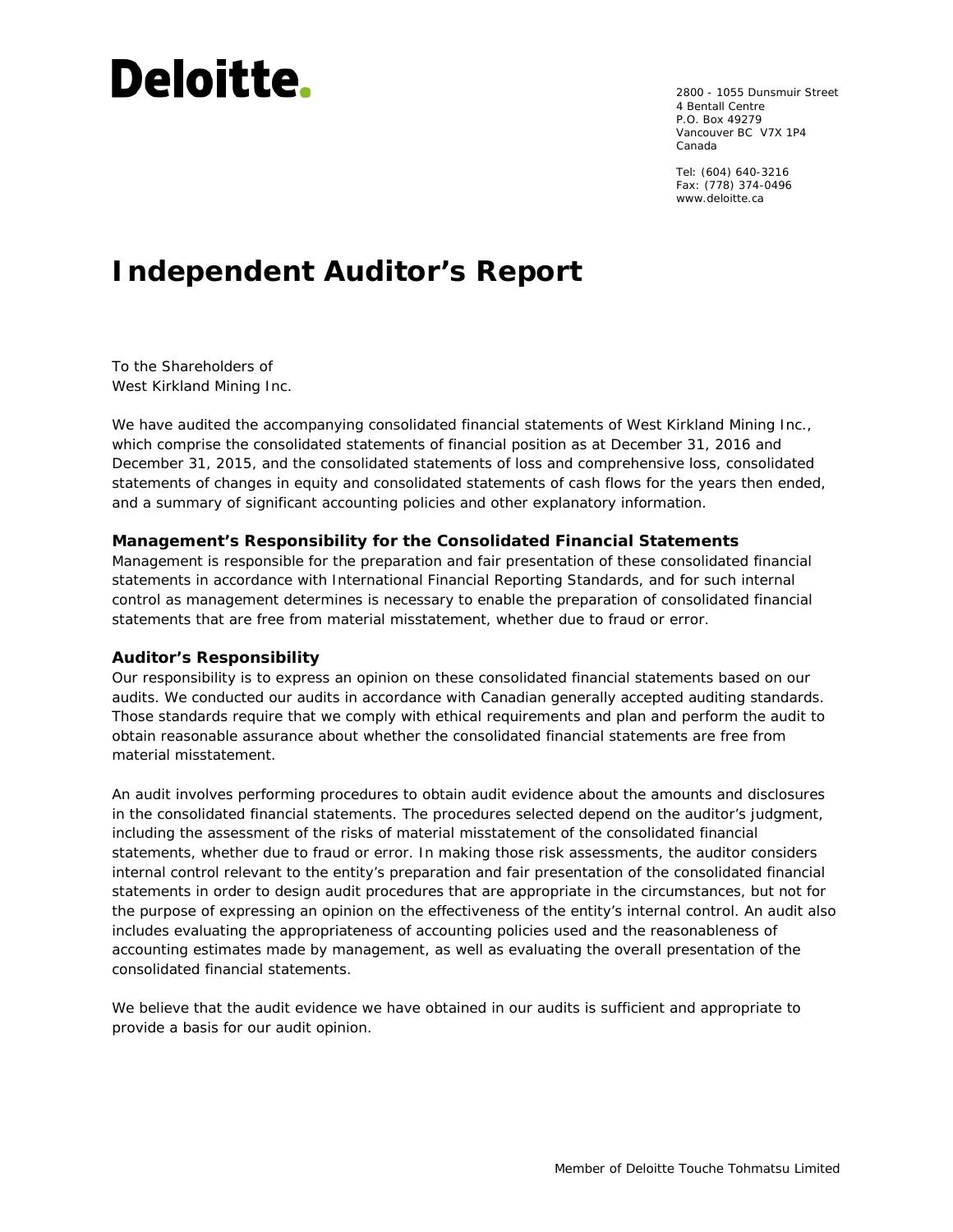#### **Opinion**

In our opinion, the consolidated financial statements present fairly, in all material respects, the financial position of West Kirkland Mining Inc. as at December 31, 2016 and December 31, 2015, and its financial performance and its cash flows for the years then ended in accordance with International Financial Reporting Standards.

#### **Emphasis of Matter**

Without qualifying our opinion, we draw attention to Note 1 in the consolidated financial statements which indicates that the Company incurred a net loss of \$1.1 million for the year ended December 31, 2016 and has incurred cumulative losses from inception in the amount of \$23.9 million at December 31, 2016. In addition, external financing will be sought to finance the operations of the Company, however, there is no certainty that such funds will be available at terms acceptable to the Company. These conditions, along with other matters as set forth in Note 1, indicate the existence of a material uncertainty that may cast significant doubt about West Kirkland Mining Inc.'s ability to continue as a going concern.

#### */s/Deloitte LLP*

Chartered Professional Accountants Vancouver, British Columbia May 1, 2017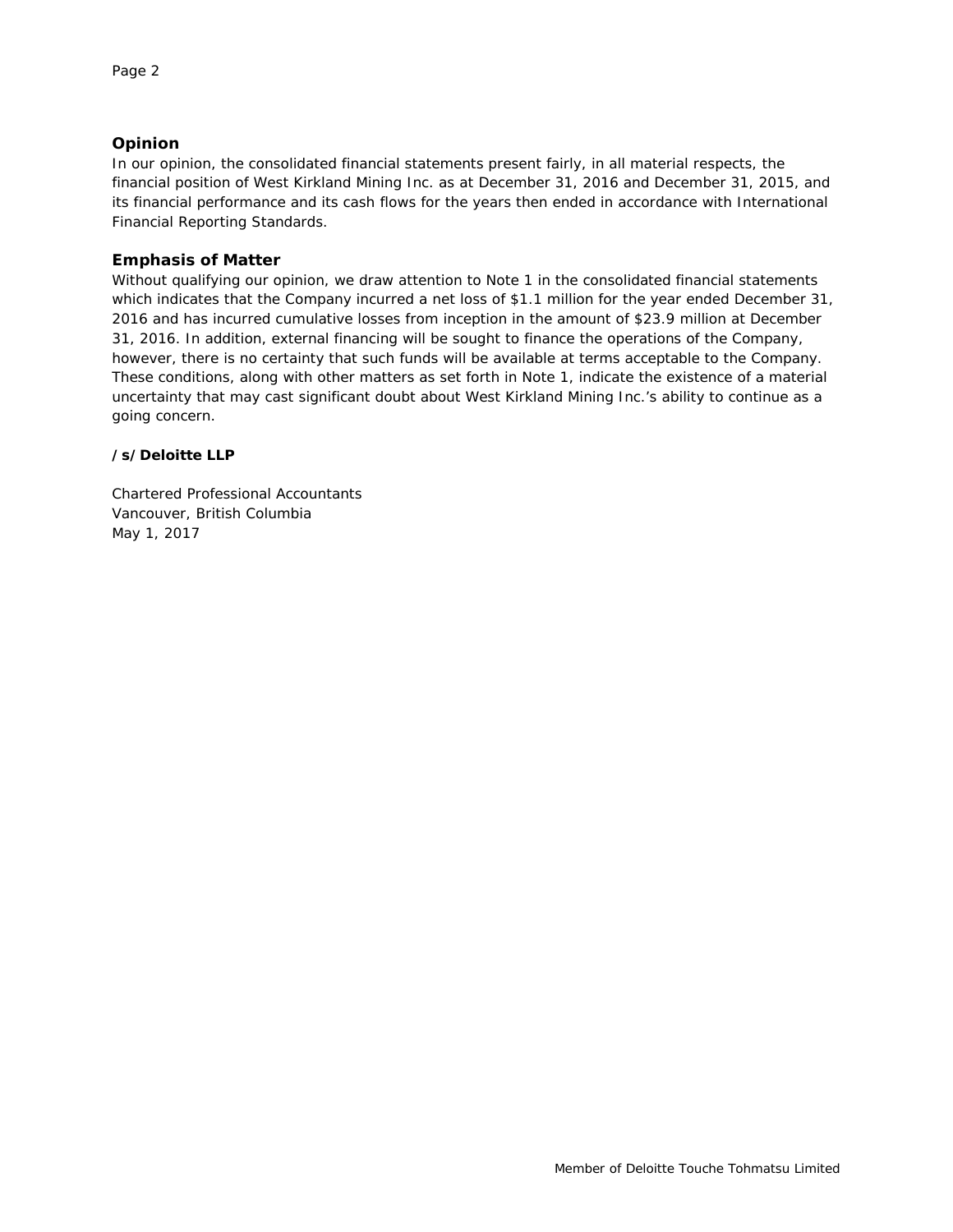### **West Kirkland Mining Inc. Consolidated Statements of Financial Position**

(Expressed in Canadian dollars)

|                                            |                             | December 31, |                | December 31, |
|--------------------------------------------|-----------------------------|--------------|----------------|--------------|
|                                            |                             | 2016         |                | 2015         |
|                                            |                             |              |                |              |
|                                            |                             |              |                |              |
| <b>Assets</b>                              |                             |              |                |              |
|                                            |                             |              |                |              |
| <b>Current:</b>                            |                             |              |                |              |
| Cash                                       | \$                          | 1,021,407    | \$             | 1,155,385    |
| Accounts receivable                        |                             | 20,269       |                | 32,419       |
| Prepaid expenses and other                 |                             | 34,835       |                | 41,453       |
| <b>Total current assets</b>                |                             | 1,076,511    |                | 1,229,257    |
| Non-current assets:                        |                             |              |                |              |
| Reclamation bond (Note 3)                  |                             | 275,587      |                | 283,947      |
| Property and equipment (Note 4)            |                             | 63,081       |                | 91,334       |
| Mineral properties (Note 5)                |                             | 39,651,216   |                | 39,700,485   |
| <b>Total assets</b>                        | $\overline{\boldsymbol{s}}$ | 41,066,395   | \$             | 41,305,023   |
|                                            |                             |              |                |              |
|                                            |                             |              |                |              |
| <b>Liabilities and Equity</b>              |                             |              |                |              |
|                                            |                             |              |                |              |
| Current:                                   |                             |              |                |              |
| Accounts payable and accrued liabilities   | \$                          | 462,222      | \$             | 301,016      |
| <b>Total current liabilities</b>           |                             | 462,222      |                | 301,016      |
| Non-current liabilities:                   |                             |              |                |              |
| Reclamation provision                      |                             | 65,556       |                | 67,035       |
| <b>Total liabilities</b>                   | \$                          | 527,778      | $\mathfrak{F}$ | 368,051      |
|                                            |                             |              |                |              |
| Equity:                                    |                             |              |                |              |
| Share capital (Note 7)                     | \$                          | 51,805,935   | \$             | 50,187,973   |
| Warrant reserve (Note 7)                   |                             | 4,418,817    |                | 4,418,817    |
| Share based payment reserve (Note 7)       |                             | 882,870      |                | 789,089      |
| Foreign currency translation reserve       |                             | 7,340,613    |                | 8,522,097    |
| <b>Deficit</b>                             |                             | (23,909,618) |                | (22,981,004) |
| Total shareholders' equity                 |                             | 40,538,617   |                | 40,936,972   |
|                                            |                             |              |                |              |
| Total liabilities and shareholders' equity | \$                          | 41,066,395   | \$             | 41,305,023   |
|                                            |                             |              |                |              |

Going Concern (Note 1) Commitments and contingencies (Note 12) Subsequent Events (Note 13)

The accompanying notes are an integral part of these consolidated financial statements.

Approved by the Board of Directors and authorized for issue on May 1, 2017.

*/s/ "R. Michael Jones" /s/ "Kevin Falcon"*

Director Director Director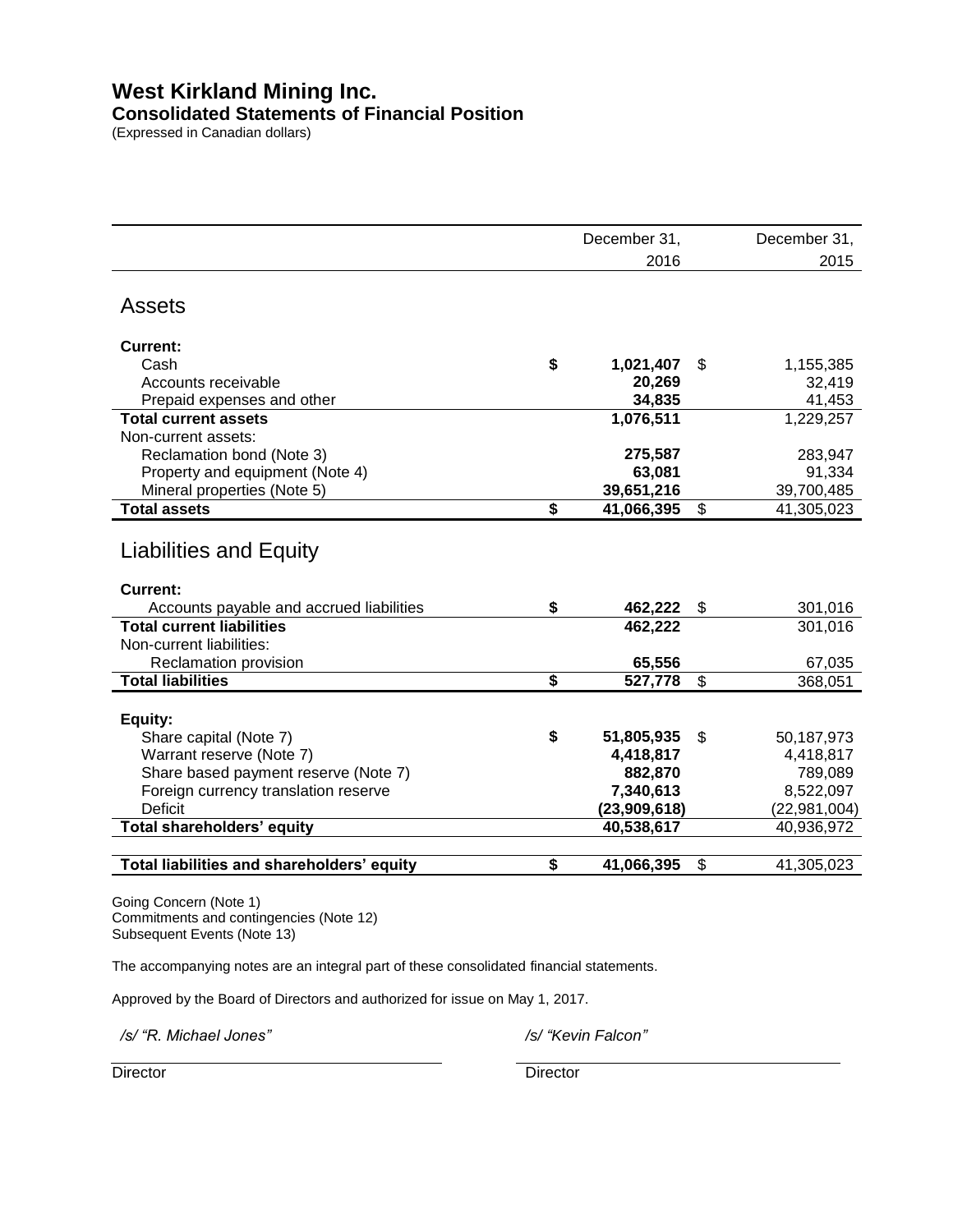### **West Kirkland Mining Inc. Consolidated Statements of Loss and Comprehensive (Income) Loss**

(Unaudited - expressed in Canadian dollars)

|                                                        | Year ended   | Year ended          |
|--------------------------------------------------------|--------------|---------------------|
|                                                        | December 31, | December 31,        |
|                                                        | 2016         | 2015                |
|                                                        |              |                     |
| <b>Expenses</b>                                        |              |                     |
| \$<br><b>Professional Fees</b>                         | 232,943      | \$<br>353,413       |
| Management and consulting fees                         | 230,129      | 173,900             |
| Salaries and benefits                                  | 160,466      | 236,701             |
| Office and general                                     | 93,439       | 142,516             |
| Filing and transfer agent fees                         | 47,910       | 39,984              |
| Shareholder relations                                  | 29,857       | 59,995              |
| Travel                                                 | 27,407       | 25,742              |
| Rent                                                   | 20,009       | 100,467             |
| Property investigation costs                           | 833          | 8,260               |
| Share-based compensation expense                       | 248,072      | 2,598               |
| Depreciation                                           | 8,969        | 8,378               |
| Loss from operations                                   | 1,100,034    | 1,151,954           |
|                                                        |              |                     |
| <b>Finance and Other Income</b>                        |              |                     |
| Interest income                                        | (2,619)      | (12, 678)           |
|                                                        |              |                     |
| \$<br><b>Net loss</b>                                  | 1,097,415    | \$<br>1,139,276     |
| Item that may be subsequently reclassified to net loss |              |                     |
|                                                        |              |                     |
| Exchange differences on translating foreign operations | 1,181,484    | (6, 246, 571)       |
| \$<br>Comprehensive loss (income) for the year         | 2,278,899    | \$<br>(5, 107, 295) |
|                                                        |              |                     |
| \$<br>Basic and diluted loss per share                 | 0.00         | \$<br>0.00          |
|                                                        |              |                     |
| Weighted average number of common shares outstanding:  |              |                     |
| Basic and diluted                                      | 311,199,743  | 294, 172, 525       |
|                                                        |              |                     |

The accompanying notes are an integral part of these consolidated financial statements.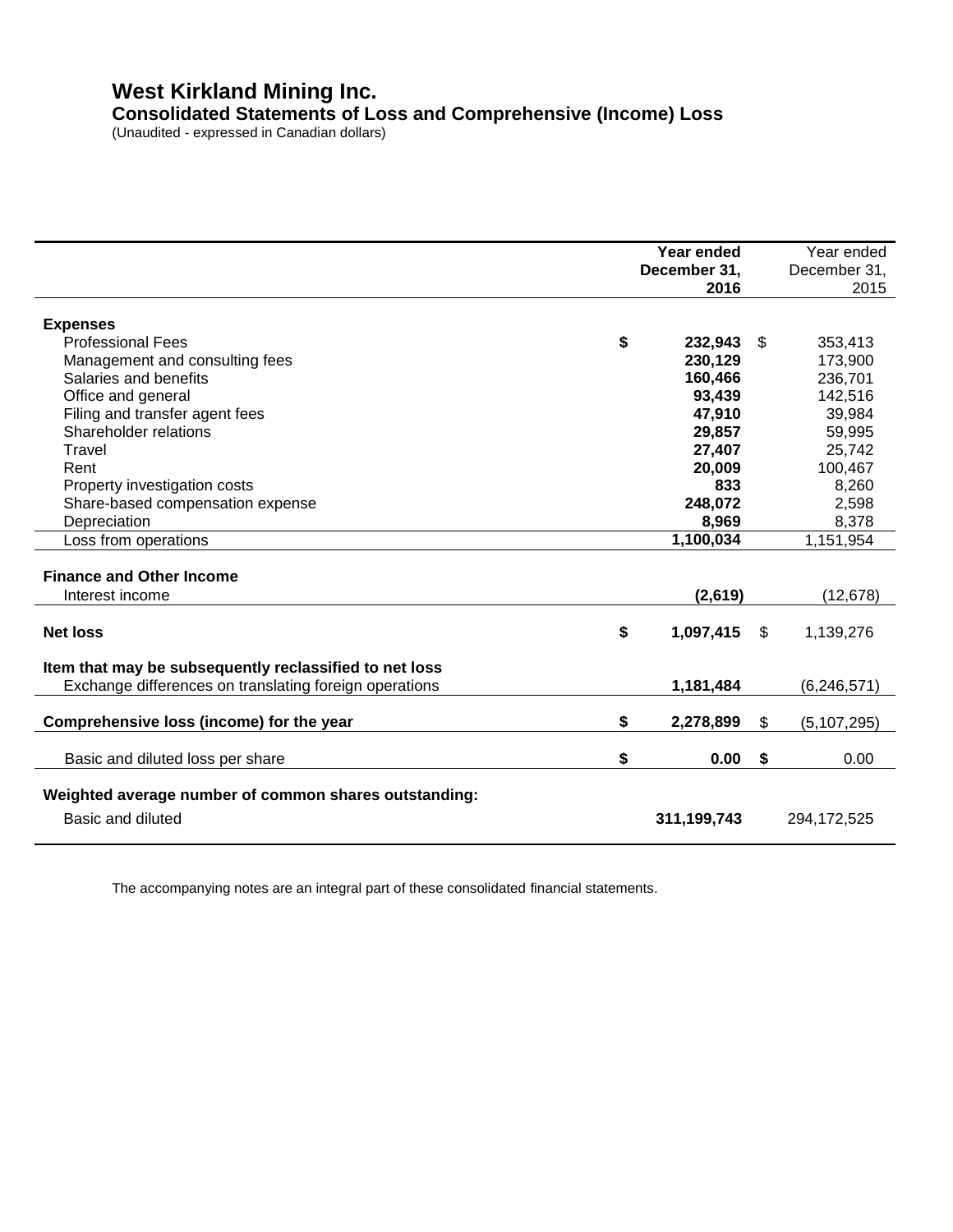### **West Kirkland Mining Inc. Consolidated Statements of Changes in Equity**

(Unaudited - expressed in Canadian dollars)

|                                                                                                                                                                   |               |     | <b>Share Capital</b>  |                    |    |                                                 |      |                                                      |                          |      |                                                                  |
|-------------------------------------------------------------------------------------------------------------------------------------------------------------------|---------------|-----|-----------------------|--------------------|----|-------------------------------------------------|------|------------------------------------------------------|--------------------------|------|------------------------------------------------------------------|
|                                                                                                                                                                   | <b>Number</b> |     | Amount                | Warrant<br>Reserve |    | <b>Share Based</b><br><b>Payment</b><br>Reserve |      | Foreign<br>Currency<br><b>Translation</b><br>Reserve | <b>Deficit</b>           |      | Total                                                            |
| Balance at December 31, 2014                                                                                                                                      | 294,134,169   | -SS | 49,517,633            | 4,418,817          | ж, | 1,171,921                                       | - 56 | 2,275,526 \$                                         | (22, 227, 158)           | - 56 | 35,156,739                                                       |
| Share issuance - financing (Note 7)<br>Share issue costs (Note 7)<br>Share-based compensation expense                                                             | 14,000,000    |     | 700,000<br>(29,660)   |                    |    | 2,598                                           |      |                                                      |                          |      | 700,000<br>(29,660)<br>2,598                                     |
| Expired stock options<br>Other comprehensive income<br>Net loss                                                                                                   |               |     |                       |                    |    | (385, 430)                                      |      | 6,246,571                                            | 385,430<br>(1, 139, 276) |      | 6,246,571<br>(1, 139, 276)                                       |
| Balance at December 31, 2015                                                                                                                                      | 308,134,169   |     | 50,187,973            | 4,418,817          |    | 789,089                                         |      | 8,522,097 \$                                         | $(22,981,004)$ \$        |      | 40,936,972                                                       |
| Share issuance – financing (Note 7)<br>Share issuance - cost<br>Share-based compensation expense<br>Expired stock options<br>Other comprehensive loss<br>Net loss | 16,500,000    |     | 1,650,000<br>(32,038) |                    |    | 262,582<br>(168, 801)                           |      | (1, 181, 484)                                        | 168,801<br>(1,097,415)   |      | 1,650,000<br>(32,038)<br>262,582<br>(1, 181, 484)<br>(1,097,415) |
| Balance at December 31, 2016                                                                                                                                      | 324,634,169   |     | 51,805,935            | 4,418,817          |    | 882,870                                         |      | 7,340,613 \$                                         | $(23,909,618)$ \$        |      | 40,538,617                                                       |

The accompanying notes are an integral part of these consolidated financial statements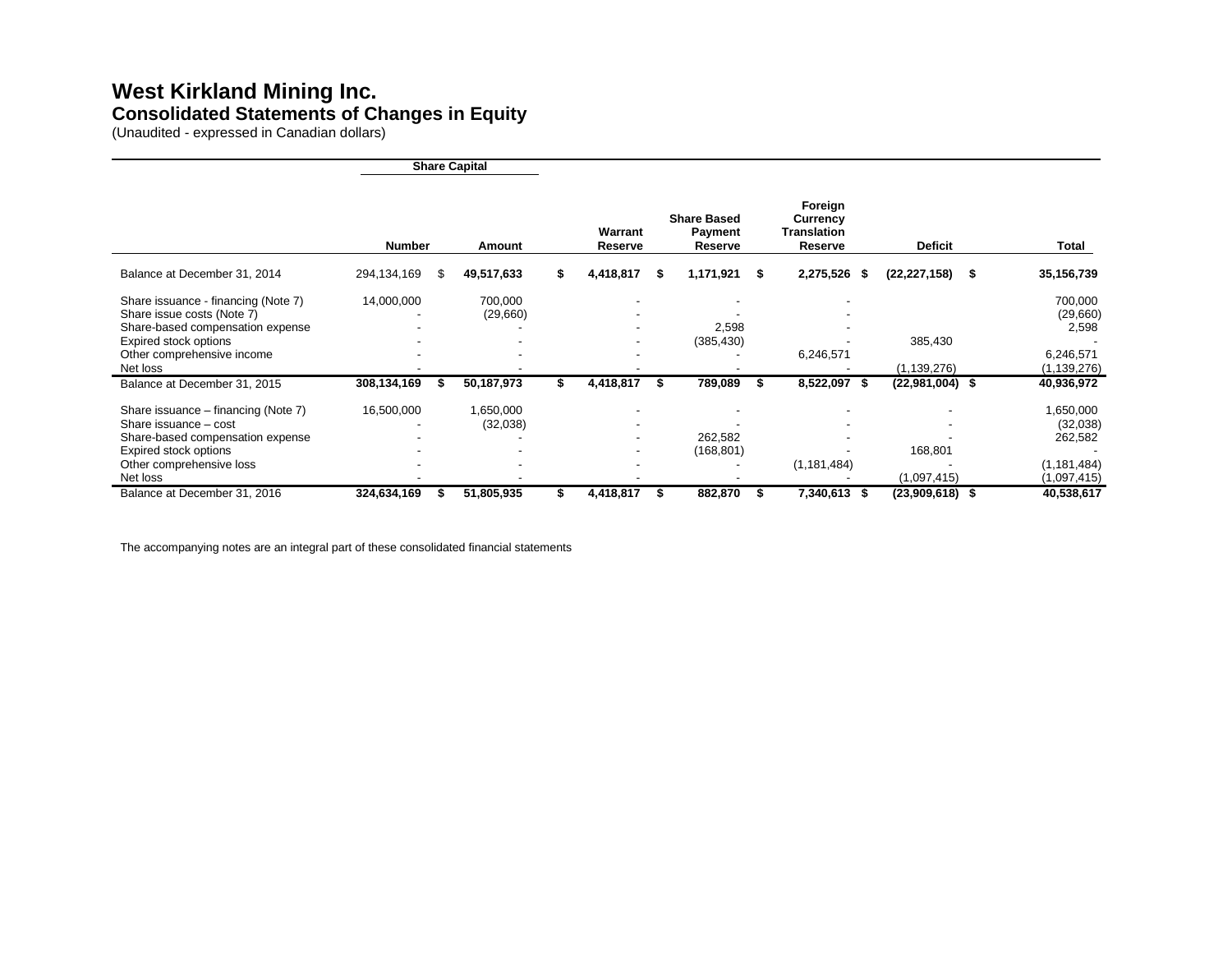### **West Kirkland Mining Inc. Consolidated Statements of Cash flows**

(Unaudited - expressed in Canadian dollars)

|                                                        | Year ended<br>December 31, 2016 |               | Year ended<br>December 31, 2015 |
|--------------------------------------------------------|---------------------------------|---------------|---------------------------------|
|                                                        |                                 |               |                                 |
| Cash flows provided by (used in):                      |                                 |               |                                 |
| <b>Operating activities</b>                            |                                 |               |                                 |
| Net loss                                               | \$                              | (1,097,415)   | \$<br>(1, 139, 276)             |
| Items not involving cash:                              |                                 |               |                                 |
| Share-based compensation expense                       |                                 | 248,072       | 2,598                           |
| Depreciation                                           |                                 | 8,969         | 8,378                           |
| Changes in non-cash working capital:                   |                                 |               |                                 |
| Accounts receivable                                    |                                 | 11,325        | (5, 140)                        |
| Prepaid expenses and other                             |                                 | 5,855         | 75,250                          |
| Accounts payable and accrued liabilities               |                                 | 167,936       | (33, 162)                       |
| Net cash used in operating activities                  |                                 | (655, 258)    | (1,091,352)                     |
|                                                        |                                 |               |                                 |
| <b>Investing activities</b>                            |                                 |               |                                 |
| Expenditures on mineral properties (Note 5)            | \$                              | (1, 103, 243) | \$<br>(2,817,954)               |
| Net cash used in investing activities                  |                                 | (1, 103, 243) | (2,817,954)                     |
|                                                        |                                 |               |                                 |
| <b>Financing activities</b>                            |                                 |               |                                 |
| Issuance of share capital                              | S                               | 1,650,000     | \$<br>700,000                   |
| Share Issuance costs                                   |                                 | (32, 038)     | (29,660)                        |
| Net cash used in financing activities                  |                                 | 1,617,962     | 670,340                         |
| Decrease in cash                                       |                                 | (140, 539)    | (3,238,966)                     |
|                                                        |                                 |               |                                 |
| Effect of exchange rate changes on cash denominated in |                                 |               |                                 |
| a foreign currency                                     |                                 | 6,561         | 2,443                           |
| Cash, beginning of year                                |                                 | 1,155,385     | 4,391,908                       |
|                                                        |                                 |               |                                 |
| Cash, end of year                                      | \$                              | 1,021,407     | \$<br>1,155,385                 |
|                                                        |                                 |               |                                 |
| Supplemental disclosure of cash flow information       |                                 |               |                                 |
| Non-cash investing and financing activities:           |                                 |               |                                 |
| Depreciation capitalized to mineral properties         | \$                              | 17,552        | \$<br>23,191                    |
| Mineral property and deferred exploration              |                                 |               |                                 |
| expenditures included in accounts payable              |                                 | 220,981       | 170,507                         |
|                                                        |                                 |               |                                 |

The accompanying notes are an integral part of these consolidated financial statements.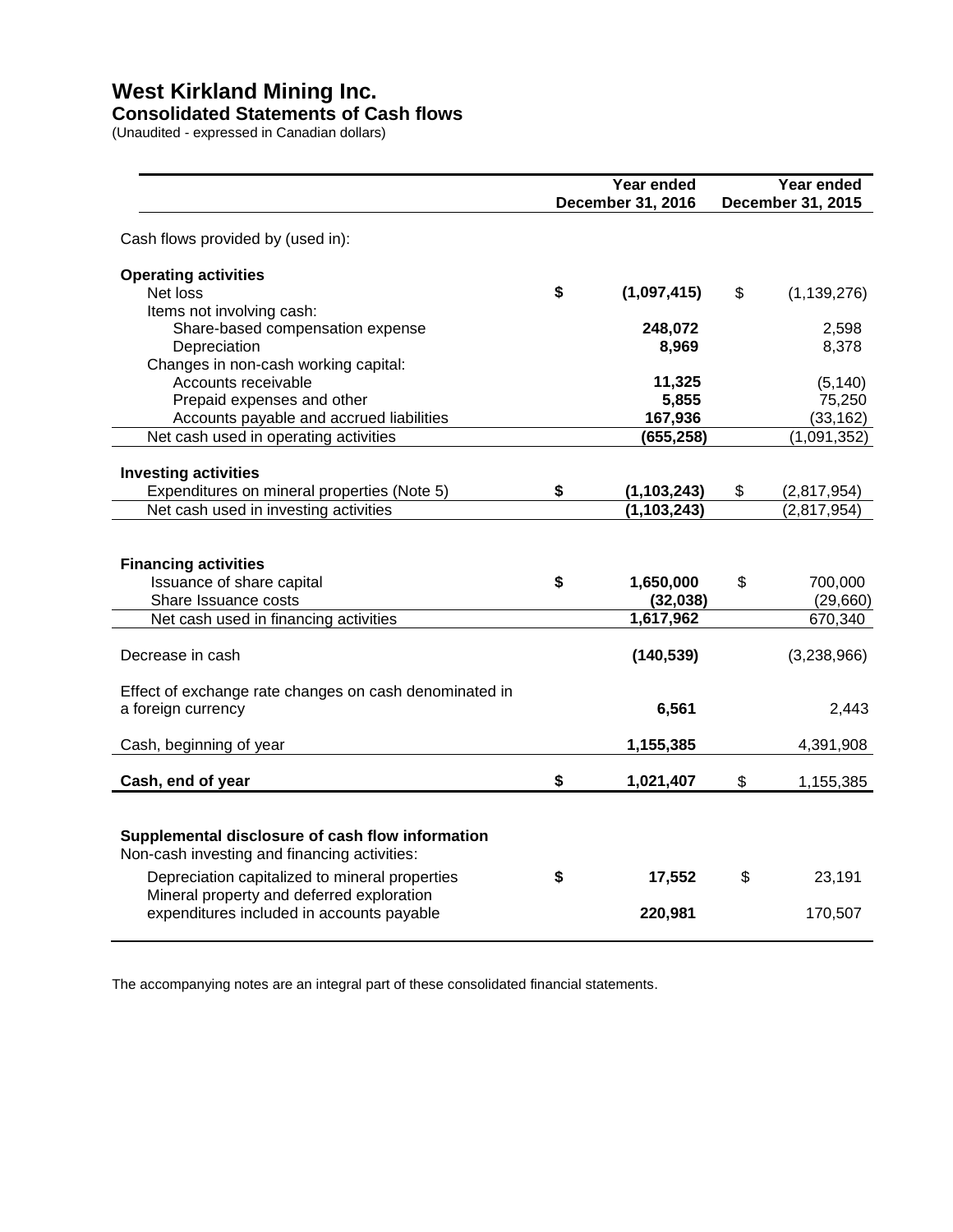#### **1. Nature of Operations and Continuance of Operations**

West Kirkland Mining Inc. ("West Kirkland" or the "Company") was incorporated on April 3, 2007, under the Company Act of the Province of British Columbia, Canada. The Company was a capital pool corporation, and on May 28, 2010, completed its Qualifying Transaction as that term is defined in TSX Venture Exchange Policy 2.4. The Company acquired all of the issued and outstanding shares of WK Mining Corp. ("WK Mining") which has been accounted for as a reverse takeover that does not constitute a business combination. As a result, these consolidated financial statements reflect the financial position, financial performance and cash flows of the Company's legal subsidiaries, WK Mining, WK Mining (USA) Ltd and WK-Allied Hasbrouck LLC. The address of the Company's head office is Suite 788 – 550 Burrard Street, Vancouver, BC, V6C 2B5.

The Company is an exploration and development company working on mineral properties it has staked or acquired, in Nevada and Utah. Apart from the Hasbrouck Project, where an updated pre-feasibility study and declaration of reserves was completed in September 2016, the Company has not yet determined whether its other mineral properties contain any economically recoverable ore reserves. The Company defers all acquisition, exploration and development costs related to the properties on which it is conducting exploration. The recoverability of these amounts is dependent upon the existence of economically recoverable reserves, the ability of the Company to obtain the necessary permitting and financing to complete the development of the interests, and future profitable production, or alternatively, upon the Company's ability to dispose of its interests on a profitable basis.

These financial statements have been prepared in accordance with International Financial Reporting Standards ("IFRS") applicable to a going concern, which assume that the Company will realize its assets and discharge its liabilities in the normal course of business for the foreseeable future. Since inception to December 31, 2016, the Company has incurred cumulative losses of approximately \$23.9 million, which may cast significant doubt regarding the Company's ability to continue as a going concern. Should the Company be unable to realize its assets and discharge its liabilities in the normal course of business, the net realizable value of its assets may be materially less than the amounts on the statements of financial position. External financing, predominantly by the issuance of equity to the public, will be sought to finance the operations of the Company; however, there is no certainty that such funds will be available at terms acceptable to the Company. These material uncertainties could cast doubt upon the Company's ability to continue as a going concern.

#### **2. Significant Accounting Policies**

#### *(a) Statement of Compliance*

These consolidated financial statements have been prepared in accordance with accounting policies in full compliance with IFRS and were approved by the Board of Directors for distribution on May 1, 2017.

#### *(b) Basis of Presentation*

These consolidated financial statements have been prepared on a historical cost basis.

The accounting policies set out below have been applied consistently to all periods presented in these consolidated financial statements and have been applied consistently by the Company and its subsidiaries.

#### *(c) Principles of Consolidation*

These consolidated financial statements include the accounts of the Company and its wholly owned legal subsidiary, WK Mining Corp, its wholly owned legal subsidiary WK Mining (USA) Ltd and its wholly owned subsidiary WK-Allied Hasbrouck LLC all of which are controlled by the Company. Control is achieved when the Company has power over the investee; is exposed, or has rights, to variable returns from its involvement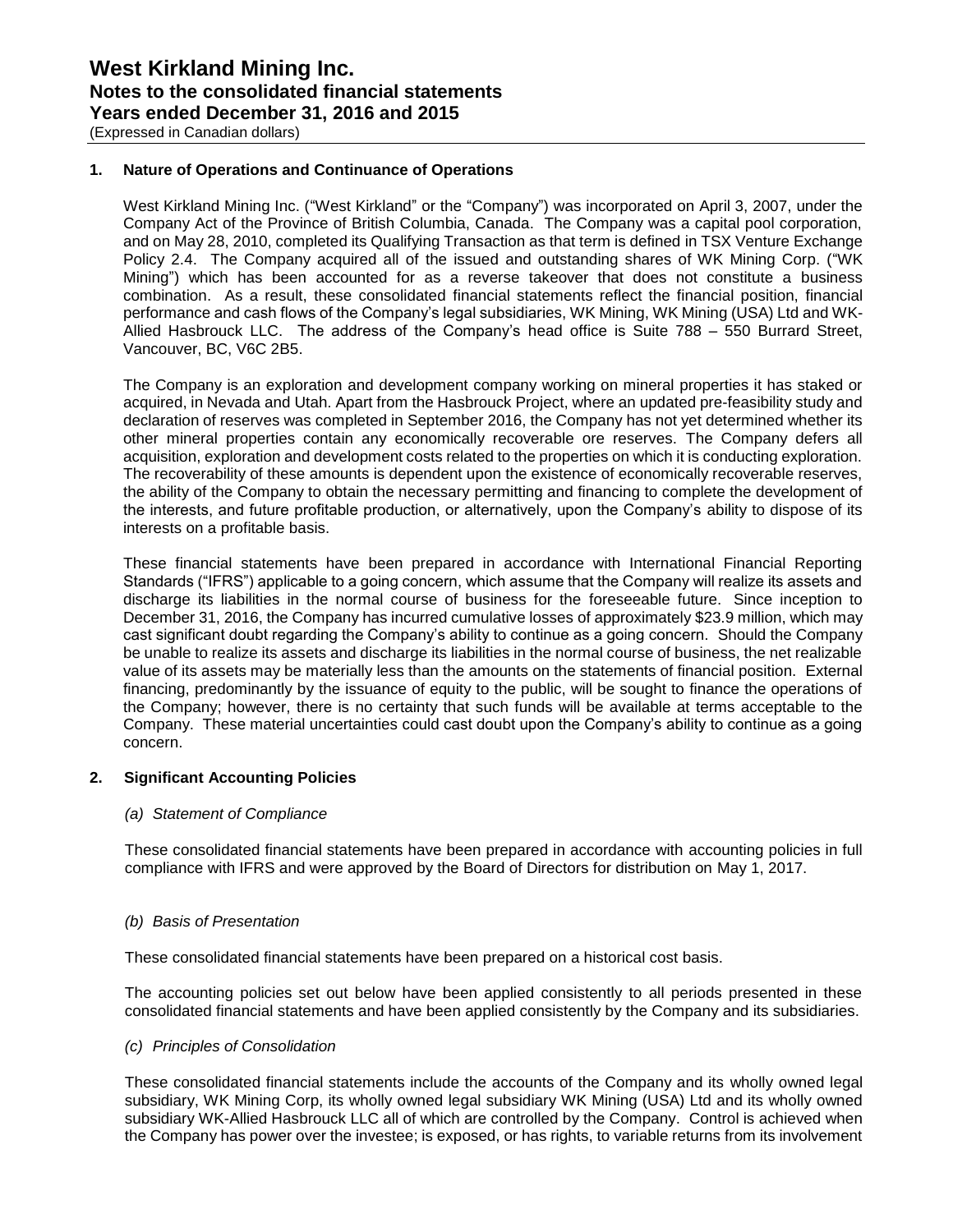(Expressed in Canadian dollars)

with the investee; and has the ability to use its power to affect its returns. All material intercompany transactions, balances, revenues and expenses are eliminated on consolidation.

#### *(d) Foreign Currency*

Items included in the consolidated financial statements are measured in each entity's functional currency. Each entity's functional currency is determined by the primary environment the entity operates in. The functional currency of the Company's subsidiaries, WK Mining (USA) Ltd. and WK-Allied Hasbrouck LLC, is the United States Dollar and the functional currency of WK Mining Corp. and the ultimate parent company is the Canadian Dollar.

The presentation currency of the Company is the Canadian Dollar. For the purpose of presenting the financial statements, assets and liabilities of the Company's foreign subsidiaries are expressed in Canadian dollars using the closing rates at the date of the statement of financial position being presented. The exchange differences that arise on translation are recognized as a component of other comprehensive income or loss and recorded in equity as "foreign currency translation reserve". Accumulated amounts in the foreign currency translation reserve will be recognized as profit or loss in the period when the foreign operation is disposed of.

Transactions in currencies which are not the entity's functional currency are translated to the functional currency at exchange rates at the date of the transaction. At each financial position reporting date, monetary assets and liabilities that are denominated in foreign currencies are translated at the rates prevailing at the date of the statement of financial position. Non-monetary items that are measured in terms of historical costs in a foreign currency are not retranslated. Revenue and expense items are translated at average exchange rates of the reporting period.

#### *(e) Property and Equipment*

Property and equipment are stated at cost and are depreciated on a declining balance basis at the following rates with one half of annual depreciation recorded in the year of acquisition:

| <b>Field Equipment</b>   | 30%             |
|--------------------------|-----------------|
| Leasehold Improvements   | <b>20%</b>      |
| Vehicles                 | 30 <sup>%</sup> |
| <b>Computer Software</b> | 100%            |

The depreciation rates, useful lives and residual values are assessed annually.

#### *(f) Exploration and Evaluation Expenditures*

The Company is in the exploration stage with respect to its investment in mineral properties and accordingly follows the practice of capitalizing all costs relating to the acquisition of, exploration for and development of mineral claims. Such costs include, but are not exclusive to, geological and geophysical studies, exploratory drilling and sampling. Capitalization of costs commences once the Company has obtained legal rights to explore a specific area. The aggregate costs related to abandoned mineral claims are charged to operations at the time of any abandonment or when it has been determined that there is evidence of a permanent impairment. An impairment charge relating to a mineral property is subsequently reversed when new exploration results or actual or potential proceeds on sale result in a revised estimate of the recoverable amount but only to the extent that this does not exceed the original carrying value of the property that would have resulted if no impairment had been recognized.

#### *(g) Development and Production Costs*

When technical feasibility and commercial viability of a property is established and the Company determines that it will proceed with development, all exploration and evaluation costs attributable to that area are reclassified to construction in progress within property and equipment or as intangible assets depending on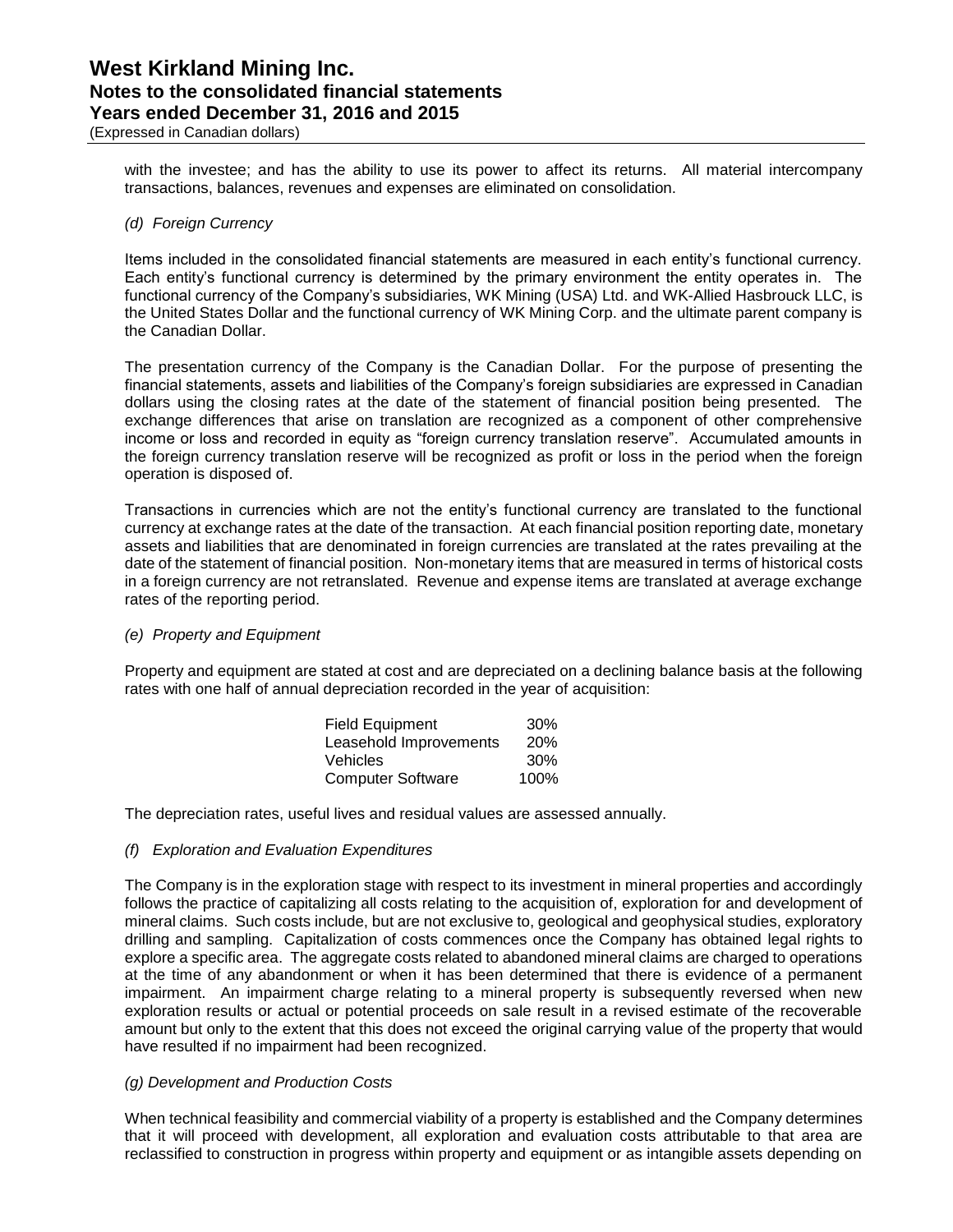(Expressed in Canadian dollars)

the nature of the expenditure. If economically recoverable ore deposits are developed, the capitalized costs of the related property will be amortized using the unit-of-production method following the commencement of production.

#### *(h) Impairment of Non-Financial Assets*

Non-financial assets are reviewed each reporting period for any indicators that the carrying amount may not be recoverable. If any such indication is present, the recoverable amount of the asset is estimated in order to determine whether an impairment exists. Where the asset does not generate cash inflows that are independent from other assets, the Company estimates the recoverable amount of the cash-generating unit to which the asset belongs. Goodwill, any intangible asset with an indefinite useful life or any intangible asset not yet available for use is tested for impairment annually and whenever there is an indication that the asset may be impaired.

An asset or cash-generating unit's recoverable amount is the higher of fair value less costs to sell and value in use. In assessing value in use, the estimated future cash inflows are discounted to their present value, using a pre-tax discount rate that reflects current market assessments of the time value of money and the risks specific to the asset for which estimates of future cash flows have not been adjusted.

If the recoverable amount of an asset or cash-generating unit is estimated to be less than its carrying amount, the carrying amount is reduced to the recoverable amount. Impairment is recognized immediately in profit or loss. Where an impairment subsequently reverses, the carrying amount is increased to the revised estimate of recoverable amount but only to the extent that this does not exceed the carrying value that would have been determined if no impairment had previously been recognized. Impairment of goodwill cannot be reversed.

Industry specific indicators for an impairment review arise typically when one of the following circumstances applies:

- Substantive expenditure on further exploration and development activities is neither budgeted nor planned;
- Title to the asset is compromised;
- Adverse changes in commodity prices and markets; and
- Adverse variations in the exchange rate for the currency of operation.

#### *(i) Financial Instruments*

The Company classifies its financial instruments into one of the following categories: fair value through profit or loss ("FVTPL") (assets and liabilities), assets available-for-sale, loans and receivables, assets held-tomaturity and other financial liabilities. All financial instruments are measured at fair value on initial recognition.

Financial assets and liabilities designated as FVTPL are subsequently measured at fair value with changes in fair value recognized in net earnings. Financial assets designated as "available-for-sale" are subsequently measured at fair value with changes in fair value recognized in other comprehensive income (loss), net of tax. Transaction costs for FVTPL financial assets and liabilities are recognized in income when incurred.

Financial assets designated as "loans and receivables" or "held-to-maturity", and financial liabilities designated as "other financial liabilities" are recorded at amortized cost. Transaction costs from loans and receivables and other financial liabilities offset the carrying amount of the related financial assets or liabilities.

The Company has classified cash and accounts receivable as "loans and receivables", reclamation bonds as "assets held-to-maturity", and accounts payable, accrued liabilities and notes payable as "other financial liabilities".

*(j) Share Capital*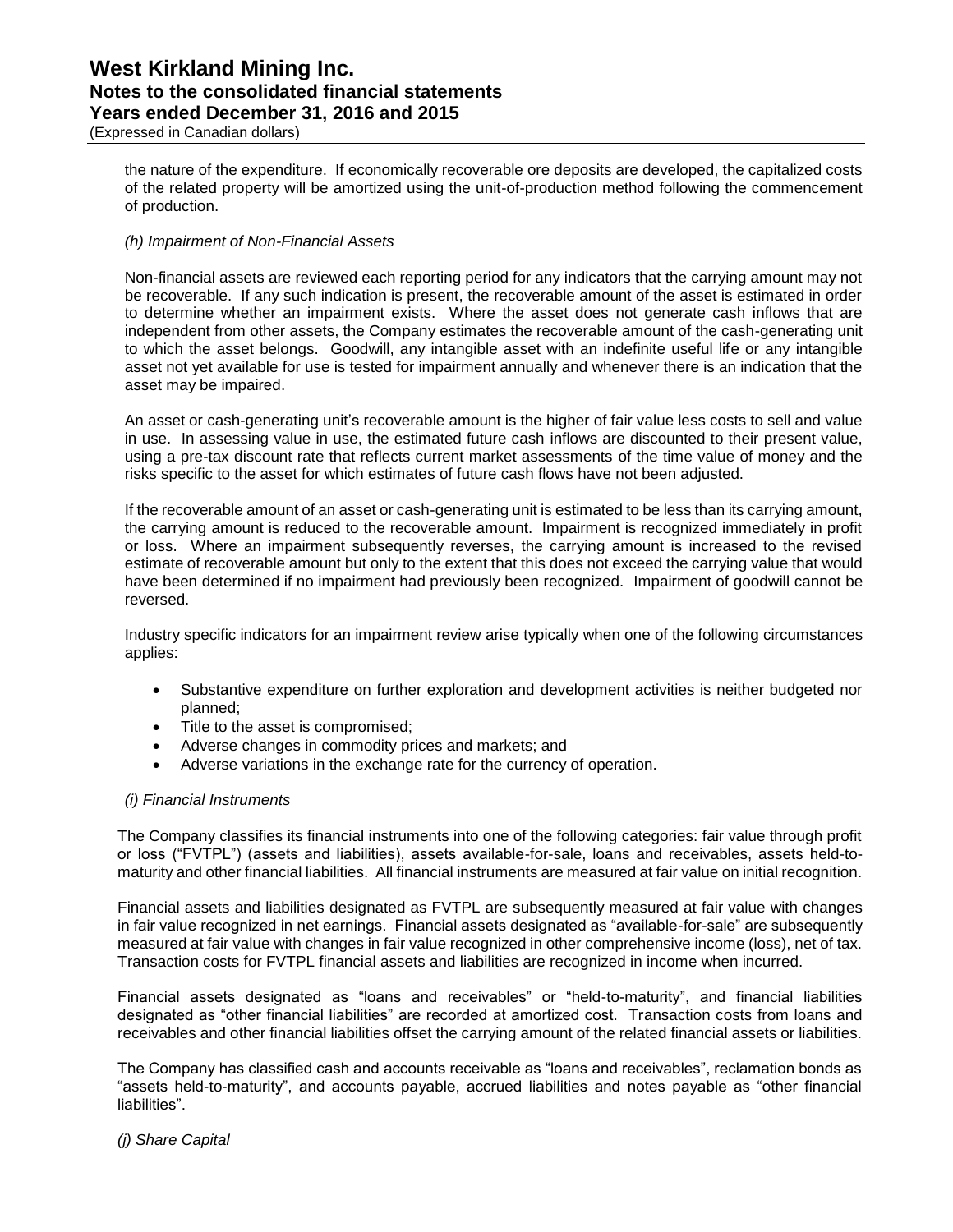(Expressed in Canadian dollars)

Common shares are classified as equity. Incremental costs directly attributable to the issuance of common shares and share options are recognized as a deduction from equity, net of any tax effects. The proceeds from the issuance of units are allocated between common shares and purchase warrants based on the relative fair value method. Under this method, the proceeds are allocated to the components in proportion to their relative fair values. The market price on the date of the issuance of the shares and the market price of the publicly traded warrants on their first day of trading are used to determine the relative fair values.

#### *(k) Share-based Payments*

The share option plan allows the Company's board of directors to grant options to Company employees and consultants to acquire shares of the Company. The fair value of options granted to employees is measured by the Black-Scholes formula options pricing model and is recognized as a share-based compensation expense and recognized over the length of the vesting period of each tranche, while the corresponding amount is recognized in the share-based payments reserve. At each financial reporting date, the number of options recognized as an expense is adjusted to reflect the number of options actually expected to vest going forward. Upon cancellation or expiry, the fair value of the applicable options is transferred to deficit. An individual is classified as an employee when they are an employee for legal purposes, or primarily performing services similar to the services that would be provided by a legal employee.

#### *(l) Revenue*

Revenue will be recorded when the fair value of the consideration is received or receivable and will be recognized to the extent that it is probable that the economic benefits will flow to the Company and when the revenue can be reliably measured.

Interest income is recognized monthly as earned.

#### *(m) Loss Per Share*

Basic loss per share is calculated by dividing the loss attributable to common shareholders of the Company by the weighted average number of common shares outstanding during the year. Diluted loss per share is determined by adjusting the loss attributable to common shareholders and the weighted average number of common shares outstanding for the effects of dilutive instruments such as options granted to employees. During the years ended December 31, 2016 and 2015 all outstanding share options and warrants were antidilutive.

#### *(n) Income Taxes*

Income tax expense comprises current and deferred income taxes. Income tax expense is recognized in profit and loss except to the extent that it relates to items recognized directly in equity or other comprehensive income, in which case it is recognized in equity or other comprehensive income.

Current tax is the expected tax payable on the taxable income for the year, using tax rates enacted or substantively enacted at the reporting date, and any adjustment to tax payable in respect of previous years.

Deferred taxes are recorded using the liability method. Deferred tax assets and liabilities are recognized for future tax consequences attributable to unused tax losses and unused tax credits and differences between the financial statement carrying amounts of existing assets and liabilities and their respective tax bases. The following temporary differences are not provided for: initial recognition of goodwill; the initial recognition of assets or liabilities in a transaction that affects neither accounting nor taxable loss and is not a business combination; and differences relating to investments in subsidiaries to the extent that they will probably not reverse in the foreseeable future. Deferred tax assets and liabilities are measured using the enacted or substantively enacted tax rates expected to apply when the asset is realized or the liability settled.

A deferred tax asset is recognized to the extent that it is probable that future taxable profits will be available against which the unused tax losses and unused tax credits and temporary differences can be utilized.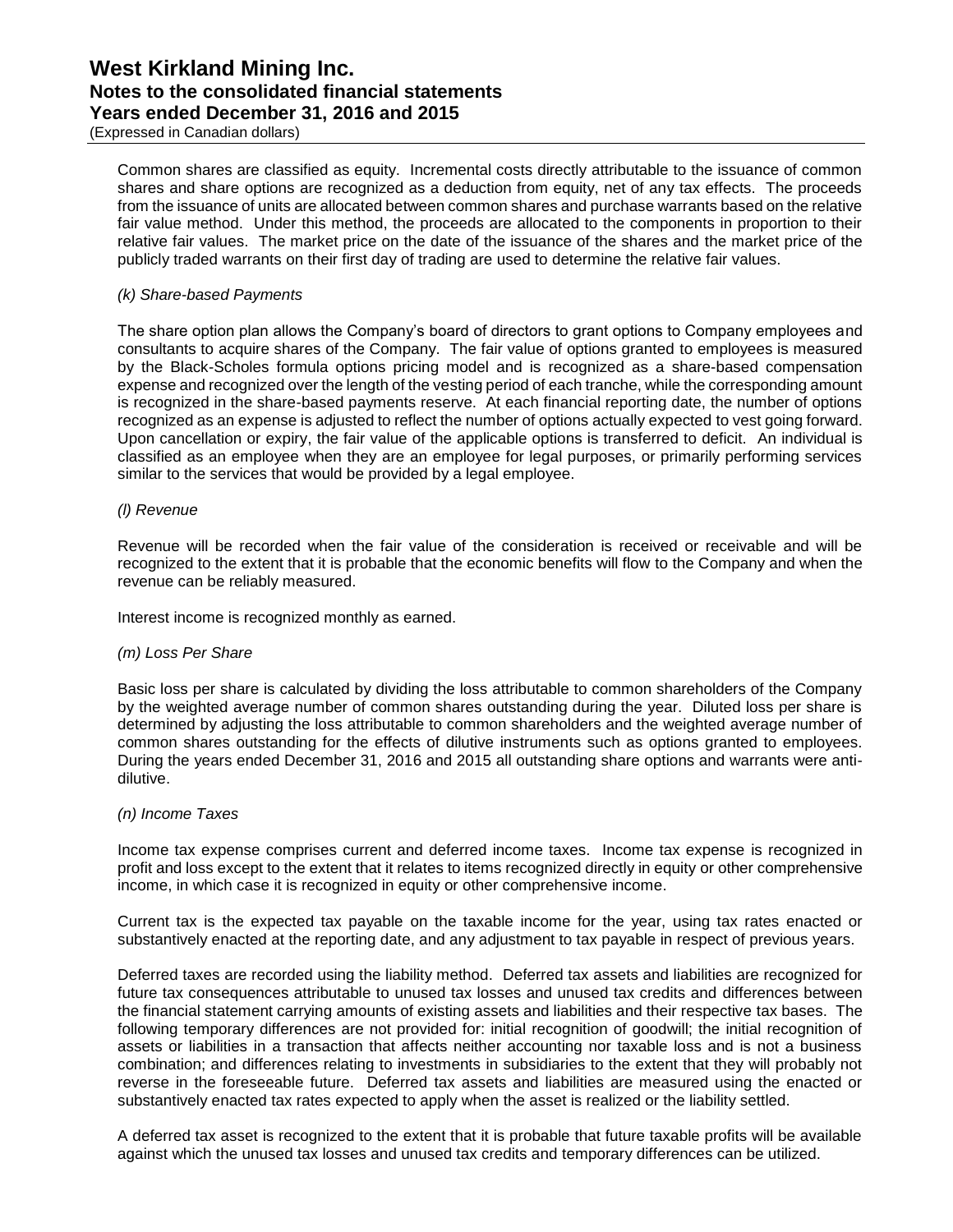#### *(o) Restoration, Rehabilitation and Environmental Obligations*

An obligation to incur restoration, rehabilitation and environmental costs arises when the environmental disturbance is caused by the exploration or development of a mineral property interest. Such costs arising from the decommissioning of plant and other site preparation work, discounted to their net present value, are provided for and capitalized at the start of each project to the carrying amount of the asset, along with a corresponding liability as soon as the obligation to incur such costs arises. The timing of the actual rehabilitation expenditure is dependent on a number of factors such as the life and nature of the asset, the operation license conditions and, when applicable, the environment in which the mine operates.

Discount rates using a pre-tax rate that reflects the time value of money are used to calculate the net present value. These costs are charged against profit or loss over the economic life of the related asset, through amortization using the unit-of-production method. The corresponding liability is progressively increased as the effect of discounting unwinds creating an expense in profit or loss.

Decommissioning costs are also adjusted for changes in estimates. Those adjustments are accounted for as a change in the corresponding capitalized cost, except where a reduction in costs is greater than the unamortized capitalized cost of the related assets, in which case the capitalized cost is reduced to nil and the remaining adjustment is recognized in profit or loss.

The operations of the Company have been, and may in the future be, affected from time to time in varying degrees by changes in environmental regulations, including those for site restoration costs. Both the likelihood of new regulations and their overall effect upon the Company are not predictable.

#### *(p) Measurement Uncertainties*

#### i) Resource estimates

The Company relies on appropriately qualified persons to estimate mineral resources. The information relating to the geological data on the size, depth and shape of the ore body requires complex geological judgments to interpret the data. Changes in the indicated and inferred mineral resources estimates may impact the carrying value of the mining properties.

#### ii) Share-based payments

The Company follows accounting guidelines in determining the fair value of share-based compensation. The computed amount is not based on historical cost, but is derived based on subjective assumptions input into an option pricing model. The model requires that management make forecasts as to future events, including estimates of the average future period of issued stock options before exercise, expiry or cancellation; future volatility of the Company's share price in the life of the options (using historical volatility as a reference); and the appropriate risk-free rate of interest. Share-based compensation also incorporates an expected forfeiture rate. The expected forfeiture rate is estimated annually based on historical forfeiture rates and expectations of future forfeiture rates.

The resulting value calculated is not necessarily the value that the holder of the options could receive in an arm's length transaction, given that there is no market for the options and they are not transferable. It is management's view that the value derived is highly subjective and dependent entirely upon the input assumptions made.

#### iii) Deferred income taxes

Judgment is required in determining whether deferred tax assets are recognized on the statement of financial position. Deferred tax assets, including those arising from unutilized tax losses, require management to assess the likelihood that the Company and/or its subsidiaries will generate taxable earnings in future periods, in order to utilize recognized deferred tax assets. Estimates of future taxable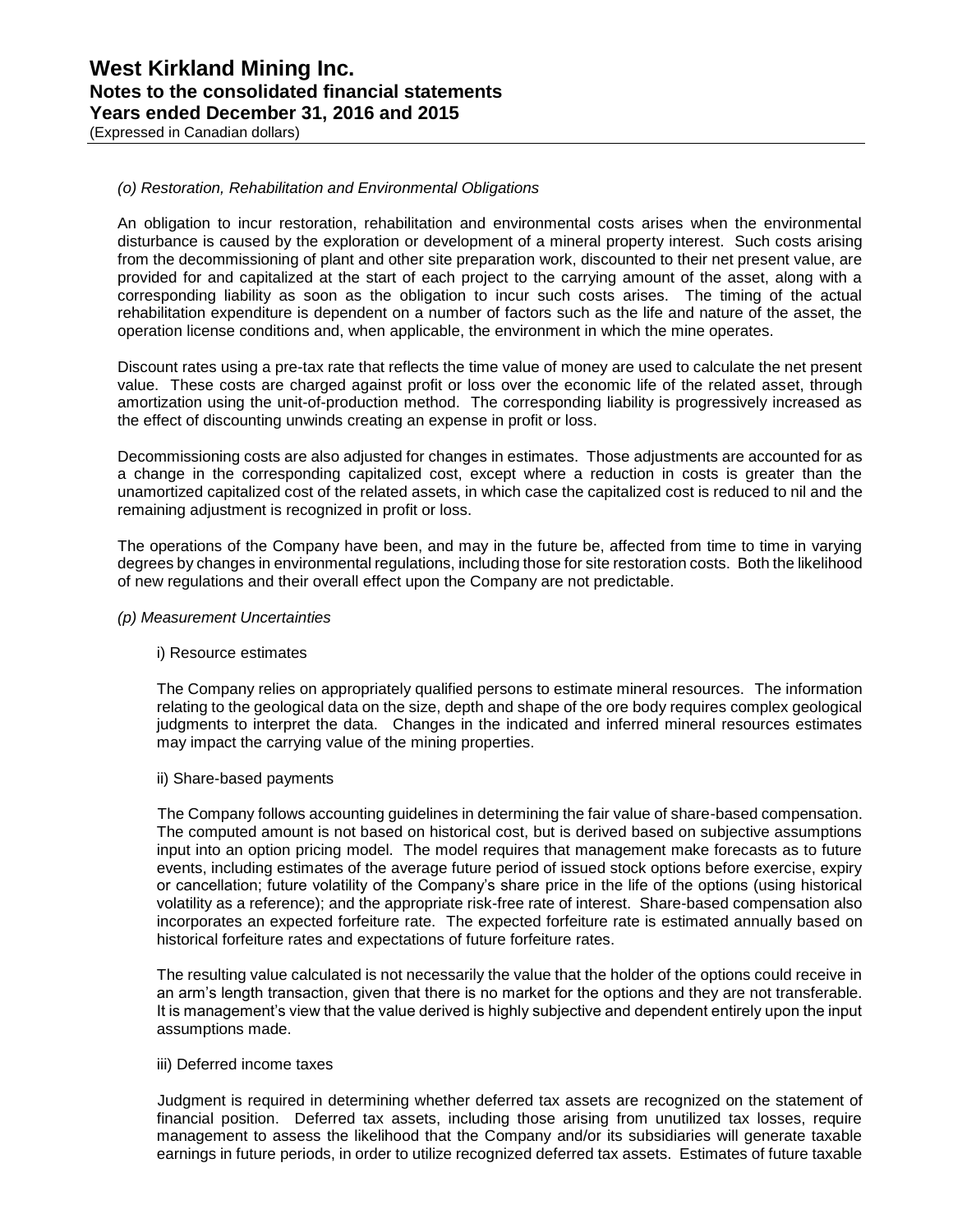income are based on forecast cash flows from operations and the application of existing tax laws in each jurisdiction. To the extent that future cash flows and taxable income differ significantly from estimates, the ability of the Company and/or its subsidiaries to realize the net deferred tax assets recorded at the statement of financial position date could be impacted. Additionally, future changes in tax laws in the jurisdictions in which the Company and its subsidiaries operate could limit the ability of the Company to obtain tax deductions in future periods.

iv) Impairment of mineral properties

The Company assesses its mineral properties quarterly to determine whether any indication of impairment exists. Where an indicator of impairment exists, a formal estimate of the recoverable amount is made, which is considered to be the higher of the fair value less costs to sell and value in use. These assessments require the use of estimates and assumptions such as long-term commodity prices, discount rates, future capital requirements, exploration potential and operating performance.

#### *(q) Significant Accounting Judgments*

The critical judgments that the Company's management has made in the process of applying the Company's accounting policies, apart from those involving estimations (Note 2(p)), that have the most significant effect on the amounts recognized in the Company's consolidated financial statements are related to the economic recoverability of the mineral properties, the determination of functional currency for the Company and its subsidiaries and the assumption that the Company will continue as a going concern.

#### *(r) Recent Accounting Pronouncements*

Several new standards, amendments to standards and interpretations applicable to the Company are not yet effective for the current accounting period and have not been applied in preparing these consolidated financial statements. These include:

*IFRS 9 Financial Instruments*, which replaces the current standard, IAS 39 *Financial Instruments*: *Recognition and Measurement*. The new standard replaces the current classification and measurement criteria for financial assets and liabilities with only two classification categories: amortized cost and fair value. The new standard is effective for annual periods beginning on or after January 1, 2018, with an early adoption permitted. The Company is still in the process of assessing the impact, if any, on the financial statements of the new standard.

*IFRS 15 Revenue from Contracts with Customers*. The final standard on revenue from contracts with customers was issued on May 8, 2014 and is effective for annual reporting periods beginning after January 1, 2017 for public entities with early application permitted. Entities have the option of using either a full retrospective or a modified retrospective approach to adopt the guidance. The Company is still in the process of assessing the impact, if any, on the financial statements of the new standard.

*IFRS 16 Leases.* IFRS 16 applies a control model to the identification of leases, distinguishing between a lease and a service contract based on whether the customer controls the asset being leased. IFRS 16 introduces significant changes to the accounting by lessees, introducing a single, on-balance sheet accounting model that is similar to current financial lease accounting, with limited exceptions for short-term leases or leases of low value assets. The standard is effective for annual periods beginning on or after January 1, 2019, with early adoption permitted for entities that apply IFRS 15. The Company is still in the process of assessing the impact, if any, on the financial statements of the new standard.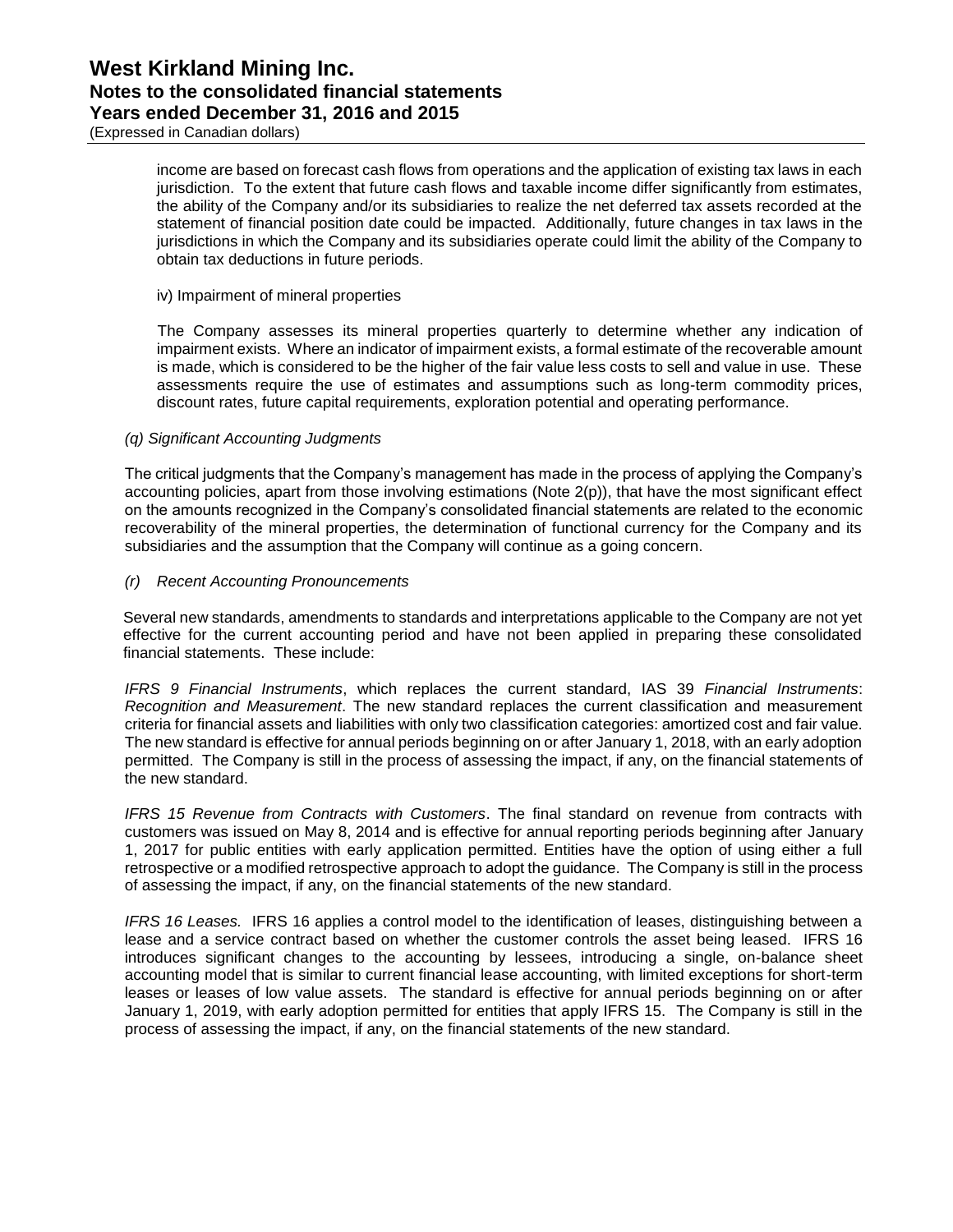(Expressed in Canadian dollars)

#### **3. Reclamation Bonds**

The Company's US subsidiary, WK Mining (USA) Ltd. ("WK Mining (USA)"), has posted a total statewide bond of \$208,118 (US\$155,000) to the Bureau of Land Management (the "BLM") in the state of Nevada for disturbance of ground required to complete exploration work on projects in Nevada under the jurisdiction of the BLM. This bond is applicable to work done on any property in Nevada and the funds are held in the State of Nevada's reclamation performance bond pool.

WK Mining (USA) has also posted a statewide bond of \$67,135 (US\$50,000) to the Division of Oil, Gas and Mining of Utah ("DOGM") for disturbance of ground required to complete exploration work on the TUG Project. This is applicable to work done on any property in Utah under the jurisdiction of the BLM or DOGM. The funds are held in the State of Utah's reclamation performance bond pool. They are held in an interestbearing account and will be returned with interest when the projects are successfully reclaimed. Total interest of \$334 (US\$248) has been earned on this bond.

#### **4. Property and Equipment**

The Company holds the following property and equipment at December 31, 2016:

|                                    | Field            | Leasehold           |                 |             |
|------------------------------------|------------------|---------------------|-----------------|-------------|
| Cost                               | <b>Equipment</b> | <b>Improvements</b> | <b>Vehicles</b> | Total       |
| Balance December 31, 2014          | \$<br>91.769     | \$<br>55.554        | \$93.452        | \$240,775   |
| Foreign exchange movement          | 15,836           |                     | 18,036          | 33,872      |
| Balance December 31, 2015          | 107,605          | 55,554              | 111,488         | 274,647     |
| Foreign exchange movement          | (2,921)          |                     | (3,327)         | (6, 248)    |
| <b>Balance December 31, 2016</b>   | \$<br>104,684    | \$<br>55,554        | \$108,161       | \$268,399   |
|                                    |                  |                     |                 |             |
| <b>Accumulated Depreciation</b>    |                  |                     |                 |             |
| Balance December 31, 2014          | \$<br>52,742     | \$<br>11,014        | \$<br>66,207    | \$129,963   |
| Additions                          | 13,881           | 7,936               | 9.751           | 31,568      |
| Foreign exchange movement          | 8,588            |                     | 13,194          | 21,782      |
| Balance December 31, 2015          | 75.211           | 18.950              | 89.152          | 183.313     |
| Additions                          | 11,963           | 7,936               | 6,622           | 26,521      |
| Foreign exchange movement          | (1,933)          |                     | (2,583)         | (4, 516)    |
| <b>Balance December 31, 2016</b>   | \$<br>85,241     | \$<br>26,886        | \$93,191        | \$205,318   |
|                                    |                  |                     |                 |             |
| Carrying amount, December 31, 2016 | \$<br>19,443     | \$<br>28,668        | \$14.970        | 63,081<br>S |
| Carrying amount, December 31, 2015 | \$<br>32,394     | \$<br>36,604        | \$22,336        | 91,334<br>S |
|                                    |                  |                     |                 |             |

During the year ended December 31, 2016 and 2015, the Company capitalized depreciation of \$17,552 and \$23,191 respectively to mineral properties.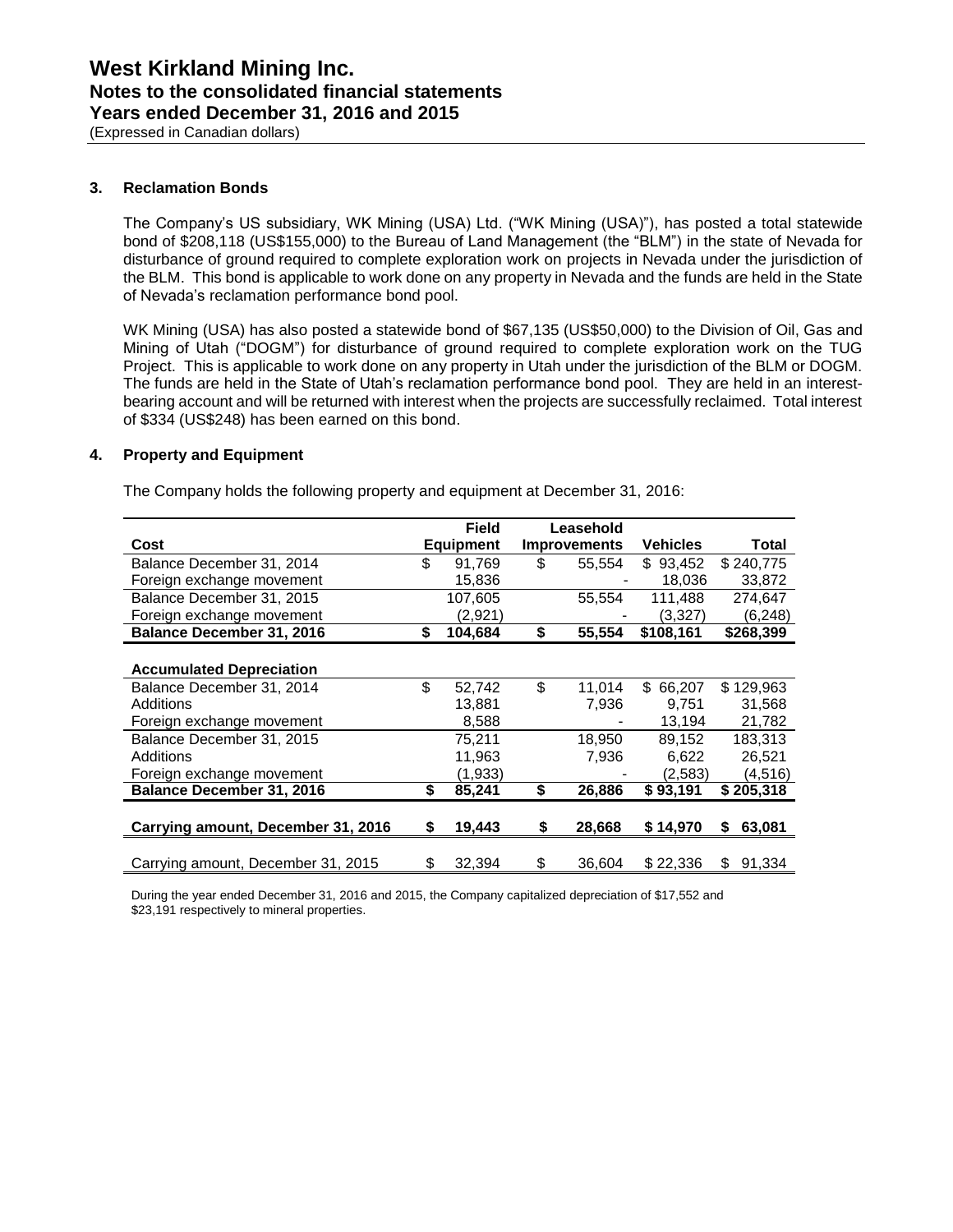#### **Notes to the consolidated financial statements**

**Years ended December 31, 2016 and 2015**

(Expressed in Canadian dollars)

#### **5. Mineral Properties**

|                                                        |                                            | <b>Hasbrouck</b><br>Project and<br>Hill of Gold |                             | <b>Fronteer</b><br>& TUG |          | Total      |
|--------------------------------------------------------|--------------------------------------------|-------------------------------------------------|-----------------------------|--------------------------|----------|------------|
| <b>Acquisition costs of mineral rights</b>             |                                            |                                                 |                             |                          |          |            |
| Balance December 31, 2015                              | \$                                         | 27,996,522                                      | \$                          | 52,133                   | \$       | 28,048,655 |
| Incurred during the year                               |                                            | 296,774                                         |                             | 115,618                  |          | 412,392    |
| Foreign exchange movement                              |                                            | (835, 445)                                      |                             | (1, 556)                 |          | (837,001)  |
| Balance December 31, 2016                              | $\overline{\mathbf{e}}$                    | 27,457,851                                      | \$                          | 166,195                  | \$       | 27,624,046 |
|                                                        |                                            |                                                 |                             |                          |          |            |
| <b>Deferred exploration costs</b>                      |                                            |                                                 |                             |                          |          |            |
| Balance December 31, 2015                              | \$                                         | 7,160,457                                       | \$                          | 4,491,373                | \$       | 11,651,830 |
| Engineering                                            |                                            | 169,357                                         |                             |                          |          | 169,357    |
| Permitting                                             |                                            | 46,234                                          |                             |                          |          | 46,234     |
| Drilling - non-exploration                             |                                            | 40,895                                          |                             |                          |          | 40,895     |
| Drilling - exploration                                 |                                            | 14,008                                          |                             |                          |          | 14,008     |
| Salaries and Wages                                     |                                            | 246,951                                         |                             |                          |          | 246,951    |
| Other                                                  |                                            | 200,617                                         |                             | 4,978                    |          | 205,595    |
| Foreign exchange movement<br>Balance December 31, 2016 | $\frac{1}{2}$                              | (213, 674)                                      | \$                          | (134, 025)<br>4,362,325  |          | (347, 699) |
|                                                        |                                            | 7,664,845                                       |                             |                          | \$       | 12,027,170 |
|                                                        |                                            |                                                 |                             |                          |          |            |
| Total December 31, 2016                                | Ŝ                                          | 35,122,696                                      | $\overline{\boldsymbol{s}}$ | 4,528,520                | \$       | 39,651,216 |
|                                                        |                                            |                                                 |                             |                          |          |            |
|                                                        |                                            |                                                 |                             |                          |          |            |
| <b>Acquisition costs of mineral rights</b>             |                                            |                                                 |                             |                          |          |            |
| Balance December 31, 2014                              | \$                                         | 23,525,321                                      | \$                          | 26,922                   | \$       | 23,552,243 |
| Incurred during the period                             |                                            | (69, 200)                                       |                             | 20,015                   |          | (49, 185)  |
| Foreign exchange movement                              |                                            | 4,540,401                                       |                             | 5,196                    |          | 4,545,597  |
| Balance December 31, 2015                              | $\overline{\mathcal{S}}$                   | 27,996,522                                      | \$                          | 52,133                   | \$       | 28,048,655 |
| <b>Deferred exploration costs</b>                      |                                            |                                                 |                             |                          |          |            |
| Balance December 31, 2014                              | \$                                         | 3,789,166                                       | \$                          | 3,692,359                | \$       | 7,481,525  |
| Engineering                                            |                                            | 905,524                                         |                             | 938                      |          | 906,462    |
| Permitting                                             |                                            | 867,170                                         |                             |                          |          | 867,170    |
| Drilling - non-exploration                             |                                            | 41,052                                          |                             |                          |          | 41,052     |
| Drilling - exploration                                 |                                            | 85,620                                          |                             |                          |          | 85,620     |
| Salaries and Wages                                     |                                            | 544,489                                         |                             |                          |          | 544,489    |
| Other                                                  |                                            | 196,084                                         |                             | 85,449                   |          | 281,533    |
| Foreign exchange movement                              |                                            | 731,352                                         |                             | 712,627                  |          | 1,443,979  |
| Balance December 31, 2015<br>Total December 31, 2015   | \$<br>$\overline{\boldsymbol{\mathsf{s}}}$ | 7,160,457<br>35,156,979                         | \$<br>\$                    | 4,491,373<br>4,543,506   | \$<br>\$ | 11,651,830 |

#### **(a) Hasbrouck and Three Hills**

On January 24, 2014, the Company signed a purchase agreement with Allied Nevada Gold Corp. ("ANV") to acquire ANV's Hasbrouck and Three Hills properties (together the "Hasbrouck Project") for consideration of up to US\$30 million. The Company was required to pay an aggregate of US\$20 million to acquire a 75% interest in the properties with a US\$500,000 non-refundable cash deposit made upon execution of the letter agreement. The additional US\$19.5 million was paid April 23, 2014 at which time the Company purchased a 75% interest in the properties.

On March 10, 2015, ANV announced that it had filed for Chapter 11 bankruptcy protection in the U.S. and was implementing a financial restructuring of its debt. On June 19, 2015, Waterton Precious Metals Fund ("Waterton") acquired all of ANV's exploration properties and related assets (excluding the Hycroft operation) for US\$17.5 million. The bankruptcy of ANV and the subsequent acquisition of the 25% interest in the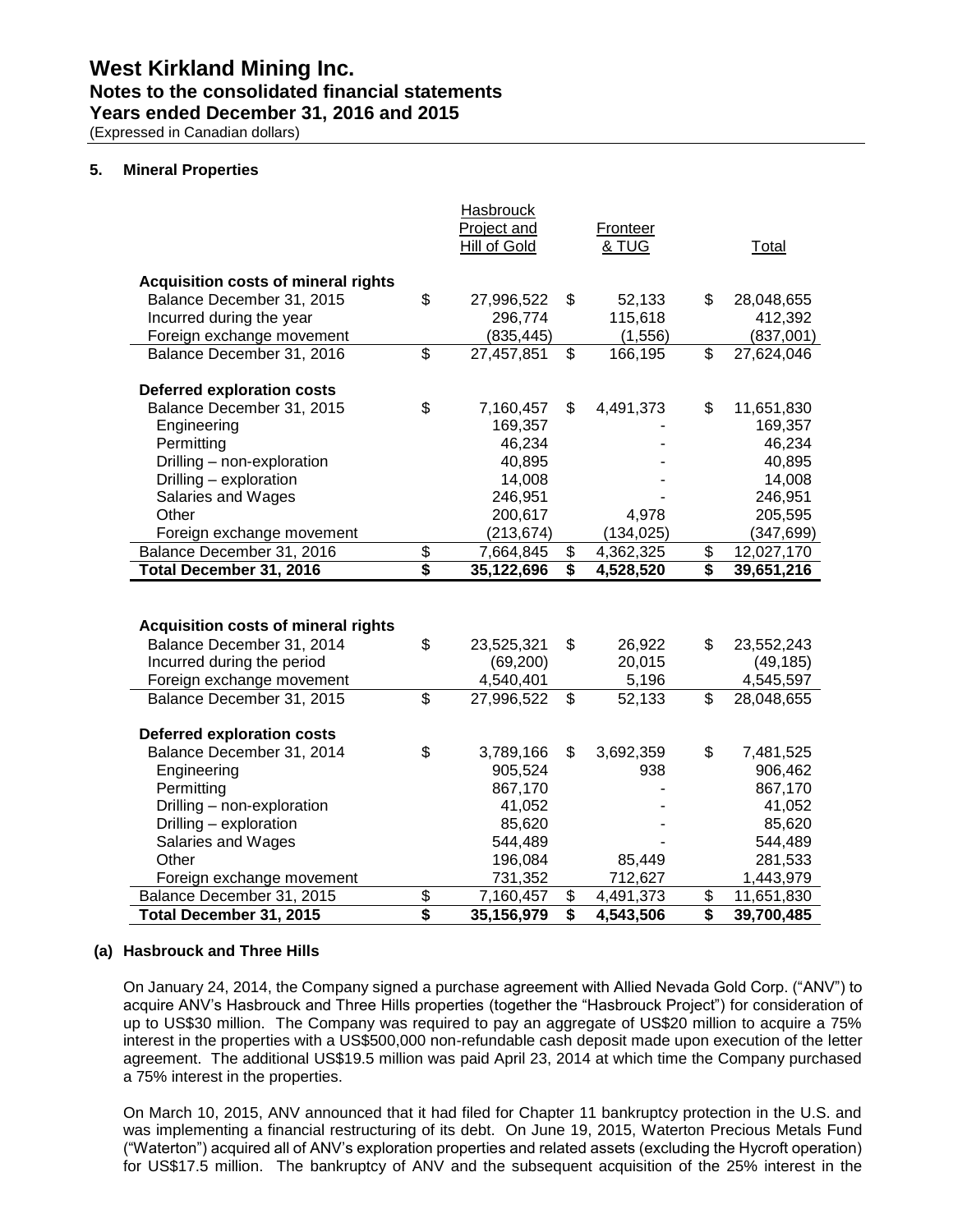(Expressed in Canadian dollars)

Hasbrouck Project by Waterton does not alter the Company's legal rights or interests in the Hasbrouck Project.

As outlined in the purchase agreement, 100% title to the mineral rights underlying the Hasbrouck Project has been transferred into a Limited Liability Corporation (the "LLC") for ownership and operating purposes. Effective September 1, 2016, the Company transferred a 25% interest in the LLC to Waterton and retained the remaining 75% interest. Subsequent to year end a formal operating agreement has been executed. Please see subsequent events (Note 14) for further details. The transfer of rights into the LLC and the execution of a formal operating agreement has not altered or affected the existing royalty structure on the Hasbrouck Project, being approximately an aggregate 3.9% over the claims hosting the Hasbrouck Project's proven and probable reserves.

#### **(b) Hill of Gold**

On November 29, 2016 the Company announced that it had signed a ten-year lease for a 100% interest in the Hill of Gold property near Tonopah, Nevada. The Hill of Gold property is located midway between the Three Hills Mine and the Hasbrouck Mine. The lease terms allow for mining, and involve annual lease payments as pre-payments on a 2% NSR royalty of US\$25,000 for the first three years and thereafter US\$30,000 per year, with the option of buying the mining claims and royalty for US\$500,000 at any time during the lease term. The lease is for 25 mining claims on approximately 500 acres of unpatented land.

#### **(c) Fronteer / TUG**

On December 14, 2010, the Company entered into an agreement with Fronteer Gold Inc. ("Fronteer") to option 11 properties comprising approximately 234 km<sup>2</sup> in north eastern Nevada and Utah. Newmont Mining Corporation ("Newmont") later acquired Fronteer on February 3, 2011. The acquisition of Fronteer had no effect on the agreement with the Company. In the agreement, the Company had the option of earning in on a number of designated properties and earned a 60% interest on the TUG property in 2013. The Company has no further earn-in requirements on the TUG property and retains its 60% interest. The deferred acquisition and exploration costs for all other properties within the Fronteer agreement were written off in a prior period and all further earn-in rights have been relinquished.

#### **6. Reclamation Provision**

The reclamation provision represents the estimated costs required to provide adequate restoration and rehabilitation of drilling activities in Nevada and Utah. The Company measures the reclamation costs at fair value, which is based on the net present value of future cash expenditures upon reclamation of drilling sites and related lands. Reclamation costs are capitalized mineral properties and will be amortized over the life of the related mine once the mine commences commercial production.

At December 31, 2016 the provision of \$65,556 (2015 - \$67,035) for reclamation cost obligations has been adjusted to reflect risk and foreign exchange. The estimate has been discounted at its present value at a rate of approximately 2.07% per annum (2015 – 1.98%) being an estimate of the long-term, risk-free, pre-tax cost of borrowing. The undiscounted balance of the reclamation provision is \$60,422 (2015 - \$62,280) and is expected to be incurred between 2022 and 2028.

#### **7. Share Capital**

The authorized share capital consists of an unlimited number of common shares without par value. At December 31, 2016, the Company had 324,634,169 shares outstanding.

In December 2015, the Company closed a non-brokered private placement of 14,000,000 common shares at a price \$0.05 per share for gross proceeds of \$700,000. Total share issuance costs were \$29,660.

On October 28, 2016, the Company closed a private placement of 16,500,000 common shares for aggregate gross proceeds of \$1,650,000. There were no finders' fees or commissions paid as the financing was arranged by management with two of the Company's major shareholders.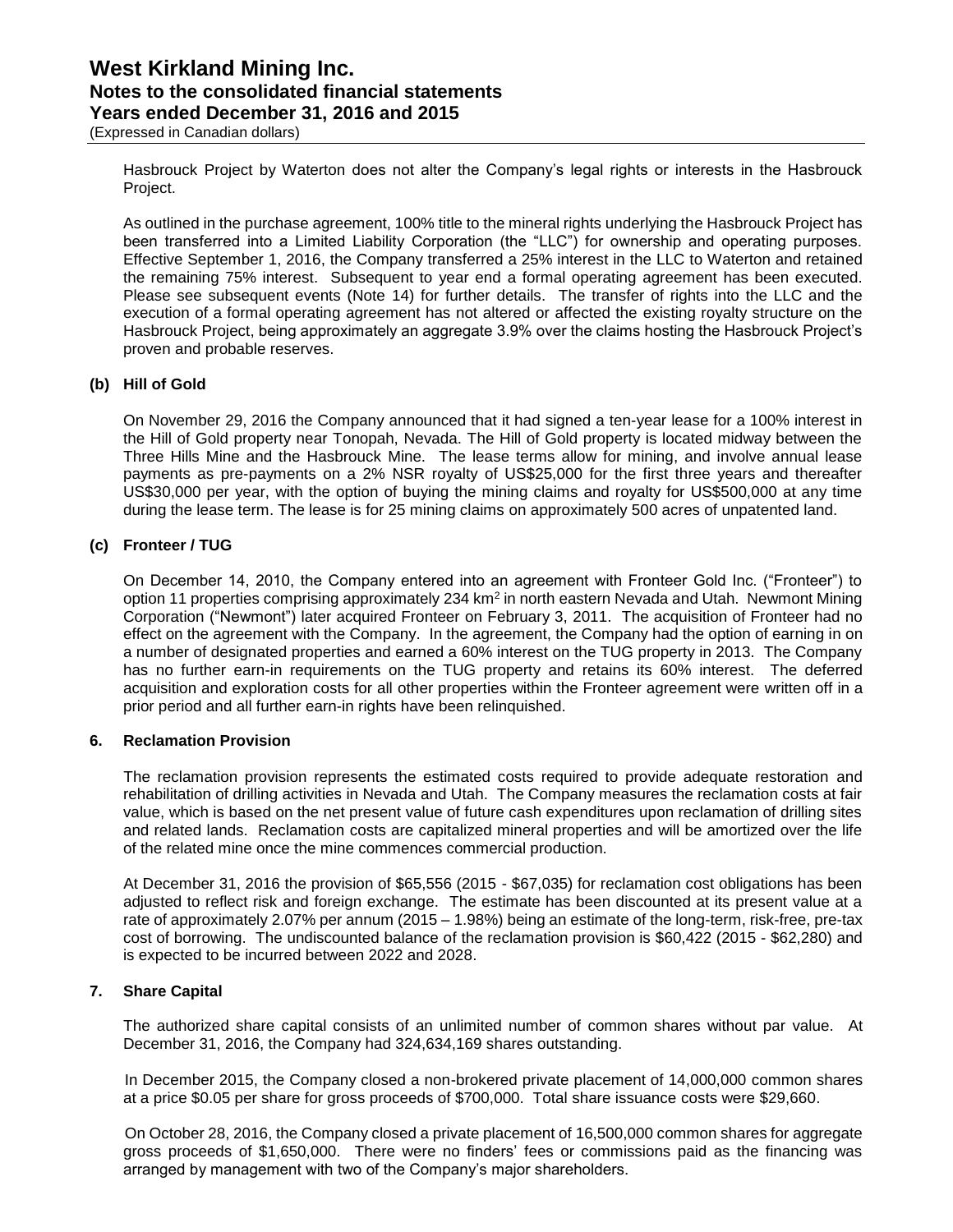Subsequent to year end, on February 28, 2017 the Company issued 1,454,778 common shares (worth US\$100,000) to Liberty Moly in consideration for water rights on the Hasbrouck Project.

#### *Warrant Reserve*

In 2014, the Company issued 220,940,833 warrants. Each warrant is exercisable for one common share at a price of \$0.30 at any time prior to April 17, 2019. The \$4,418,817 fair value of these warrants was estimated using the relative fair value method using the share price on the date of issue of the shares and the warrant price from the first day of public trading.

#### *Share based payment reserve*

The Company established a stock option plan (the "Plan") on May 1, 2007, whereby options can be granted to directors, officers, employees and consultants at the discretion of the Board of Directors. The number of options that can be granted is limited to 10% of the total shares issued and outstanding.

The following table summarizes the Company's outstanding share options:

| Exercise Price | Number Outstanding at<br>December 31, 2016 | <b>Weighted Average</b><br><b>Remaining Contractual</b><br>Life (Years) | Number Exercisable at<br>December 31, 2016 |
|----------------|--------------------------------------------|-------------------------------------------------------------------------|--------------------------------------------|
| \$0.22         | 500,000                                    | 1.18                                                                    | 500,000                                    |
| \$0.15         | 6,200,000                                  | 2.48                                                                    | 6,200,000                                  |
| \$0.10         | 3,900,000                                  | 4.25                                                                    | 3,900,000                                  |
|                | 10,600,000                                 | 3.07                                                                    | 10,600,000                                 |

The weighted average remaining contractual life of the options outstanding at December 31, 2016 is 3.07 years.

The following table summarizes the Company's share based payment reserve:

| <b>Balance December 31, 2014</b>  | S. | 1,171,921  |
|-----------------------------------|----|------------|
| Share-based compensation expense  |    | 2.598      |
| Share options cancelled           |    | (385, 430) |
| <b>Balance December 31, 2015</b>  |    | 789,089    |
| Share-based compensation expense  |    | 262.582    |
| Share options cancelled           |    | (168, 801) |
| <b>Balance September 30, 2016</b> |    | 882.870    |

On April 12, 2016, 3,800,000 incentive stock options were granted to various officers and employees of the Company. Each option is exercisable at a price of \$0.10 per share for a period of five years and vest immediately. The Company expensed \$248,072 related to these options and capitalized \$14,510 to mineral properties. The Company estimated the fair value of these options using the Black-Scholes model using the following assumptions:

| Expected life                    | 5 vears |
|----------------------------------|---------|
| Risk-free interest rate          | 0.68%   |
| Expected volatility <sup>1</sup> | 90%     |
| Expected dividends               |         |

<sup>1</sup>Expected volatility is based on the trading history of the Company and companies with a similar corporate structure and operating in similar regions as the Company. The Company's expected volatility is similar to this comparable peer group.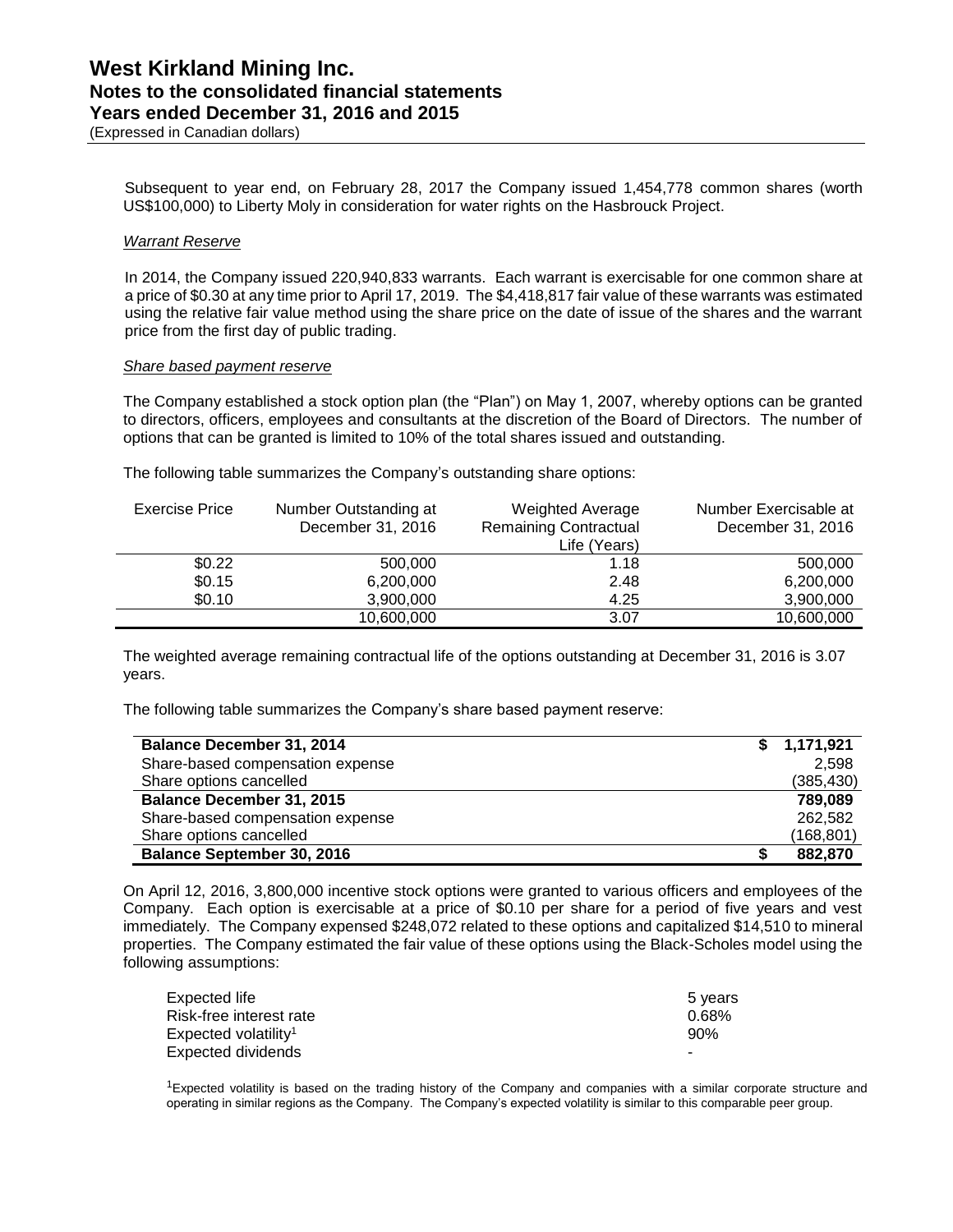(Expressed in Canadian dollars)

During the period ended December 31, 2016 a total of 790,000 share purchase options were cancelled at a fair value amount of \$168,801. The fair value of these options was transferred from share based payment reserve to deficit.

During the year ended December 31, 2015 a total of 1,910,000 share purchase options were cancelled at a fair value amount of \$385,430. The fair value of these options was transferred from share based payment reserve to deficit.

On February 16, 2015, 100,000 share purchase options were granted to an employee of the Company. Each option is exercisable at a price of \$0.10 per share for a period of five years and vests immediately. The Company expensed \$2,598 related to these options and used the Black-Scholes model to determine the grant date fair value using the following assumptions:

| Expected life                      | 5 vears  |
|------------------------------------|----------|
| Risk-free interest rate            | $0.60\%$ |
| $Expected$ volatility <sup>1</sup> | 80%      |
| Expected dividends                 | -        |

<sup>1</sup>Expected volatility is based on the trading history of the Company. Given the limited trading history for the Company, this volatility was then compared to the historical volatility of a peer group of companies with a similar corporate structure and operating in similar regions as the Company. The Company's expected volatility is similar to this comparable peer group.

As at December 31, 2016, the weighted average fair value per option outstanding was \$0.08

Details of the weighted average exercise price of outstanding share options is as follows:

|                                  | <b>Number</b> | <b>Weighted average</b><br>exercise price |
|----------------------------------|---------------|-------------------------------------------|
| <b>Balance December 31, 2014</b> | 9,400,000     | \$0.25                                    |
| Granted                          | 100,000       | \$0.10                                    |
| Cancelled                        | (1,910,000)   | \$0.52                                    |
| <b>Balance December 31, 2015</b> | 7,590,000     | \$0.18                                    |
| Granted                          | 3,800,000     | \$0.10                                    |
| Cancelled                        | (790,000)     | \$0.97                                    |
| <b>Balance December 31, 2016</b> | 10,600,000    | \$0.13                                    |

The weighted average exercise price for both the outstanding and exercisable share purchase options at December 31, 2016 was \$0.13.

#### **8. Capital Risk Management**

The Company's objectives in managing its liquidity and capital are to safeguard the Company's ability to continue as a going concern and to provide financial capacity to meet its strategic objectives. The capital structure of the Company consists of equity attributable to common shareholders, comprising of issued share capital, reserves and accumulated deficit.

The Company manages the capital structure and makes adjustments to it in light of changes in economic conditions and the risk characteristics of the underlying assets. To maintain or adjust the capital structure, the Company may attempt to issue new shares, issue new debt and acquire or dispose of mineral rights.

As at December 31, 2016, the Company does not have any long-term debt and is not subject to any externally imposed capital requirements.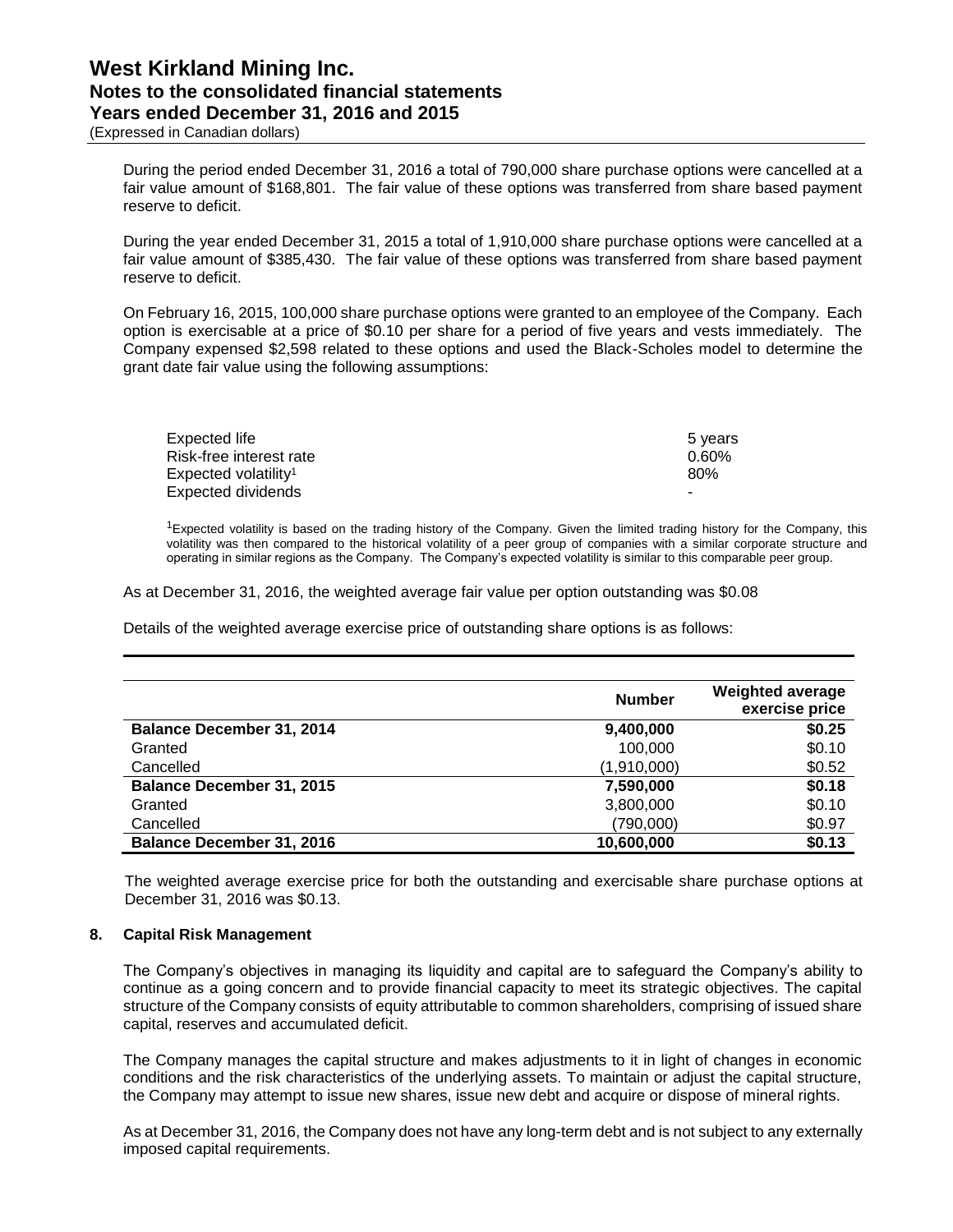(Expressed in Canadian dollars)

#### **9. Financial Risk Management**

The Company examines the various financial instrument risks to which it is exposed and assesses the impact and likelihood of those risks.

*(a) Fair Value*

As at December 31, 2016 the Company's financial instruments consist of cash, accounts receivable, reclamation bonds, accounts payable and accrued liabilities. The fair values of accounts receivable and accounts payable approximate their carrying values due to the short-term nature of these instruments and the fair value of the reclamation bonds approximates their fair value due to the fact they earn interest at rates approximating market rates.

#### *(b) Interest Rate Risk*

Interest rate risk is the risk that the fair value or future cash flows of a financial instrument will fluctuate because of changes in market interest rates. The Company is exposed to the short-term interest rates through the interest earned on cash balances; however, management does not believe this exposure is significant.

#### *(c) Credit Risk*

Credit risk is the risk of financial loss to the Company if a customer fails to meet its contractual obligations. The Company is exposed to credit risk through its cash, which is held in large Canadian financial institutions and accounts receivable. The Company believes this credit risk is insignificant.

#### *(d) Foreign Currency Risk*

Foreign currency risk is the risk that the fair value of financial instruments or future cash flows will fluctuate as a result of changes in foreign exchange rates. The Company operates in Canada and the United States and is therefore exposed to foreign currency risk arising from transactions denominated in U.S. dollars. Certain amounts of the Company's accounts payable and accrued liabilities are denominated in U.S. dollars. A 10% change in the exchange rate between the Canadian and United States dollar would have an effect on the loss before income taxes as at December 31, 2016 of approximately \$10,560. The Company monitors its net exposure to foreign currency fluctuations and adjusts its cash held in U.S. dollars accordingly. The following table lists the Canadian dollar equivalent of financial instruments and other current assets denominated in U.S. dollars as of December 31, 2016:

|                                          | December 31, 2016 | December 31, 2015 |         |  |
|------------------------------------------|-------------------|-------------------|---------|--|
|                                          |                   |                   |         |  |
| Cash                                     | \$<br>103.545     |                   | 179,569 |  |
| Accounts receivable                      | 4.511             |                   | 10,380  |  |
| Prepaid expenses and other               | 18,800            |                   | 25.579  |  |
| Reclamation bond                         | 275,587           |                   | 283,947 |  |
| Accounts payable and accrued liabilities | 232,381           |                   | 182,867 |  |

#### *(e) Liquidity Risk*

Liquidity risk is the risk that the Company will not be able to meet its financial obligations as they fall due. The Company manages liquidity risk through the management of its capital structure.

Accounts payable and accrued liabilities are due within the current operating period.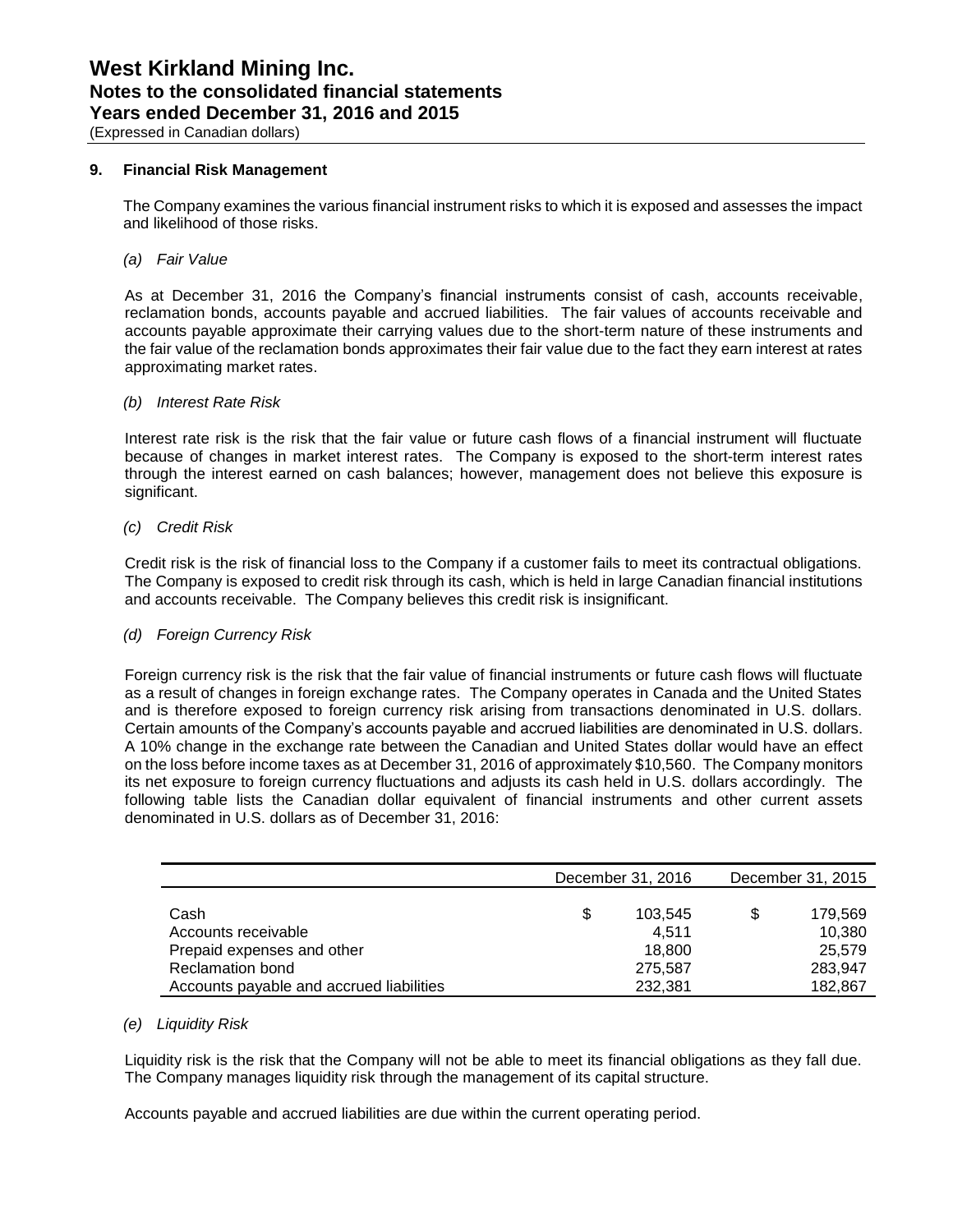#### **10. Segmented Information**

The Company currently operates in one segment, being the exploration of mineral properties in Nevada and Western Utah, USA. The Company's executive and head office is located in Vancouver, British Columbia, Canada.

Details of the geographic location of assets, liabilities and net loss are as follows:

| As at December 31, 2016                  | Canada          | <b>United States</b> | Total           |
|------------------------------------------|-----------------|----------------------|-----------------|
| <b>Current Assets</b>                    | \$<br>1,014,461 | \$<br>62.051         | \$<br>1,076,511 |
| <b>Mineral Properties</b>                | ۰               | 39,651,216           | 39,651,216      |
| <b>Other Assets</b>                      | 28.667          | 310.001              | 338,668         |
| <b>Total Assets</b>                      | 1,043,128       | 40,023,268           | 41,066,395      |
| Accounts Payable and accrued liabilities | 229.841         | 232,381              | 462,222         |
| Net loss                                 | 991,817         | 105,598              | 1,097,415       |

| As at December 31, 2015                  | Canada          |     | <b>United States</b> | Total      |
|------------------------------------------|-----------------|-----|----------------------|------------|
| <b>Current Assets</b>                    | \$<br>1,000,253 | -\$ | 229.004              | 1.229.257  |
| <b>Mineral Properties</b>                | ۰               |     | 39,700,485           | 39,700,485 |
| Other Assets                             | 37.637          |     | 337,644              | 375,281    |
| <b>Total Assets</b>                      | 1,037,890       |     | 40,267,133           | 41,305,023 |
| Accounts Payable and accrued liabilities | 118,149         |     | 182.867              | 301.016    |
| Net loss                                 | 901,703         |     | 237,573              | 1,139,276  |

#### **11. Related Party Transactions**

The Company paid remuneration for the following items with companies related by way of directors in common:

|                                         | 12 months ended<br>December 31, 2016 |      | 12 months ended<br>December 31, 2015 |
|-----------------------------------------|--------------------------------------|------|--------------------------------------|
| Administration fees                     | \$<br>24,000                         | - \$ | 42,000                               |
| Professional fees                       | 48,000                               |      | 60,000                               |
| Rent                                    | 25,200                               |      | 54.428                               |
| Directors Fees                          | 114,750                              |      | 126,250                              |
| <b>Total Related Party Transactions</b> | \$<br>211,950                        |      | 282,678                              |

For the year ended December 31, 2016, the Company accrued and paid \$24,000 (December 31, 2015 - \$42,000) for day-to-day administration, reception and secretarial services and \$48,000 (December 31, 2015 - \$60,000) for accounting services; and \$25,200 (December 31, 2015 - \$54,428) for rent to Platinum Group Metals Ltd., a company related by virtue of common directors and officers. Amounts payable at year end include an amount of \$28,638 to Platinum Group Metals (December 31, 2015 - \$8,801).

These transactions are in the normal course of operations and are measured at the exchange amount of consideration established and agreed to by the parties.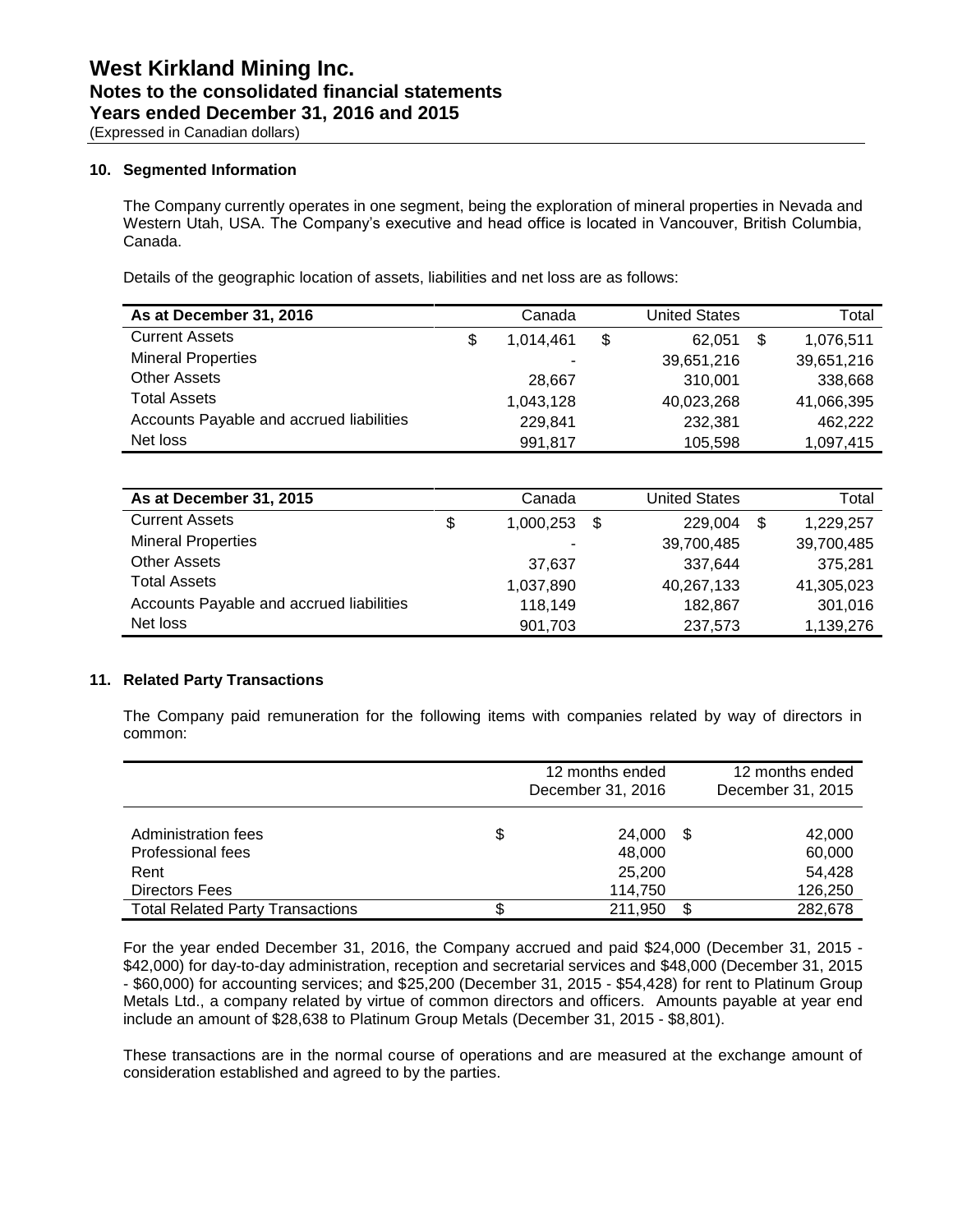(Expressed in Canadian dollars)

#### Compensation of Key Management Personnel

|                                                                        |     | December<br>31.2016           |   | December<br>31, 2015 |
|------------------------------------------------------------------------|-----|-------------------------------|---|----------------------|
| Salaries and management fees<br>Directors fees<br>Share-based payments | \$. | 334.979<br>111.750<br>186.572 | S | 465,660<br>126.250   |
| Total compensation of key management personnel                         |     | 633,301                       |   | 591,910              |

#### **12. Commitments and Contingencies**

To acquire certain other mineral property interests in Nevada the Company must make optional acquisition and exploration expenditures in order to satisfy the terms of existing option agreements, failing which the rights to such mineral properties will revert to the property vendors. For details of the Company's mineral property acquisitions and optional expenditure commitments see Note 5. The Company has no other identified commitments or contingencies.

#### **13. Deferred Taxes**

The income tax expense differs from what would have been computed using the combined Canadian federal (15%) and provincial (11%) statutory income tax rate of 26% in 2015 (2014 – 26%). The reconciliation of total income tax expense for the years ended December 31 was as follows:

|                                                                                                            | 2016                    | 2015                |
|------------------------------------------------------------------------------------------------------------|-------------------------|---------------------|
| Net loss before income taxes                                                                               | \$<br>\$<br>(1,097,416) | (1, 139, 276)       |
| Canadian federal and provincial income tax rates                                                           | 26%                     | 26%                 |
| Income tax expense based on Canadian federal and<br>provincial income tax rates                            | (285,328)               | (296,212)           |
| Increase (decrease) attributable to:<br>Non-deductible expenditures<br>Non-deductible share based payments | 2,065<br>64.499         | 2,047<br>675        |
| Changes in unrecognized deferred tax assets<br>Effects of different statutory tax rates on earnings of     | 108,989                 | 950,405             |
| subsidiaries                                                                                               | 8,455                   | 19,006              |
| Effect of foreign currency exchange rate change<br>Other                                                   | 126,390<br>(25,070)     | (710,334)<br>34,413 |
| Income tax recovery                                                                                        |                         |                     |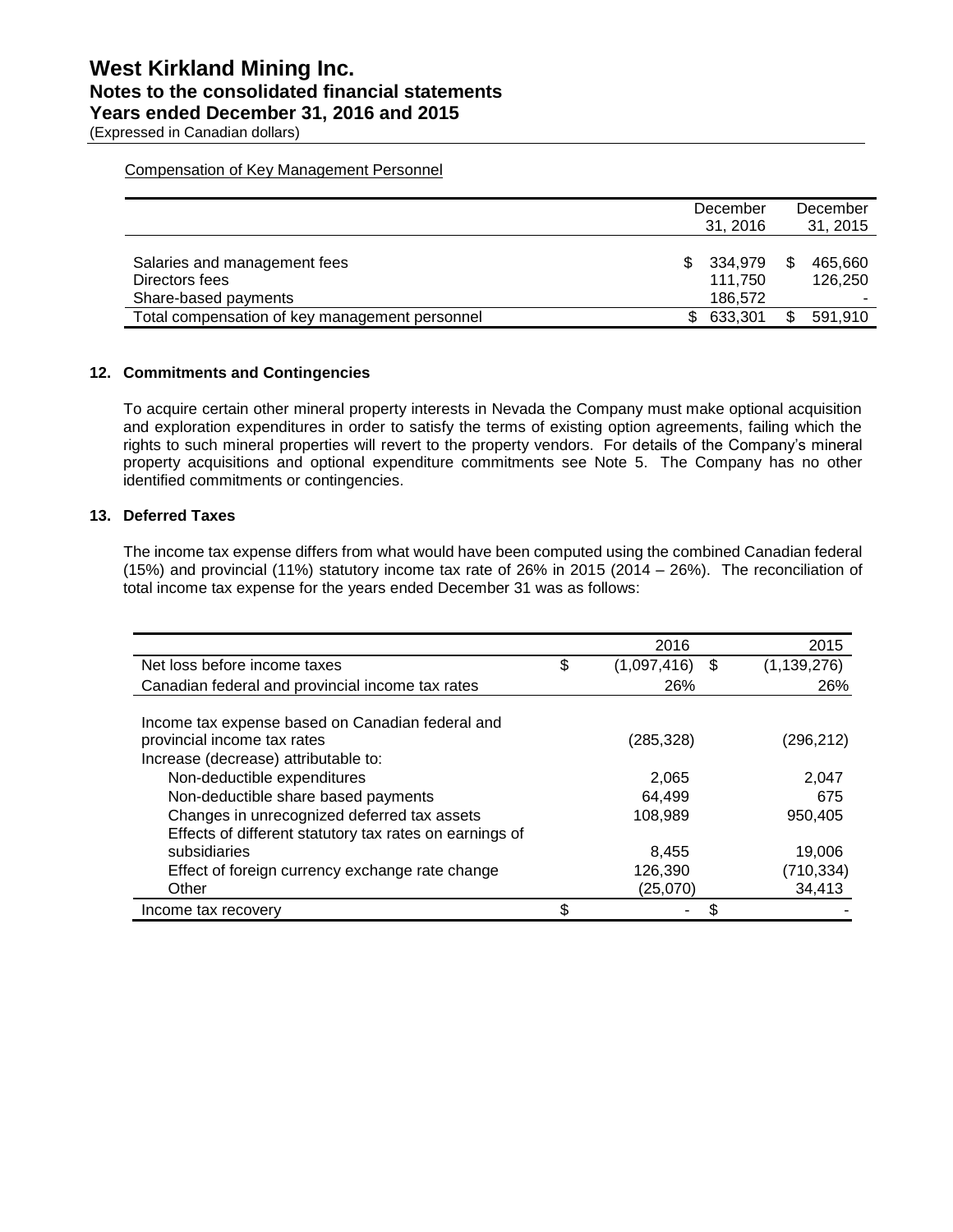(Expressed in Canadian dollars)

The significant components of the Company's deferred tax assets and liabilities are as follows:

|                                                   | December 31,           |   | December 31, |
|---------------------------------------------------|------------------------|---|--------------|
|                                                   | 2016                   |   | 2015         |
| Deferred tax assets                               |                        |   |              |
| Non-capital and net operating loss carry forwards | 3.456,373              | S | 2,972,770    |
| Total deferred tax assets                         | 3,456,373              |   | 2,972,770    |
|                                                   |                        |   |              |
| Deferred tax liabilities                          |                        |   |              |
| Mineral properties                                | \$<br>$(3,456,373)$ \$ |   | (2,972,770)  |
| Total deferred tax liabilities                    | (3,456,373)            |   | (2,972,770)  |
|                                                   |                        |   |              |
| Net deferred taxes                                | \$                     |   |              |

Unrecognized deductible temporary differences, unused tax losses, and unused tax credits are attributable to the following:

|                                                                |    | 2016       |   | 2015          |
|----------------------------------------------------------------|----|------------|---|---------------|
| Non-capital and net operating loss carry forwards <sup>1</sup> | \$ | 34,633,626 | S | 32,882,281(2) |
| Share issuance costs                                           |    | 1,339,096  |   | 2,070,177     |
| Mineral properties                                             |    | 1,771,919  |   | 1,771,919     |
| Pre-production investment tax credits                          |    | 86.537     |   | 86.537        |
| Tax value of property and equipment in excess of book          |    | 121.817    |   | 112,848       |
| Other temporary differences                                    |    | 80.838     |   | 81,226        |
|                                                                | S  | 38,033,833 |   | 37,004,988    |

<sup>1</sup>The unrecognized tax losses and investment tax credits will expire between 2029 and 2036.

<sup>2</sup> During 2016 the Company identified that the balance of non-capital and net operating loss carry forwards as reported in Note 13 of the 2015 consolidated financial statements should have been recorded as \$32,882,281 instead of \$25,245,672. This error was identified in the 2015 comparative note disclosure above. The correction had no effect on the reported assets, liabilities net loss or shareholders' equity in either 2015 or 2016.

#### **14. Subsequent Events**

On March 30, 2017 a formal LLC agreement, effective as at September 1, 2016, was executed between the Company and Waterton. Under the terms of the LLC agreement Waterton is required to fund their 25% share of expenditures on the Hasbrouck Project incurred subsequent to September 1, 2016. Waterton has indicated their intention to fund their 25% share of expenditures. However, should Waterton choose not to fund their share of expenditures, their interest will be diluted according to a prescribed formula in the LLC agreement. Upon execution of the agreement, the Company recorded an amount of US\$41,023 as Waterton's 25% share of LLC expenses incurred from September 1, 2016 to December 31, 2016.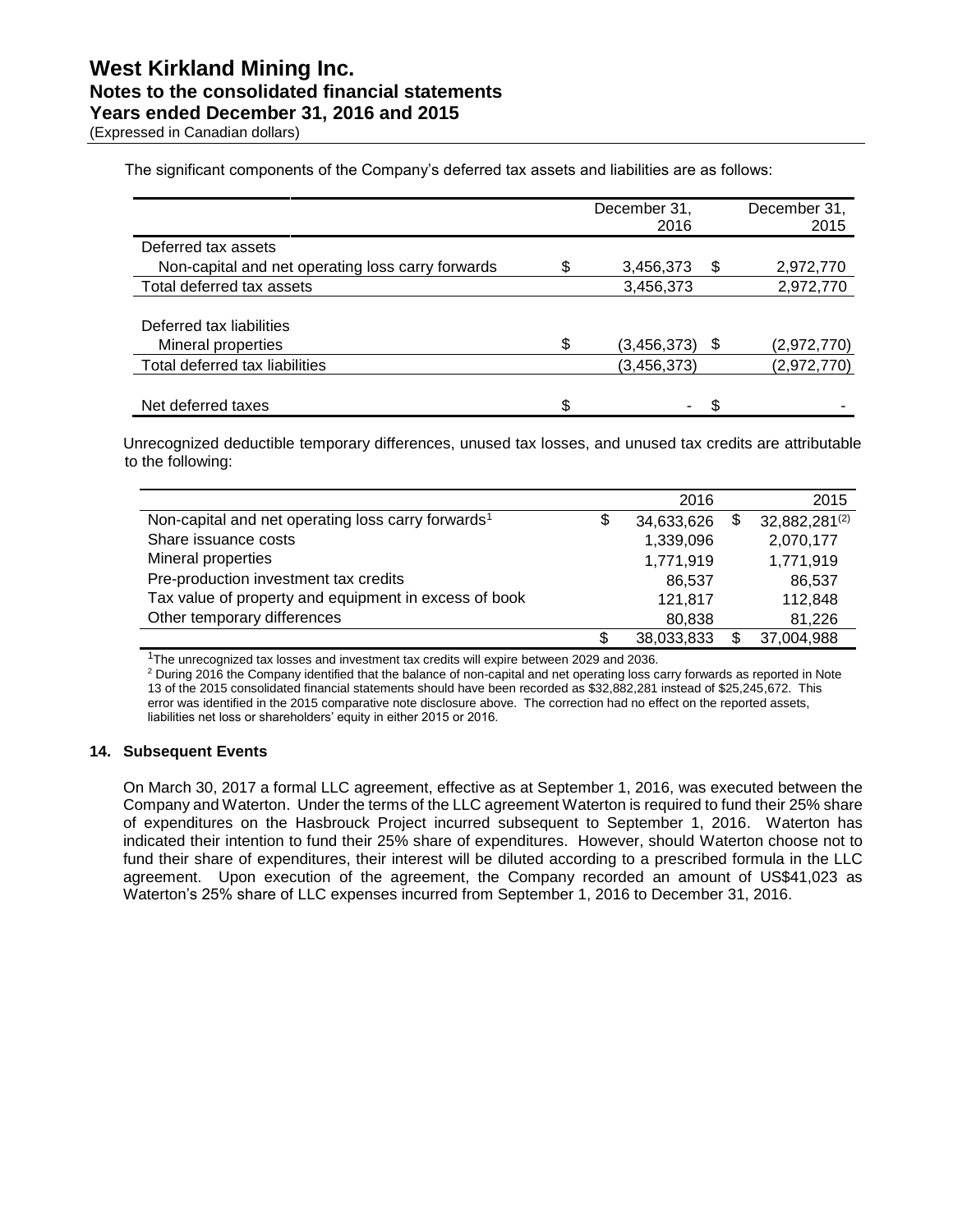

#### **MANAGEMENT'S DISCUSSION AND ANALYSIS of**

### **WEST KIRKLAND MINING INC.**

**For the Year Ended December 31, 2016**

Office: Suite 788 550 Burrard Street Vancouver, BC V6C 2B5 Canada

TSXV: WKM Phone: (604) 685-8311 Fax: (604) 484-4710 [info@wkmining.com](mailto:info@wkmining.com) www.wkmining.com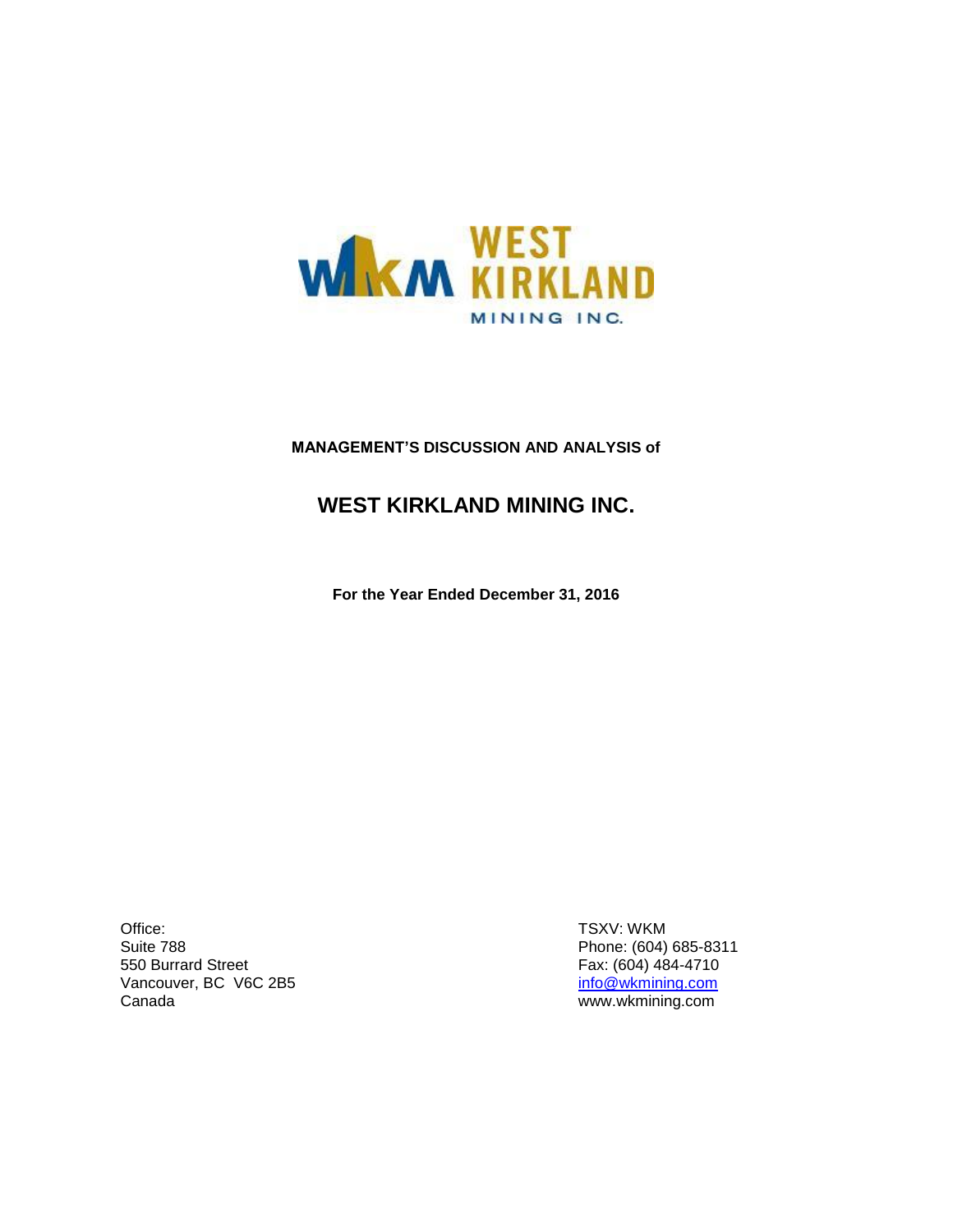#### **Management's Discussion and Analysis For the year ended December 31, 2016**

#### **Overview**

West Kirkland Mining Inc. ("West Kirkland" or the "Company") is a mineral exploration and development company focused on the acquisition, exploration and development of gold projects in Nevada and Utah with its flagship asset being the Hasbrouck Project, which consists of the Hasbrouck and Three Hills properties. The Company is based in Vancouver, British Columbia, Canada and its common shares trade on the TSX Venture Exchange under the symbol, "WKM". The Company is a reporting issuer in the each of the provinces of Canada except Quebec.

The following Management Discussion and Analysis ("MD&A") focuses on the financial condition and results of operations of the Company for the year ended December 31, 2016. This MD&A is prepared as of May 1, 2017 and should be read in conjunction with the Company's consolidated financial statements and related notes thereto for the year ended December 31, 2016.

The Company prepares its financial statements in accordance with International Financial Reporting Standards ("IFRS"). All dollar figures included therein and in the following discussion and analysis are quoted in Canadian dollars unless otherwise noted.

#### **Forward-Looking Information**

Certain statements made and information contained herein may constitute "forward-looking statements" or "forward-looking information" within the meaning of applicable securities legislation (collectively, "Forward-Looking Statements"). Forward-Looking Statements are typically identified by words such as: believe, expect, anticipate, intend, estimate, postulate and similar expressions, or are those, which, by their nature, refer to future events. Forward-Looking Statements in this MD&A include, but are not limited to, statements with regard to:

- Planned exploration activity including both expected drilling and geological and geophysical related activities;
- Planned permitting activity for the Hasbrouck properties;
- Impact of increasing competition;
- Future foreign currency exchange rates;
- The Company's ability to obtain additional financing on satisfactory terms;
- Future sources of liquidity, cash flows and their uses; and

Forward-Looking Statements are necessarily based on a number of estimates and assumptions that, while considered reasonable by the Company based on the information available to it, are inherently subject to significant business, economic and competitive uncertainties and contingences. The Company cautions investors that any Forward-Looking Statements provided by the Company are not a guarantee of future results or performance, and that actual results may differ materially from those in Forward-Looking Statements as a result of various estimates, assumptions, risks, and uncertainties, including, but not limited to, the state of the financial markets for the Company's equity securities, the state of the market for gold or other minerals that may be produced generally, recent market volatility; variations in the nature, quality and quantity of any mineral deposits that may be located, the Company's ability to obtain any necessary permits, consents or authorizations required for its activities, to raise the necessary capital or to be fully able to implement its business strategies and other risks associated with the exploration and development of mineral properties.

Although the Company has attempted to identify risks and uncertainties (section 10) that may cause actual actions, events or results to differ materially from those described in Forward-Looking Statements, there may be other factors that cause actual results, performances, achievements or events to not be as anticipated, estimated or intended. Also, many of the factors are beyond the Company's control. As actual results and future events could differ materially from those anticipated in Forward-Looking Statements, readers should not place undue reliance on such statements. Except as may be required by law, the Company undertakes no obligation to publicly update or revise any Forward-Looking Statements, whether as a result of new information, future events or otherwise.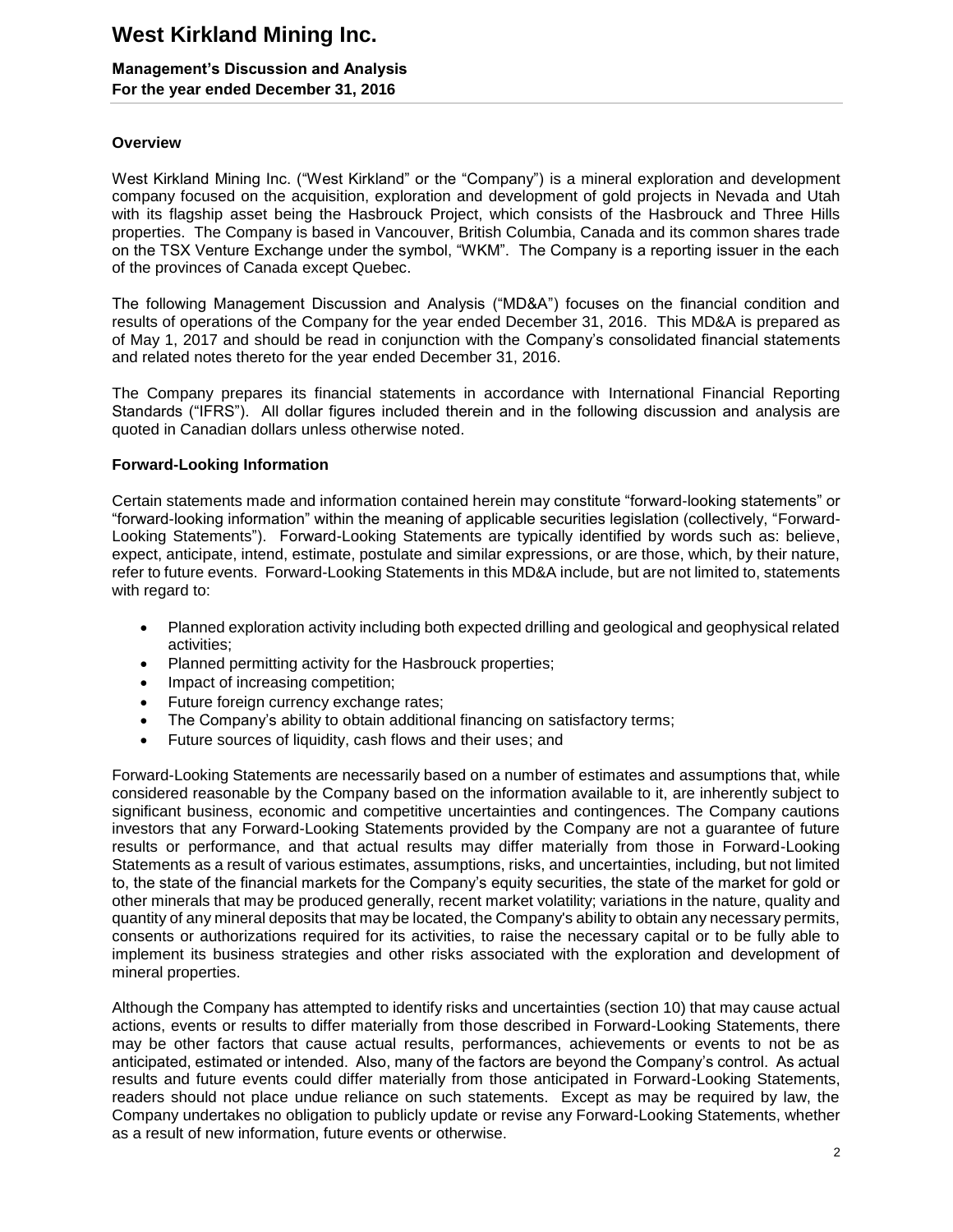**Management's Discussion and Analysis For the year ended December 31, 2016**

#### **Recent Activities in the Company**

On October 28, 2016, the Company closed a private placement for 16,500,000 common shares at a price of \$0.10 per share for aggregate gross proceeds of \$1,650,000. There were no finder's fees or commissions paid on the private placement, which was arranged by management with the Company's major shareholders. Following the Private Placement Sun Valley Gold Master Fund, Ltd. and Ruffer LLP, on behalf of its clients, will hold 33.19% and 16.84% respectively of the common shares of the Company.

On September 1, 2016, the Company announced the results of the Hasbrouck Updated Pre-Feasibility Study ("2016 PFS"). The 2016 PFS updates the earlier July 2015 pre-feasibility study (the "2015 PFS") with value engineering, detailed scheduling, revised contractor cost estimates, an updated gold price and various other changes.

Highlights of the 2016 PFS included a US\$120 million after-tax Net Present Value ("NPV") at a 5% discount rate with a 43% after-tax Internal Rate of Return ("IRR"), assuming a gold price of US\$1,275 per ounce and a silver price of US\$18.21 per ounce. Initial capital required according to the 2016 PFS amounted to US\$47 million. All values are based on 100% of the project.

The 2016 PFS includes a timeline showing the Three Hills Mine operating for approximately two years followed by six years of operations at the Hasbrouck Mine to produce 594,000 gold equivalent ounces over eight years. The life of mine stripping ratio is modeled at 1.1:1. Adjusted operating costs for the project are estimated to be US\$661 per ounce of gold, with all-in sustaining costs of US\$709 per ounce of gold.

In December 2015, the Company closed a non-brokered private placement of 14,000,000 shares at a price \$0.05 per share for gross proceeds of \$700,000. Total share issuance costs were \$29,660.

On November 27, 2015, the Company announced the receipt of a federal Decision Record and Finding of No Significant Impact for the environmental assessment ("EA") of the Three Hills Mine located approximately one mile west of Tonopah in Esmeralda County, Nevada. The receipt of the Decision Record signifies completion of the National Environmental Policy Act and EA process, and is the final federal permit for construction to begin. The last required state permit for construction and operation was issued in June, 2016

The Company continues to advance permitting at the Hasbrouck Mine, advance value engineering of the Hasbrouck Project, and develop exploration opportunities. The Company is also evaluating other opportunities with synergistic operations, management or market circumstances.

#### **Discussion of Operations and Financial Results**

#### **1. Results of Operations**

#### *For the year ended December 31, 2016*

For the year ended December 31, 2016, the Company incurred a net loss of \$1.1 million (December 31, 2015 - \$1.1 million) with cash expenditures materially lower in the current year when share-based compensation expenses of \$248,072 (December 31, 2015 - \$2,598) are removed. The overall reduction in expenditures is due to reduced activity and cost saving measures implemented by the Company during fiscal 2016. Professional fees totaled \$232,943 (December 31, 2015 - \$353,413) due to decreased legal fees in the current period. Salaries totaled \$160,466 (December 31, 2015 - \$236,701) due to a reduction in staff during the current year. Interest income totalled \$2,619 in the current period (December 31, 2015 - \$12,678) with the drop due to decreased cash on hand as compared to the prior comparative period.

#### *For the quarter ended December 31, 2016*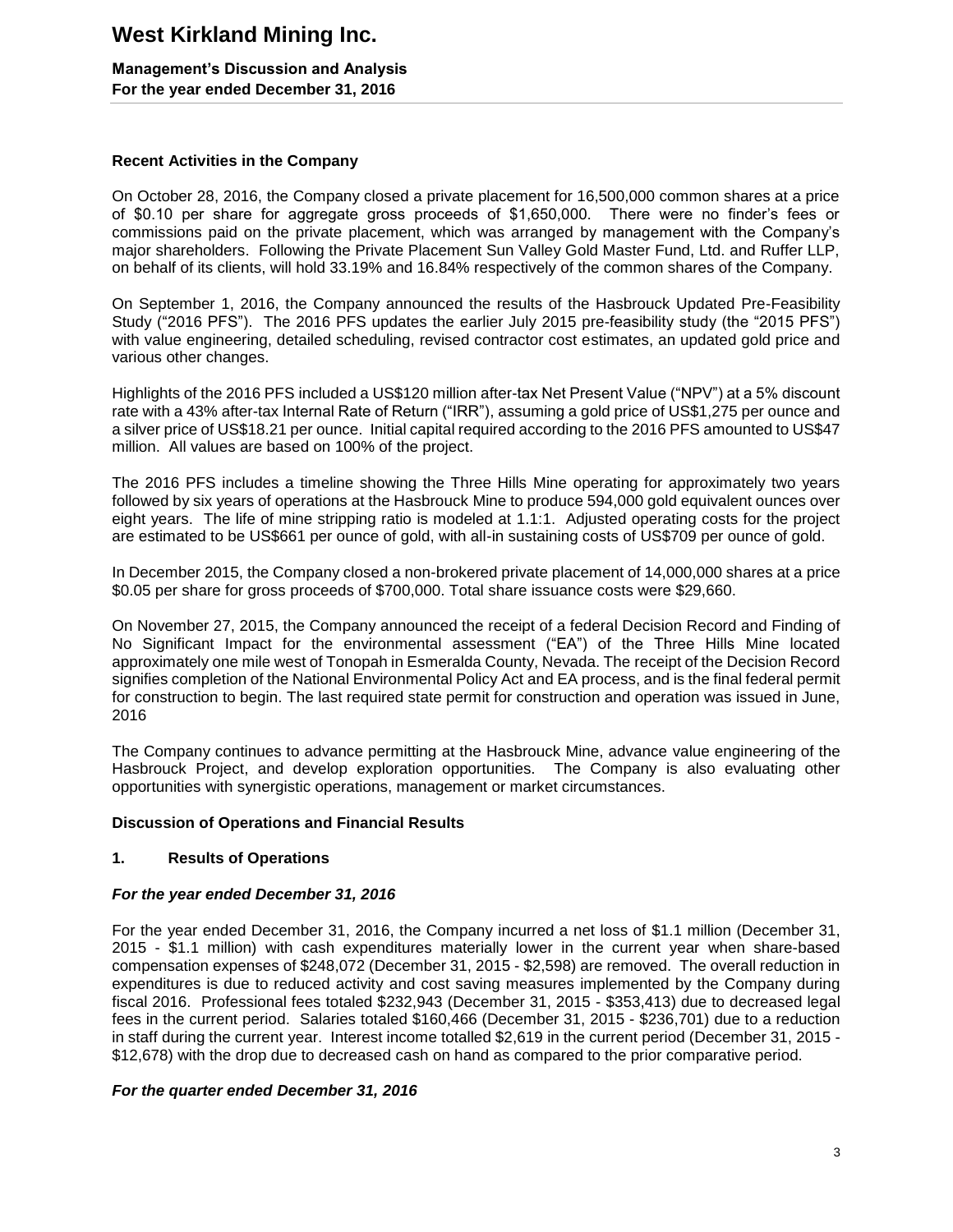#### **Management's Discussion and Analysis For the year ended December 31, 2016**

For the quarter ended December 31, 2016, the Company incurred a net loss of \$157,026 (December 31, 2015 \$171,957). Professional fees of \$56,290 (December 31, 2015 - \$74,059) and are higher than the comparative period in the prior year due to increased legal fees incurred in the current period.

#### *Selected Information*

The following tables set forth selected financial data from the Company's consolidated financial statements and should be read in conjunction with those financial statements:

|                                  | <b>Year Ended</b><br>December 31,<br>2016 |    | <b>Year Ended</b><br>December 31,<br>2015 | <b>Year Ended</b><br>December 31,<br>2014 |
|----------------------------------|-------------------------------------------|----|-------------------------------------------|-------------------------------------------|
| Interest Income                  | \$<br>2,619                               | S  | 12,678                                    | \$<br>44,677                              |
| Comprehensive (Income) Loss      | \$<br>2,278,889                           | \$ | (5, 107, 295)                             | \$<br>5,397,891                           |
| Basic and Diluted Loss per Share | \$<br>0.00                                | \$ | 0.00                                      | \$<br>0.03                                |
| <b>Total Assets</b>              | \$<br>41,066,395                          | \$ | 41,305,203                                | \$<br>35,906,974                          |
| Long Term Debt                   | \$<br>Nil                                 | \$ | Nil                                       | \$<br>Nil                                 |
| <b>Dividends</b>                 | \$<br>Nil                                 | S  | Nil                                       | \$<br>Nil                                 |

The following table sets forth selected quarterly financial information for each of the last eight (8) quarters:

| <b>Quarter Ending</b> |    | <b>Interest &amp; Other</b><br><b>Income</b> |    | <b>Net Loss</b> | <b>Comprehensive Loss</b><br>$(Gain)^{(1)}$ | <b>Net Basic Loss</b><br>per Share |            |
|-----------------------|----|----------------------------------------------|----|-----------------|---------------------------------------------|------------------------------------|------------|
| December 31, 2016     |    | 1,089                                        | \$ | 157,026         | \$                                          | (1, 337, 118)                      | \$<br>0.00 |
| September 30, 2016    | \$ | 627                                          | \$ | 264,000         | \$                                          | (321, 769)                         | \$<br>0.00 |
| June 30, 2016         | \$ | 787                                          |    | 465,071         | \$                                          | 668,430                            | \$<br>0.00 |
| March 31, 2016        |    | 116                                          | S  | 211,318         | \$                                          | 2,683,587                          | \$<br>0.00 |
| December 31, 2015     | S  |                                              |    | 171,957         | \$                                          | (1,263,606)                        | \$<br>0.00 |
| September 30, 2015    | \$ | 1,920                                        | S  | 229,428         | \$                                          | (2, 199, 450)                      | \$<br>0.00 |
| June 30, 2015         |    | 3,912                                        | \$ | 444,237         | \$                                          | 915,262                            | \$<br>0.00 |
| March 31, 2015        | \$ | 6,846                                        | \$ | 293,654         | ß.                                          | (2,559,501)                        | \$<br>0.00 |

#### **Notes:**

a) Quarterly net Loss is often materially affected by the timing and recognition of large non-cash income, expenses or write-offs.

b) Comprehensive (gain) loss by quarter is often materially affected by changes in foreign exchange rates.

#### **2. Exploration Programs and Expenditures**

For more detailed information regarding the Company's mineral properties please refer to note 5, "Mineral Properties" in the Company's interim condensed consolidated financial statements for the year ended December 31, 2016. As of December 31, 2016, total accumulated exploration and evaluation expenditures for each mineral property are summarized as follows:

| <b>Resource</b> | Balance   | <b>Additions</b><br>Additions<br>Foreign<br><b>Balance</b> |           |                 |          |           |            |      |         |                 |            | Foreign   | <b>Balance</b> |  |
|-----------------|-----------|------------------------------------------------------------|-----------|-----------------|----------|-----------|------------|------|---------|-----------------|------------|-----------|----------------|--|
| <b>Property</b> | 31-Dec-14 |                                                            | 2015      | <b>Exchange</b> |          | 31-Dec-15 |            | 2016 |         | <b>Exchange</b> |            | 31-Dec-16 |                |  |
| Hasbrouck       | 3.789.166 |                                                            | 2.639.939 |                 | 731.352  |           | .160.457   |      | 718.062 |                 | (213.674)  |           | 664.845"       |  |
| TUG.            | 3,692,359 |                                                            | 86.387    |                 | 712.627  |           | 4,491,373  |      | 4.978   |                 | (134.025)  |           | 4,362,325      |  |
| Total           | 7,481,525 |                                                            | 2.726.326 |                 | .443.979 |           | 11.651.830 |      | 723,040 |                 | (327, 699) |           | 12.027.170     |  |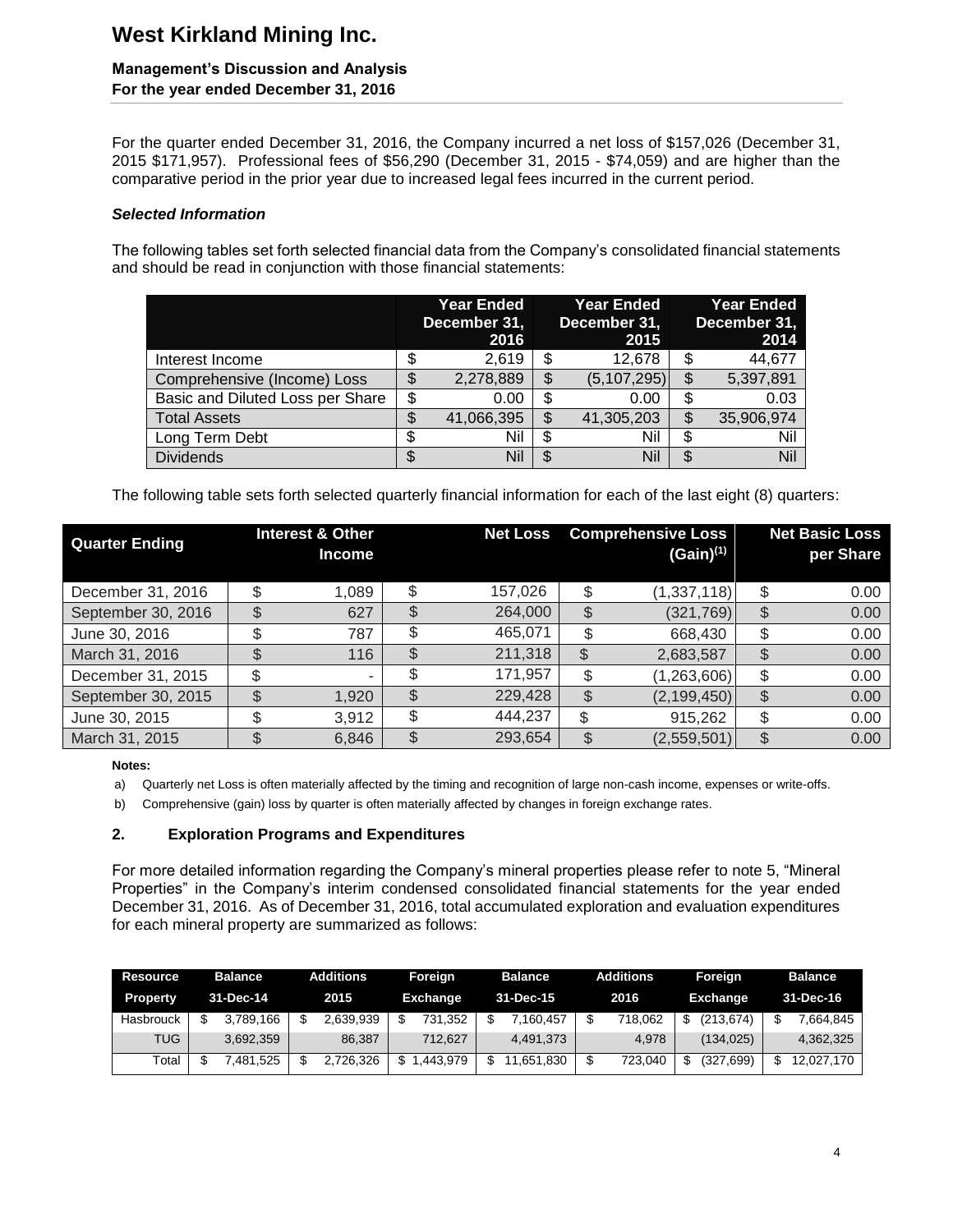#### **Management's Discussion and Analysis For the year ended December 31, 2016**

#### *Hasbrouck and Three Hills*

On January 24, 2014, the Company entered into a purchase agreement to acquire the Hasbrouck and Three Hills properties in southwestern Nevada for consideration of up to US\$30 million from Allied Nevada Gold Corp. ("ANV"). A US\$0.5 million non-refundable cash deposit was paid to ANV upon execution of the purchase agreement. A further US\$19.5 million cash payment was paid on April 23, 2014, at which time the Company acquired a 75% interest in the properties.

On March 10, 2015, ANV announced that it had filed for Chapter 11 bankruptcy protection in the U.S. and was implementing a financial restructuring of its debt. On June 19, 2015, Waterton Precious Metals Fund II Cayman, LP ("Waterton") acquired all of ANV's exploration properties and related assets (excluding the Hycroft operation) for US\$17.5 million. The bankruptcy of ANV and the subsequent acquisition of the 25% interest in the Hasbrouck project by Waterton does not alter the Company's legal rights or interests in the Hasbrouck Project and the Company continues to hold title to the properties.

As outlined in the purchase agreement, 100% title to the mineral rights underlying the Hasbrouck project was transferred into a Limited Liability Corporation (the "LLC") on September 1, 2016 with the Company retaining its 75% interest and Waterton its 25% interest for ownership and operating purposes.

Subsequent to year end a formal operating agreement was executed whereby Waterton is required to fund their 25% share of expenditures on the property, or in the event they do not fund their 25% share, their interest will be diluted. The co-funding of project expenditures is effective from September 1, 2016. At December 31, 2016 an amount of approximately \$55,082 (US\$41,023) was recorded as Waterton's 25% share of LLC expenditures.

The Company has advanced the properties to a pre-feasibility study level. Since acquiring its 75% interest in the Hasbrouck properties in April 2014 the Company has conducted exploration and condemnation drilling, geotechnical and hydrological investigations and metallurgical studies. Pre-feasibility engineering and modelling as well as permitting activities continued into 2016, culminating with the completion of the 2016 PFS as announced September 1, 2016 and filed September 15, 2016 on SEDAR.

On January 12, 2017 the Company announced that it had exercised an option with Eastfield Resources (USA) Inc. ("Eastfield") to purchase 7 patented mining claims comprising approximately 140 acres over a portion of the Hasbrouck and Three Hills Project. On September 11, 2014, the Company entered a mining lease and purchase agreement with Eastfield for the patented mining claims, including surface rights. Total consideration to be paid was \$285,000, of which \$155,000 had been paid in prior periods, leaving a balance due in 2017 of \$130,000, which has been paid. The purchase of these patented claims and surface rights is in accordance with the fully permitted Plan of Operations for the Three Hills gold mine.

#### *Hill of Gold*

On November 29, 2016 the Company announced that it had signed a ten-year lease for a 100% interest in the Hill of Gold property near Tonopah, Nevada. The Hill of Gold property is located midway between the Three Hills Mine and the Hasbrouck Mine. The lease terms allow for mining, and involve annual lease payments as pre-payments on a 2% NSR royalty of US\$25,000 for the first three years and thereafter US\$30,000 per year, with the option of buying the mining claims and royalty for US\$500,000 at any time during the lease term. The lease is for 25 mining claims on approximately 500 acres of unpatented land.

Exploration at Hill of Gold will be directed at defining an open pit that can add life to the permitted Three Hills Mine. Historical drilling of 29,926 feet from 83 reverse circulation holes and 6 core holes and metallurgical work at Hill of Gold indicates that mineralization is oxidized and amenable to heap leach at 1.5 inch crush for an 80% gold recovery. The Hill of Gold host rocks and geological setting are similar to the Three Hills deposit.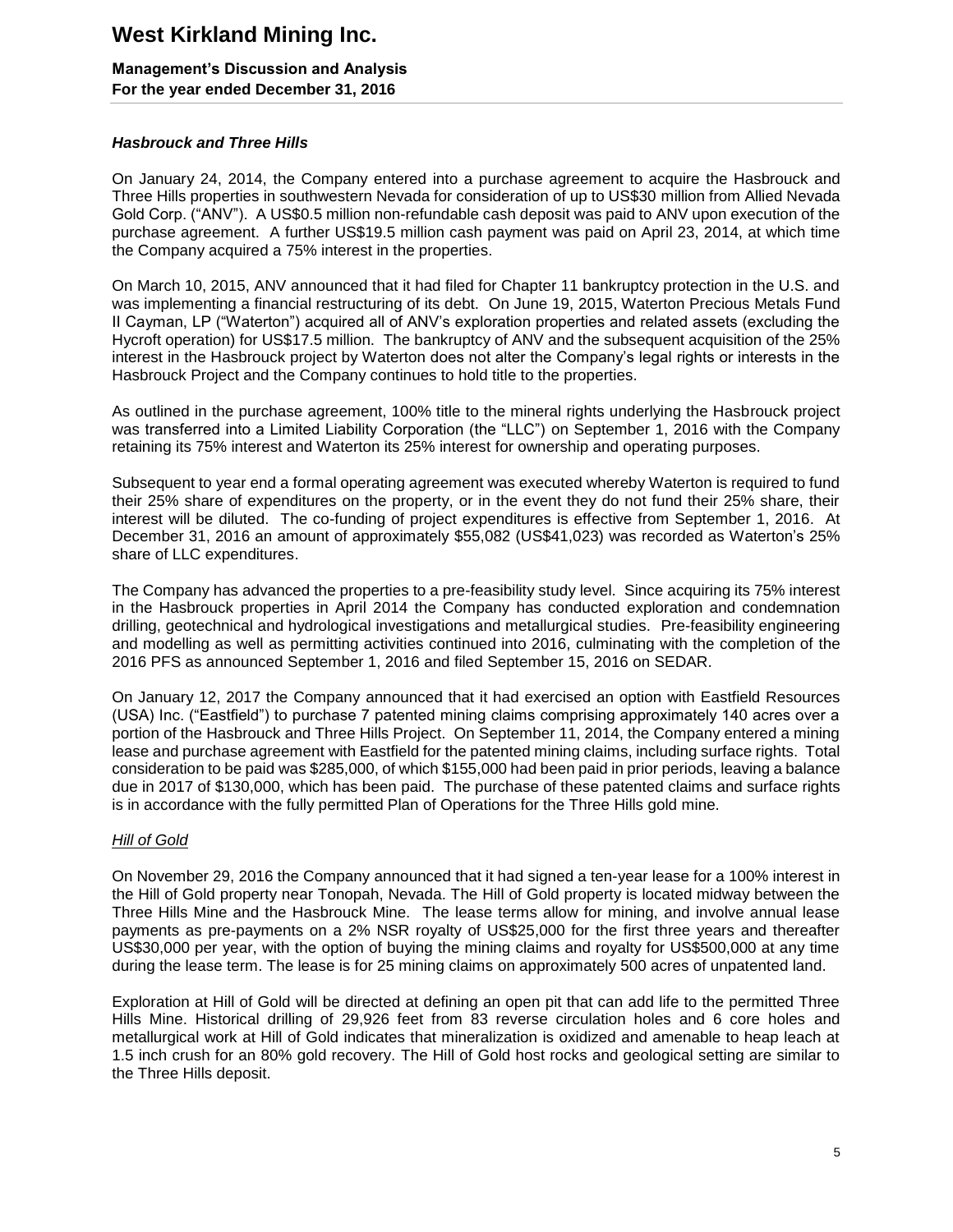#### **Management's Discussion and Analysis For the year ended December 31, 2016**

On March 16, 2017 the Company announced that one exploration hole had been drilled at Hill of Gold. The hole was successful in expanding the known gold zone. Further drilling will be targeted up–dip towards surface from this initial gold bearing intercept.

#### *Three Hills Permitting Update*

On November 27, 2015, the Company announced the receipt of a Decision Record and Finding of No Significant Impact for the EA at the Three Hills Mine. The receipt of the Decision Record signifies completion of the National Environmental Policy Act and EA process, and is the final major permitting step for construction to begin. The last required state permit for construction and operation was issued in June, 2016.

Three Hills qualified under an EA because of its small footprint of less than a square mile and the absence of "significant impacts" as determined by the Bureau of Land Management. West Kirkland plans to operate the Three Hills Mine for at least two years, allowing time to permit and build the Hasbrouck Mine. Hasbrouck Mine's capital costs are projected to be significantly funded by cash flow from the Three Hills Mine. The possibility exists that the ore body at Three Hills can be extended through exploration while the mine is in construction and operation, which would generate additional cash flow in order to reduce peak funding requirements on the Hasbrouck Mine and allow more time for permitting. Drilling completed in 2017 did not yield further economically recoverable ore.

#### *Hasbrouck Permitting Update*

The mine plan for Hasbrouck, as outlined in the 2016 PFS, will require a typical amount of permitting for a mining operation in Nevada, including the completion of an environmental impact study. There appear to be no biological, cultural, hydrology, or geochemistry issues that would delay or disrupt the timely process of applications and permitting for development. The two mines are scheduled sequentially which will allow 24 months during Three Hills Mine construction and operation for the acquisition of permits for the Hasbrouck Mine. This is considered sufficient time, given the straightforward nature of the Hasbrouck Mine, but the time required to obtain permits is outside of the Company's control. The Company has continued work towards the completion of permitting at Hasbrouck during 2016 in advance of the completion of project financing and the commencement of construction at Three Hills, potentially reducing the time gap between the commencement of production at Three Hills versus the completion of permitting at Hasbrouck. Should permitting at Hasbrouck take longer than 24 months after the commencement of construction at Three Hills to obtain, construction at Hasbrouck could simply be deferred until they are in hand.

#### *Hasbrouck Updated Pre-Feasibility Study*

The Hasbrouck project's base case, as reported in the 2016 PFS, has an after-tax IRR of 43% and a US\$120 million after-tax NPV at a 5% discount rate (NPV 5%) assuming a US\$1,275/oz gold price and a US\$18.21/oz silver price (all figures are based on 100% of the project). Processing is planned at an average 6.1 million ore tons per year for 74,000 ounces annual gold production for eight years.

In the 2016 PFS base case a Carbon-In-Columns ("CIC") plant will be installed at the Three Hills. Gold will be stripped from carbon off-site by a contractor. An Adsorption-Desorption-Recovery plant (ADR) complete with CIC will be installed at the Hasbrouck to handle the greater amount of silver at that mine site.

Initial capital expenditures to construct the Three Hills Mine are estimated at \$47 million. Further capital expenditures of \$83.0 million to construct the larger Hasbrouck Mine are modelled to come from free cashflow from operations at the Three Hills Mine.

The 2016 PFS includes a timeline showing the Three Hills Mine operating for approximately two years followed by six years of operations at the Hasbrouck Mine to produce 594,000 equivalent gold ounces over eight years. The life of mine stripping ratio is modeled at 1.1:1. Adjusted operating costs for the project are predicted to be US\$661 per ounce of gold, with all-in sustaining costs of US\$709 per ounce of gold.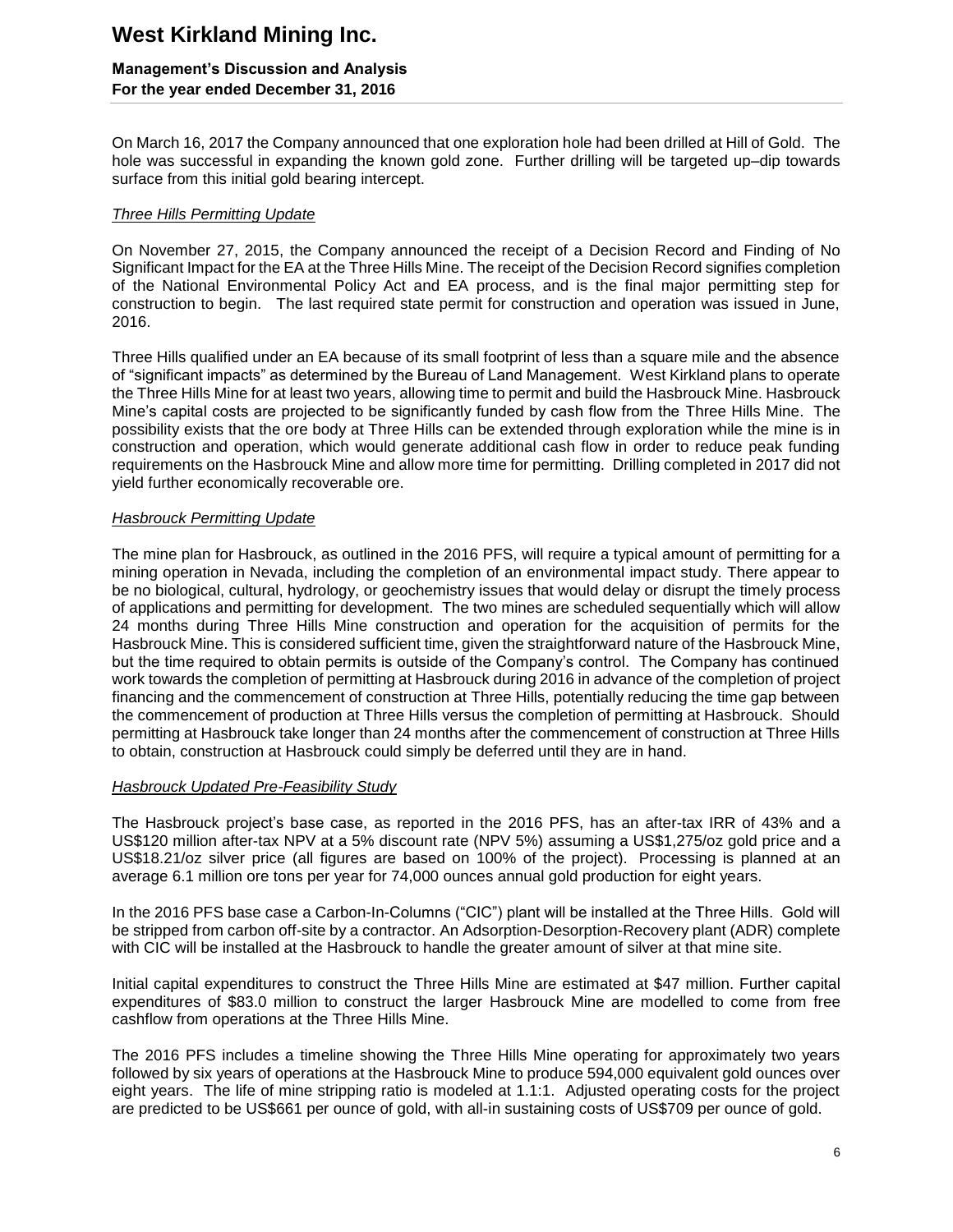#### **Management's Discussion and Analysis For the year ended December 31, 2016**

Three Hills is planned as a run-of-mine heap leach operation using conventional open pit, truck-and-shovel mining. Run-of-mine material is to be placed on the leach pad at up to 15,000 tons per day. A large-scale metallurgical test on un-crushed material predicts 81.5% gold recovery and silver recovery of 11%.

The Hasbrouck Mine is designed as a 17,500 ton-per-day heap-leach operation. Crushing is designed to be by a primary jaw crusher, two secondary cone crushers, and a tertiary high pressure grinding roll (HPGR). The crushed product is to be agglomerated with cement in a pug mill and conveyed to a leach pad. Metallurgical tests of Hasbrouck ore in a lab-scale HPGR predict that using this machine for tertiary crushing should result in a gold recovery of 74% and silver recovery of 11%. Gold, and silver in the case of Hasbrouck, is to be leached using industry standard solutions which will be passed through carbon columns to extract the precious metals.

The 2016 PFS National Instrument 43-101 Standards of Disclosure for Mineral Projects ("NI 43-101") compliant technical report was filed on SEDAR on September 15, 2016. The filed report is entitled "Technical Report and Updated Preliminary Feasibility Study: Hasbrouck and Three Hills Gold-Silver Project, Esmeralda County, Nevada," is dated September 14, 2016 and was prepared by Thomas L. Dyer, P.E. and Paul Tietz, C.P.G. of Mine Development Associates ("MDA") of Reno, Nevada, who are WKM's Independent Qualified Persons as defined under NI 43-101. A copy of the report can be found at www.sedar.com and on the Company's website. This latest technical report is an update to the earlier 2015 PFS technical report dated effective June 19, 2015, which was prepared by the same Qualified Persons as the 2016 PFS. Mineral resource and reserve estimates have not changed since June 19, 2015.

#### *Recent Exploration at Hasbrouck and Three Hills*

Exploration targeting the discovery of new resources and aimed at extending the potential mine life at Three Hills and Hasbrouck is being conducted. The Three Hills and Hasbrouck deposits are located within a large land position with near surface gold intercepts that are proximal to, and not presently included, in the resource models. These intercepts are viable exploration targets. On March 16, 2017 the Company announced new gold bearing intercepts from a 2017 exploration drilling program. Drilling was performed east of the Three Hills pit and at the newly-leased Hill of Gold deposit. Three new exploration holes drilled within the Three Hills Mine permitted pit outline returned assay values consistent with the known deposit. These intercepts are outside the reserve boundary and will be evaluated for targeting resource and reserve expansion.

#### *Water*

On February 21, 2017 the Company announced that it had entered into an agreement to lease water rights in Nevada from Liberty Moly LLC ("Liberty Moly"). Liberty Moly holds certain water rights which allow it to appropriate ground water within Basin 137a for use at their Liberty Moly project, located 30 km from WKM's Hasbrouck Gold Project. The lease allows WKM to appropriate ground water in the amount of 1.522 cubic feet per second with an annual duty of 800 acre feet. The quantity of water leased by WKM is a portion of Liberty Moly's right to 6,200 acre feet annually and is sufficient for all of WKM`s water needs for production at the Hasbrouck Project.

The Three Hills Mine is the first phase of the Hasbrouck Gold Project and is also located within Basin 137a. Obtaining approval from Nevada's state engineer to change the point of diversion of the leased water to the Hasbrouck Project is expected to be in the normal course of affairs. The Hasbrouck Mine is the second phase of the project and is located in the adjacent Basin 142; an inter-basin approval is required for the leased water to be diverted to the Hasbrouck Mine.

#### *Hasbrouck Project Resources*

No change to Mineral Resources or Reserves has occurred since the 2015 PFS. Resources reported below are as at November 3, 2014 and are inclusive of reserves and are based on 100% of the project.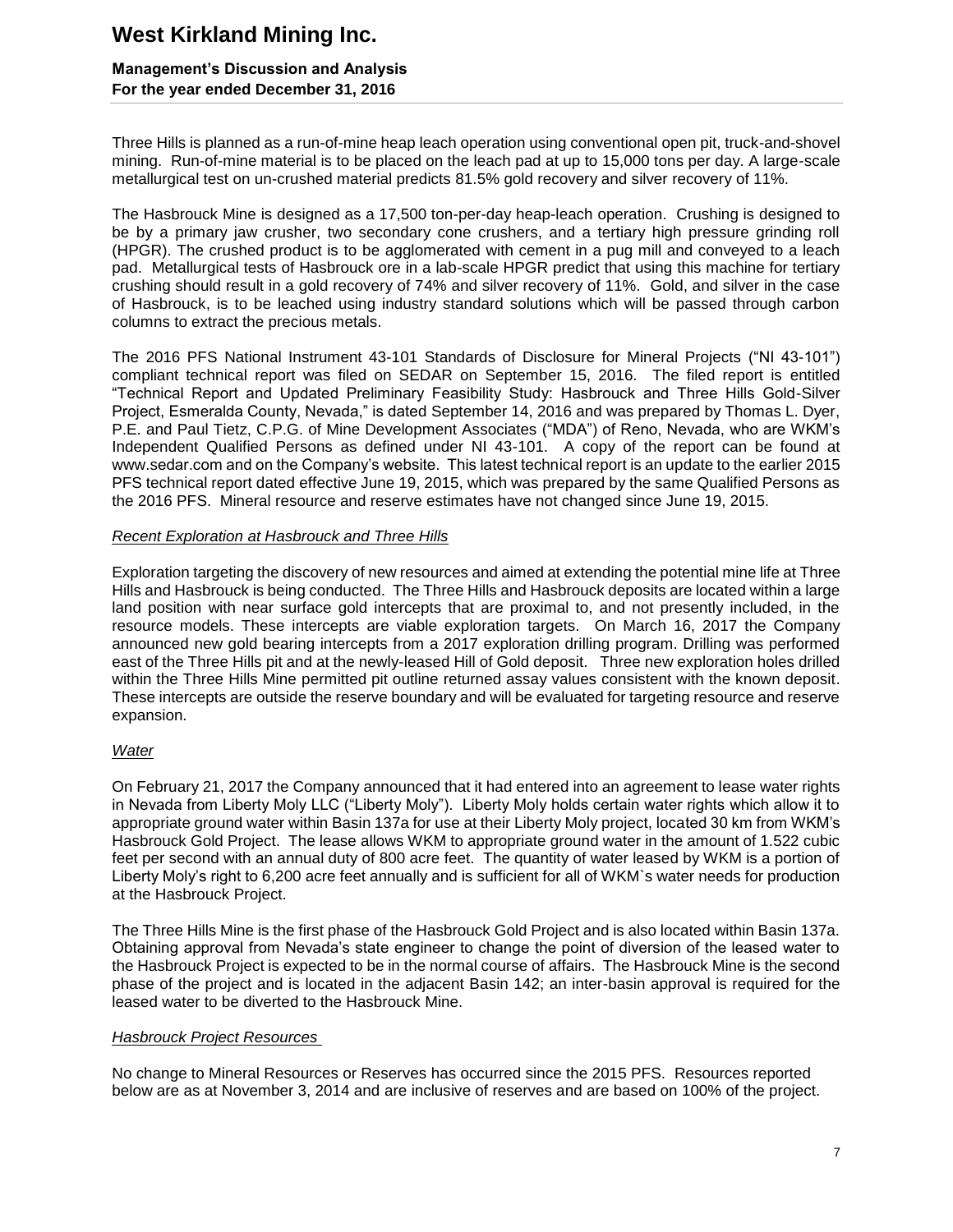#### **Management's Discussion and Analysis For the year ended December 31, 2016**

| Hasbrouck Deposit Reported Mineral Resources* November 3, 2014,<br>Mine Development Associates (0.006oz AuEq/ton Cutoff) |                  |       |               |  |            |  |  |  |  |
|--------------------------------------------------------------------------------------------------------------------------|------------------|-------|---------------|--|------------|--|--|--|--|
| oz Au/ton ∣oz Au<br>oz Ag/ton oz Ag<br><b>Class</b><br>Tons                                                              |                  |       |               |  |            |  |  |  |  |
| Measured                                                                                                                 | 8,261,000        | 0.017 | 143,000 0.357 |  | 2,949,000  |  |  |  |  |
| Indicated                                                                                                                | 45,924,000 0.013 |       | 595,000 0.243 |  | 11,147,000 |  |  |  |  |
| M+I                                                                                                                      | 54,185,000 0.014 |       | 738,000 0.260 |  | 14,096,000 |  |  |  |  |
| $104,000$ 0.191<br>11,772,000<br>2,249,000<br>Inferred<br> 0.009                                                         |                  |       |               |  |            |  |  |  |  |
| Notes: $oz \text{ AuEq/ton} = oz \text{ Au/ton} + (oz \text{ Ag/ton} \times 0.000417)$                                   |                  |       |               |  |            |  |  |  |  |

**Three Hills Reported Mineral Resources\*** August 4, 2014, Mine Development Associates **(0.005oz Au/ton Cutoff)**

| <b>Class</b>    | Tons       | ∣oz Au/ton | loz Au  |  |
|-----------------|------------|------------|---------|--|
| Indicated       | 10,897,000 | 0.017      | 189.000 |  |
| <b>Inferred</b> | 2,568,000  | 0.013      | 32,000  |  |

#### **Notes:**

- a) CIM definitions are followed for classification of Mineral Resources.
- b) Mineral Resources are estimated using a gold price of US\$1,300 per oz and a silver price of US\$22 per oz.
- c) Totals may not represent the sum of the parts due to rounding.
- d) The Mineral Resources have been prepared by Paul Tietz, C.P.G of Mine Development Associates in conformity with CIM "Estimation of Mineral Resource and Mineral Reserves Best Practices" guidelines and are reported in accordance with the Canadian Securities Administrators NI43-101. Mineral resources are not mineral reserves and do not have demonstrated economic viability. There is no certainty that all mineral resource will be converted into mineral reserve.

#### *Hasbrouck Project Reserves*

The 2015 PFS, Mineral Resource Estimate and Reserves were prepared in conformance with NI 43-101 by MDA. Proven and Probable reserves (based on 100% of the project) total 45.3 million tons containing 762,000 ounces gold and 10.6 million ounces silver as detailed below**:**

| Hasbrouck Project Reserves*, June 3, 2015, Mine Development Associates (1, 2) |          |               |                       |         |           |         |
|-------------------------------------------------------------------------------|----------|---------------|-----------------------|---------|-----------|---------|
| <b>Three Hills</b>                                                            |          | <b>K</b> tons | Grade<br>(oz Au/ ton) | K oz Au | oz Ag/ton | K oz Ag |
| 0.005<br>opt  <br>Au cutoff                                                   | Proven   |               |                       |         |           |         |
|                                                                               | Probable | 9,653         | 0.018                 | 175     |           |         |
|                                                                               | P&P      | 9,653         | 0.018                 | 175     | ۰         |         |
| <b>Hasbrouck</b>                                                              |          |               |                       |         |           |         |
| Variable <sup>(3)</sup>                                                       | Proven   | 6,242         | 0.020                 | 127     | 0.410     | 2,562   |
|                                                                               | Probable | 29,374        | 0.016                 | 461     | 0.273     | 8,007   |
|                                                                               | P&P      | 35,617        | 0.017                 | 588     | 0.297     | 10,569  |
| <b>Total Hasbrouck Project</b>                                                |          |               |                       |         |           |         |
| Variable <sup>(3)</sup>                                                       | Proven   | 6,242         | 0.020                 | 127     | 0.410     | 2,562   |
|                                                                               | Probable | 39,028        | 0.016                 | 635     | 0.205     | 8,007   |
|                                                                               | P&P      | 45,270        | 0.017                 | 762     | 0.233     | 10,569  |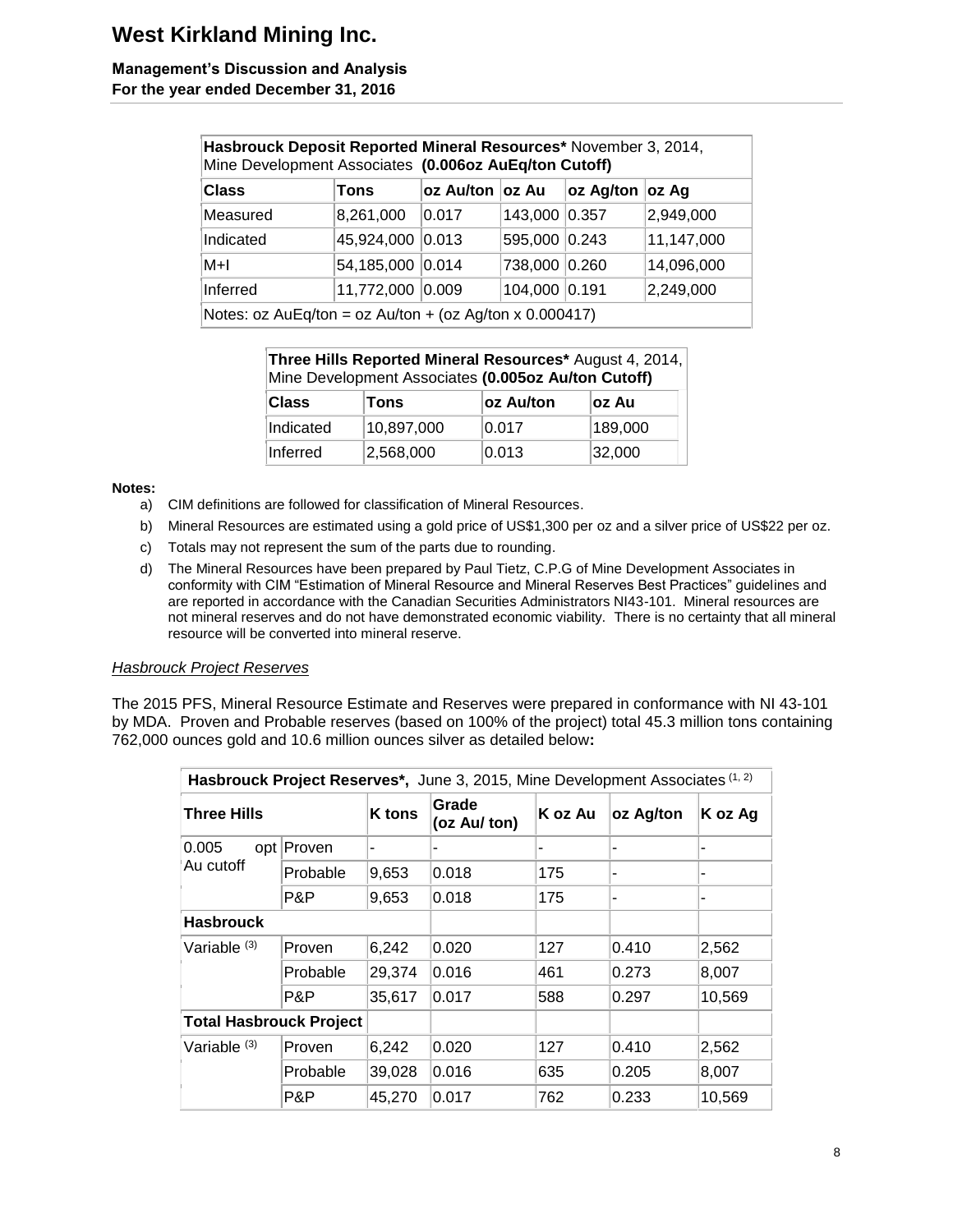#### **Management's Discussion and Analysis For the year ended December 31, 2016**

#### **Notes:**

- 1. The estimation and classification of Proven and Probable reserves have been prepared by Thomas L. Dyer, P.E., of Mine Development Associates following CIM standards.
- 2. Reserves are estimated based on \$1,225/oz gold and \$17.50/oz silver.
- 3. Cutoff grades used for reserves are: Three Hills 0.005 oz Au/ton, Hasbrouck Upper Siebert 0.008 oz Au/ton, and Hasbrouck Lower Siebert 0.007 oz Au/ton.
- 4. It is MDA's opinion that the sampling, assaying, and security procedures used at Three Hills and Hasbrouck follow industry standard procedures, and are adequate for the estimation of the current mineral reserves.
- 5. MDA completed audits of the database, performed a site visit, reviewed QAQC data and confirmed historic assays. After performing their review, they consider the assay data to be adequate for the estimation of the current mineral reserves.
- 6. MDA has reviewed and verified the data disclosed in the above table to be in conformity with generally accepted CIM "Estimation of Mineral Resource and Mineral Reserves Best Practices" guidelines in accordance with NI 43-101.

#### *Fronteer, Nevada Property Option*

On December 14, 2010, the Company entered an agreement with Fronteer Gold Inc. ("Fronteer") to option 11 properties comprising approximately 234 km<sup>2</sup> in north-eastern Nevada and Utah. On February 3, 2011 Fronteer was acquired by Newmont Mining Corporation ("Newmont"). The acquisition of Fronteer had no effect on the agreement with the Company. Under the agreement the Company had the option of earning a 60% interest on any of the properties by spending an aggregate \$4,000,000 over two years or completing a pre-feasibility study on any designated property. The Company completed sufficient work to earn a 60% interest in the TUG property. The Company did not earn or retain interests in any other of the Fronteer properties and rights to all such properties except TUG were relinquished in 2013.

#### *TUG*

The TUG deposit is exposed or near-surface for the most part and is shallow dipping, making it a suitable target for open pit mining methods. An NI 43-101 PEA technical report was completed by Roscoe Postle Associates Inc. The study predicted a 26% after-tax IRR and a US\$9 million NPV(8%) at US\$1,525 gold/ US\$28 silver and an in-pit indicated resource of 114,000 ounces gold plus 5.4 million ounces silver with an inferred resource of 3,000 ounces gold plus 298,000 ounces of silver.

In the future, the Company will need to complete negotiations for a Joint Venture arrangement with Newmont to establish the operational and management framework for the TUG property. The Company will be the manager and project operator of the Joint Venture. The Company as the project operator would have the right to determine programs and expenditures. A technical steering committee comprised of members from Newmont and West Kirkland would be established so that the project may benefit from the collective knowledge and expertise of both companies. In 2014 the Company's primary focus changed with the acquisition of the Hasbrouck Project and combined with the drop in gold price in 2014 the carrying value of the TUG property was written down to \$3.7 million in 2014.

#### **3. Liquidity and Capital Resources**

In November 2016, the Company closed a non-brokered private placement of 16,500,000 shares at a price \$0.10 per share for gross proceeds of \$1,650,000.

The Company's ability to continue as a going concern is dependent upon its ability to raise funds primarily through the issuance of shares or obtain alternative financing, which it has been successful in doing so in the past. In addition, if the Company is to begin construction on the Hasbrouck Project, it will be necessary to obtain additional financing. If the Company is unable to obtain this additional financing, management may be required to curtail development at the Hasbrouck Project.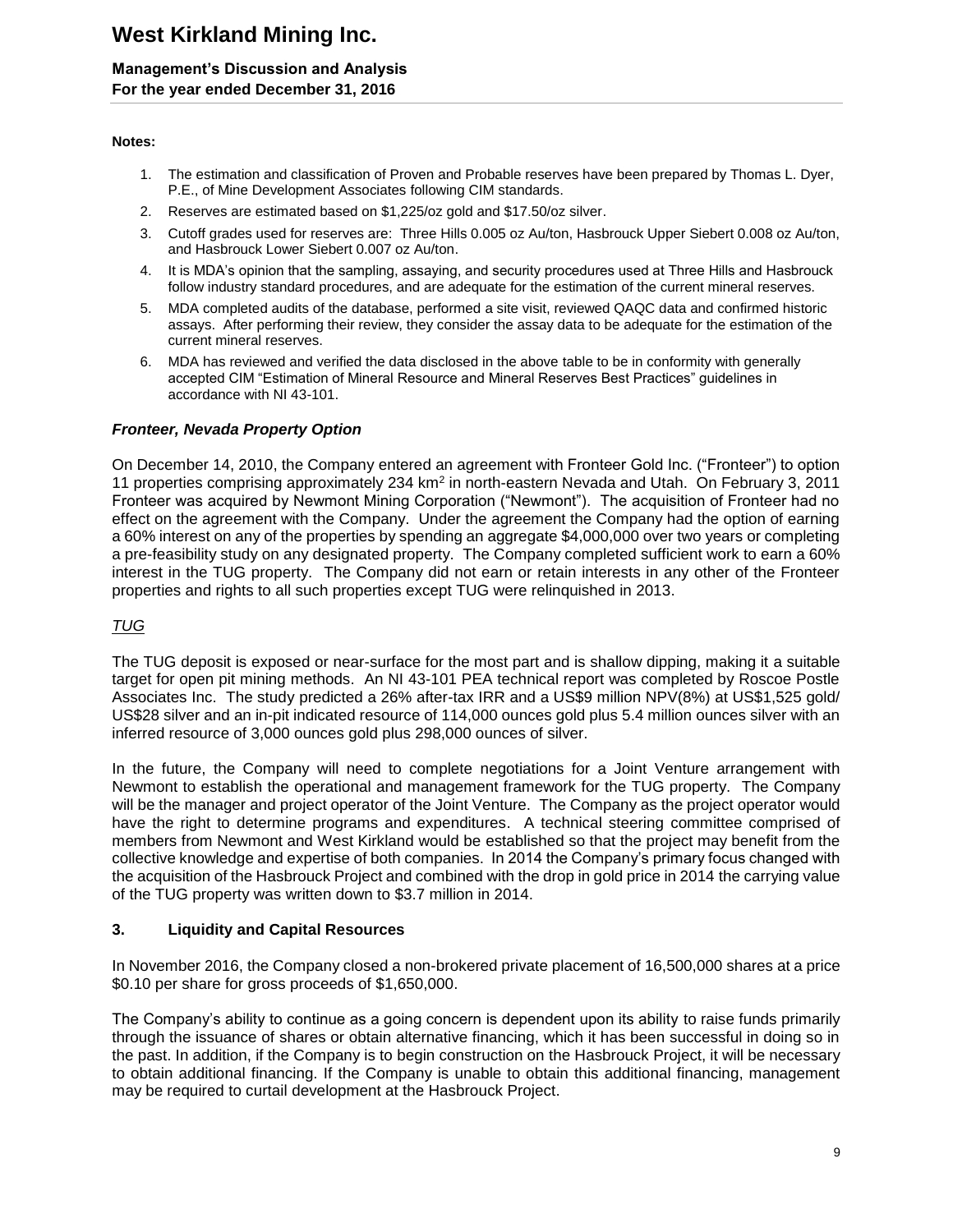#### **Management's Discussion and Analysis For the year ended December 31, 2016**

The financial statements are prepared on the basis of a going concern which contemplates the realization of assets and satisfaction of liabilities in the normal course of business. If the Company was unable to continue as a going concern, there would be changes in the carrying amounts of assets and liabilities and the statement of financial position classifications used.

#### **4. Off Balance Sheet Arrangements**

The Company does not have any special purpose entities nor is it party to any arrangements that would be excluded from the balance sheet.

#### **5. Transactions with Related Parties**

The Company paid remuneration for the following items with companies related by way of directors in common:

|                                                                           | Year ended<br>December<br>31, 2016          |    | Year ended<br>December<br>31, 2015    |
|---------------------------------------------------------------------------|---------------------------------------------|----|---------------------------------------|
| Administration fees<br>Professional fees<br>Rent<br><b>Directors Fees</b> | \$<br>24.000<br>48,000<br>25,200<br>114,750 | S  | 42,000<br>60,000<br>54.428<br>126,250 |
| <b>Total Related Party Transactions</b>                                   | \$<br>211.950                               | \$ | 282,678                               |

For the period ended December 31, 2016, the Company accrued or paid \$24,000 (December 31, 2015 - \$42,000) for day-to-day administration, reception and secretarial services and \$48,000 (December 31, 2015 - \$45,000) for accounting services; and \$25,200 (December 31, 2015 - \$54,428) for rent to Platinum Group Metals Ltd., a company related by virtue of common directors and officers. Amounts payable at period end include an amount of \$28,638 to Platinum Group Metals (December 31, 2015 - \$8,801).

These transactions are in the normal course of operations and are measured at the exchange amount of consideration established and agreed to by the parties.

#### Compensation of Key Management Personnel

| Year ended<br>December<br>31, 2016                                                                           | Year ended<br>December<br>31, 2015 |
|--------------------------------------------------------------------------------------------------------------|------------------------------------|
| Salaries and management fees<br>334.979<br>S<br>Directors fees<br>111,750<br>Share-based payments<br>186,572 | 465,660<br>126,520                 |
| Total compensation of key management personnel<br>633,301                                                    | \$581,910                          |

#### **6. Proposed Transactions**

As is typical of the mineral exploration and development industry, the Company periodically reviews potential merger, acquisition, investment, joint venture and other opportunities that could enhance shareholder value.

#### **7. Critical Accounting Estimates**

The preparation of financial statements in conformity with IFRS requires management to make estimates and assumptions that affect the reported amount of assets and liabilities and disclosure of contingent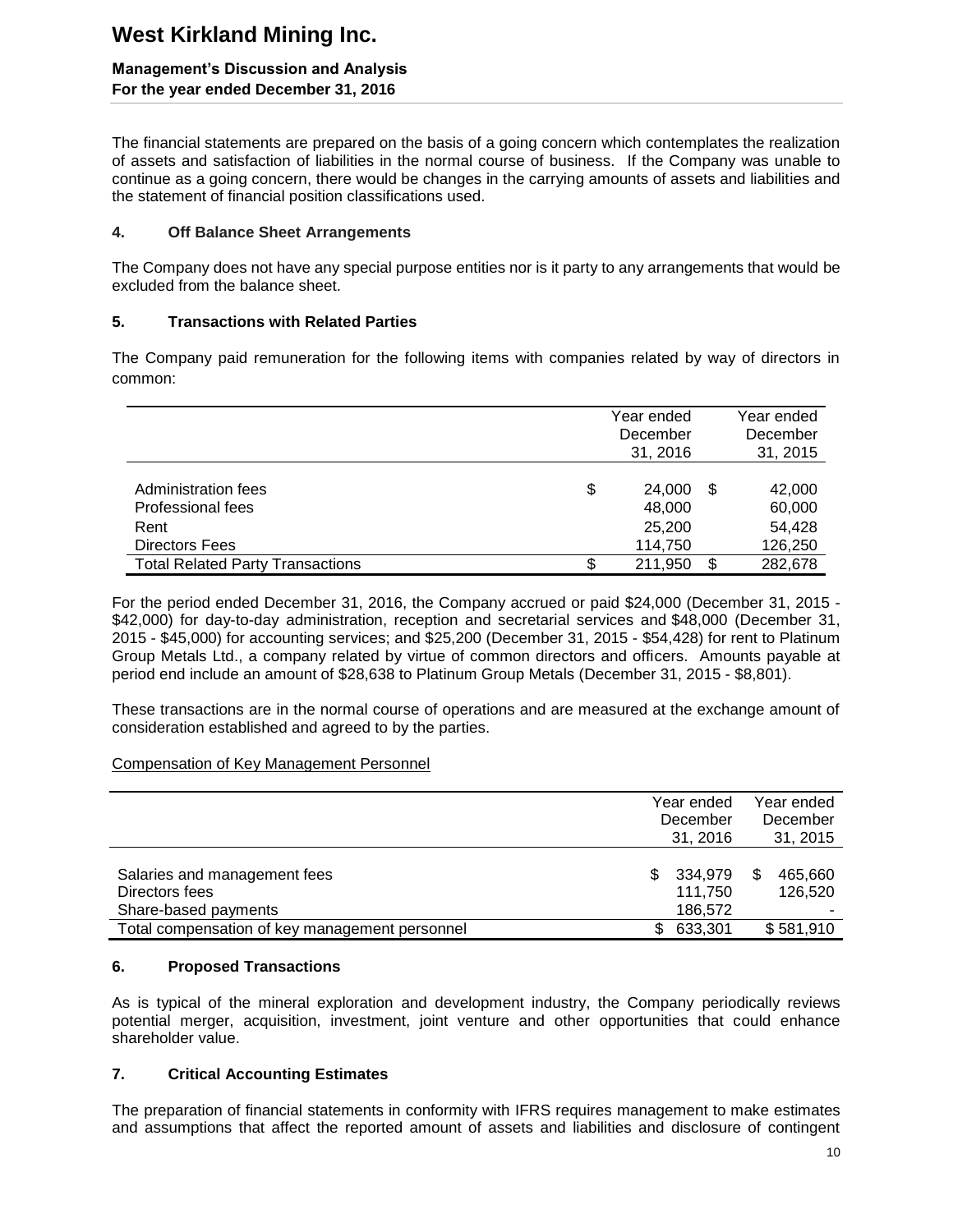#### **Management's Discussion and Analysis For the year ended December 31, 2016**

liabilities at the date of the financial statements, and the reported amounts of revenues and expenditures during the reporting period. Management has identified (i) mineral property acquisition and deferred exploration costs (ii) provision for environmental reclamation and closure costs, (iii) deferred tax provision (iv) share-based compensation and (v) recoverability of its interest in mineral properties as the main estimates for the following discussion. Please refer to Note 2 of the Company's 2016 audited annual consolidated financial statements for a description of the significant accounting policies and critical accounting estimates.

Under IFRS, the Company defers all costs relating to the acquisition and exploration of its mineral properties. Any revenues received from such properties are credited against the costs of the property. When commercial production commences on any of the Company's properties, any previously capitalized costs would be charged to operations using a unit-of-production method. The Company reviews the carrying value of its mineral properties for recoverability when events or changes in circumstances indicate that the properties may be impaired. If such a condition exists and the carrying value of a property exceeds the estimated net recoverable amount, provision is made for impairment in value.

The existence of uncertainties during the exploration stage and the lack of definitive empirical evidence with respect to the feasibility of successful commercial development of any exploration property does create measurement uncertainty concerning the estimate of the amount of impairment and related fair value of any mineral property. The Company relies on its own or independent estimates of further geological prospects of a particular property and also considers the likely proceeds from a sale or assignment of the rights before determining whether or not impairment in value has occurred.

Environmental reclamation and closure costs have been estimated based on the Company's interpretation of current regulatory requirements, however changes in regulatory requirements and new information may result in revisions to estimates. The Company recognizes the fair value of liabilities for reclamation and closure costs in the period in which they are incurred. A corresponding increase to the carrying amount of the related assets is generally recorded and depreciated over the life of the asset.

The deferred tax provision is based on the liability method. Future taxes arise from the recognition of the tax consequences of temporary differences by applying enacted or substantively enacted tax rates applicable to future years to differences between the financial statement carrying amounts and the tax bases of certain assets and liabilities. The Company does not recognize any deferred tax assets unless it is probable that the deferred tax amount will be realized in the foreseeable future.

#### **8. Changes in Accounting Policies**

The accounting policies applied in preparation of the consolidated financial statements are consistent with those applied and disclosed in the Company's consolidated financial statements for the year ended December 31, 2015 with the exception of certain amendments to accounting standards issued by the International Accounting Standards Board ("IASB"), which were applicable from January 1, 2016.

The following standards and pronouncements have been issued by the IASB and have not yet been adopted by the Company. The Company is currently evaluating the impact the new and amended standards are expected to have on its consolidated financial statements.

IFRS 9 Financial Instruments, which replaces the current standard, IAS 39 Financial Instruments: Recognition and Measurement. The new standard replaces the current classification and measurement criteria for financial assets and liabilities with only two classification categories: amortized cost and fair value. The new standard is effective for annual periods beginning on or after January 1, 2018, with an early adoption permitted.

IFRS 15 Revenue from Contracts with Customers. The final standard on revenue from contracts with customers was issued on May 8, 2014 and is effective for annual reporting periods beginning after January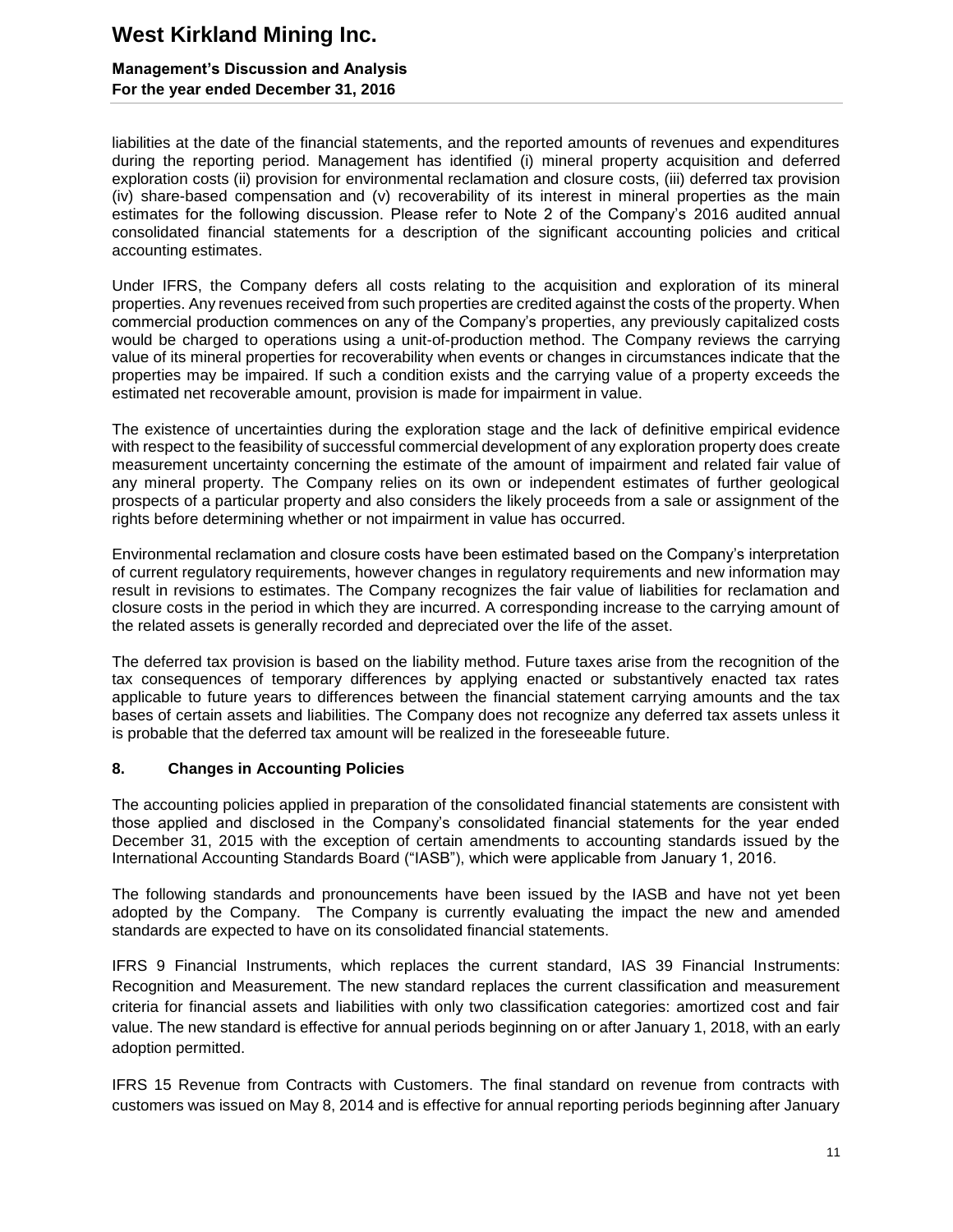#### **Management's Discussion and Analysis For the year ended December 31, 2016**

1, 2017 for public entities with early application permitted. Entities have the option of using either a full retrospective or a modified retrospective approach to adopt the guidance.

IFRS 16 Leases. IFRS 16 applies a control model to the identification of leases, distinguishing between a lease and a service contract based on whether the customer controls the asset being leased. IFRS 16 introduces significant changes to the accounting by lessees, introducing a single, on-balance sheet accounting model that is similar to current financial lease accounting, with limited exceptions for short-term leases or leases of low value assets. The standard is effective for annual periods beginning on or after January 1, 2019, with early adoption permitted for entities that apply IFRS 15.

#### **9. Financial Instruments and Other Instruments**

The Company has designated its cash as loans and receivables, and it is measured at cost which approximates fair value. Accounts receivable are classified as loans and receivables and are measured at amortized cost. Reclamation bonds are classified as held to maturity and are measured at amortized cost, adjusted for current exchange rates. Trades payable and other liabilities are classified as other financial liabilities and are recorded at amortized cost. Unless otherwise noted, it is management's opinion that the Company is not exposed to significant interest, currency or credit risks arising from financial instruments. The fair value of these financial instruments approximates their carrying value due to their capacity for prompt liquidation.

#### **10. Risks and Uncertainties**

The Company's securities should be considered a highly speculative investment and investors should carefully consider all of the information disclosed in the Company's Canadian regulatory filings prior to making an investment in the Company. For a discussion of risk factors applicable to the Company, see the section entitled "Risk Factors" in the Company's most recent annual information form filed with the Canadian provincial securities regulators.

Without limiting the foregoing, the most significant risks and uncertainties faced by the Company are: the inherent risk associated with mineral exploration and development activities; the uncertainty of mineral resources and their development into mineable reserves; uncertainty as to potential project delays from circumstances beyond the Company's control; as well as title risks; political risks; risks associated with fluctuations in foreign exchange rates; risks associated with fluctuations in metal prices; risks associated with the possible failure to obtain mining licenses and/or obtain the capital required for project and mine development.

#### **11. Disclosure on Internal Controls**

Management has established processes to provide them sufficient knowledge to support representations that they have exercised reasonable diligence that (i) the consolidated financial statements do not contain any untrue statement of material fact or omit to state a material fact required to be stated or that is necessary to make a statement not misleading in light of the circumstances under which it is made, as of the date of and for the periods presented by the audited financial statements; and (ii) the consolidated financial statements fairly present in all material respects the financial condition, results of operations and cash flows of the Company, as of the date of and for the periods presented.

In contrast to the certificate required for non-venture issuers under National Instrument 52-109 Certification of Disclosure in Issuers' Annual and Interim Filings ("NI 52-109"), this Venture Issuer Basic Certificate does not include representations relating to the establishment and maintenance of disclosure controls and procedures ("DC&P") and internal control over financial reporting ("ICFR"), as defined in NI 52-109. In particular, the certifying officers filing this certificate are not making any representations relating to the establishment and maintenance of: i) controls and other procedures designed to provide reasonable assurance that information required to be disclosed by the issuer in its annual filings, interim filings or other reports filed or submitted under securities legislation is recorded, processed, summarized and reported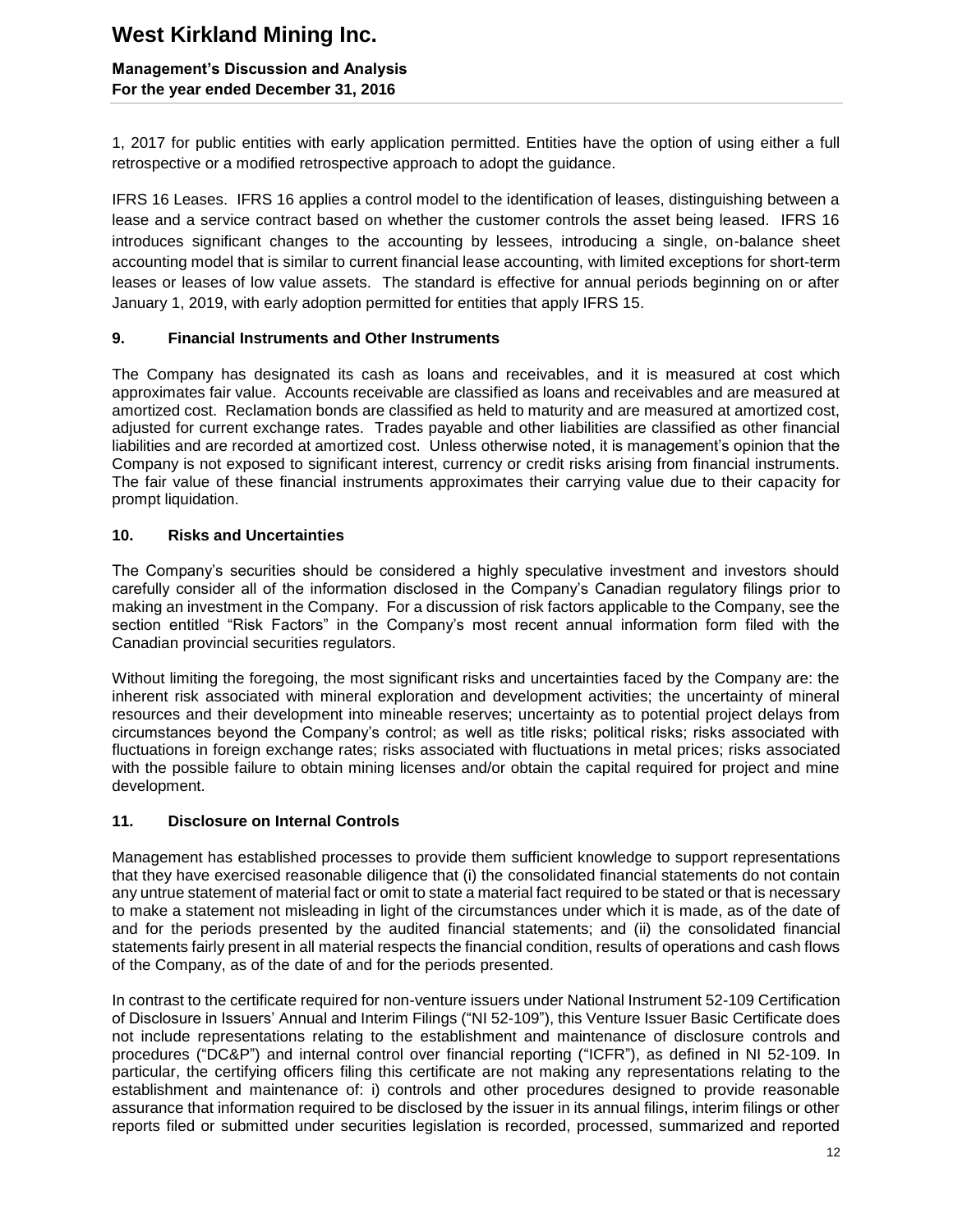#### **Management's Discussion and Analysis For the year ended December 31, 2016**

within the time periods specified in securities legislation; and ii) a process to provide reasonable assurance regarding the reliability of financial reporting and the preparation of financial statements for external purposes in accordance with the issuer's accounting policies.

The issuer's certifying officers are responsible for ensuring that processes are in place to provide them with sufficient knowledge to support the representations they are making in this certificate. Investors should be aware that inherent limitations on the ability of certifying officers of a venture issuer to design and implement on a cost effective basis DC&P and ICFR as defined in NI 52-109 may result in additional risks to the quality, reliability, transparency and timeliness of interim and annual filings and other reports provided under securities legislation.

#### **12. Outstanding Share Data**

The Company has an unlimited number of common shares authorized for issuance without par value. At December 31, 2016, there were 324,634,169 common shares outstanding, 10,600,000 incentive share options outstanding and 220,940,833 common share purchase warrants outstanding. At May 1, 2017, there were 326,088,947 common shares, 14,200,000 incentive share options and 220,940,833 share purchase warrants outstanding. During the period and subsequent to period end the Company made no changes to the exercise price of outstanding options through cancellation and reissuance or otherwise.

#### **13. Outlook**

The Company has been focusing its efforts and resources on the engineering, permitting, development and operation of the Hasbrouck Project. The Company plans to continue with the required permitting and the determination of final project configuration for the larger Hasbrouck pit, at the same time as considering construction financing alternatives. The Three Hills property is now fully permitted.

The Three Hills and Hasbrouck deposits are 8 kilometers apart and located within a large land position hosting several promising gold intercepts. Known gold intercepts are located proximal to current resources; these are not included in the resource model. These intercepts present exploration targets with the potential to increase and extend known resources.

The Company has proactively taken steps to lower its overhead and staff costs to conserve working capital. The Company plans to conserve cash while only utilizing working capital where necessary to achieve its short-term objectives, after which additional equity and/or debt financing will be required to advance its projects.

On November 27, 2015, the Company announced the receipt of a Decision Record and Finding of No Significant Impact for the EA of the Three Hills Mine. The receipt of the Decision Record signifies completion of the National Environmental Policy Act and EA process, and is the final federal permit required to allow construction to begin. The last required state permit for construction and operation was issued in June, 2016.

The possibility exists that the ore body at Three Hills can be extended through exploration while the mine is in construction and operation. This would generate additional cash flow which would reduce modelled peak funding requirements for the Hasbrouck Mine and allow more time for permitting the Hasbrouck Mine. Interest from third parties in the Company's properties has increased during the past several months coincident with rising gold prices.

The Company completed the LLC Agreement with Waterton for the Hasbrouck project at the end of March 2017. Under the terms of the LLC Agreement Waterton is responsible for 25% of LLC costs or their position will be diluted according to a formula prescribed in the LLC Agreement.

The Company has undertaken a strategic review process lead by Cormark Securities to consider mergers or acquisitions to improve shareholder value or achieve synergies.